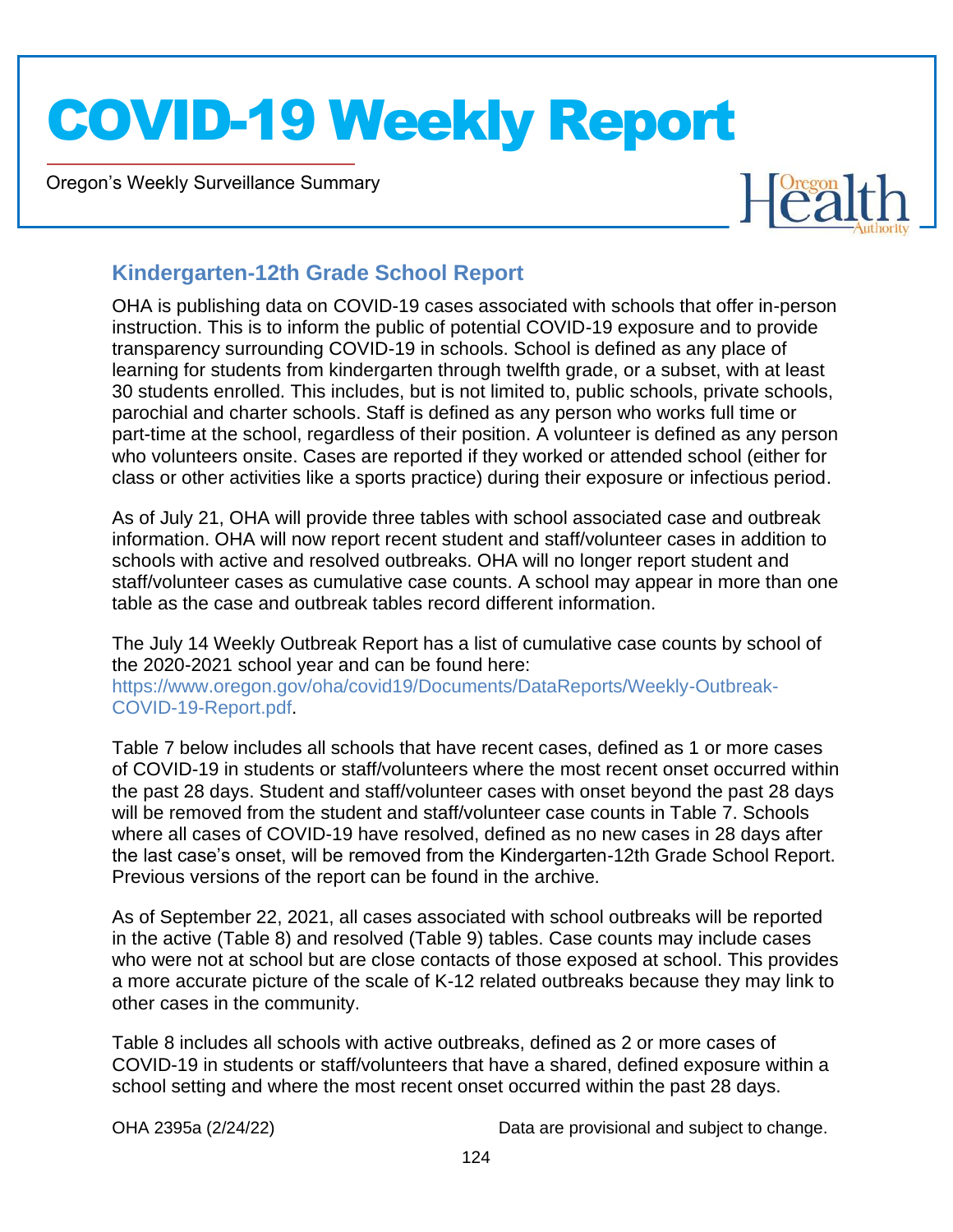Oregon's Weekly Surveillance Summary

Novel Coronavirus (COVID-19)



Schools that have resolved outbreaks, defined as 2 or more cases of COVID-19 in students or staff/volunteers that have a shared, defined exposure within a school setting and where the most recent onset occurred between 28-56 days ago, will be moved to a separate table (Table 9). Schools that have closed outbreaks, defined as 2 or more cases of COVID-19 in students or staff/volunteers that have a shared, defined exposure within a school setting and where the most recent onset occurred more than 56 days ago, will not be included in the Kindergarten-12th Grade School Report. Any suspected school outbreak is required to be reported to the local public health authority (see OAR 333-018-015). Local health department and tribal partners investigate to identify outbreaks in these settings. This list of outbreaks will be updated as investigations continue, and as we learn about epidemiologic links between cases.

#### **Table 7. Recent cases**

| <b>School Name</b>                        | <b>Address</b>                                  | County           | <b>Students</b> | Staff/<br>volunteers | <b>Most recent</b><br>onset |
|-------------------------------------------|-------------------------------------------------|------------------|-----------------|----------------------|-----------------------------|
| <b>Sisters Elementary</b><br>School       | 611 E Cascade,<br>Sisters, OR 97759             | <b>Deschutes</b> | 4               | $\Omega$             | 2022-02-18                  |
| <b>Clackamas River</b><br>Elementary      | 301 NE 2nd Ave,<br>Estacada, OR 97023           | Clackamas        | 3               | 0                    | 2022-02-17                  |
| Otto Petersen<br><b>Elementary School</b> | 52050 SE 3rd St,<br>Scappoose, OR 97056         | Columbia         | 22              | $\Omega$             | 2022-02-17                  |
| <b>Albany Options School</b>              | 701 19th Avenue SE,<br>Albany, OR 97322         | Linn             | 9               | 0                    | 2022-02-17                  |
| St Helens High School                     | 2375 Gable Rd, St<br><b>Helens, OR 97051</b>    | Columbia         | 18              | $\Omega$             | 2022-02-16                  |
| <b>East Sutherlin Primary</b><br>School   | 323 E Third Ave,<br>Sutherlin, OR 97479         | Douglas          | 2               | 0                    | 2022-02-16                  |
| <b>Lincoln Elementary</b><br>School       | 110 SE Alexander<br>Ave, Corvallis, OR<br>97333 | <b>Benton</b>    | 3               | $\Omega$             | 2022-02-16                  |

*Schools with recent COVID-19 cases (n=515)*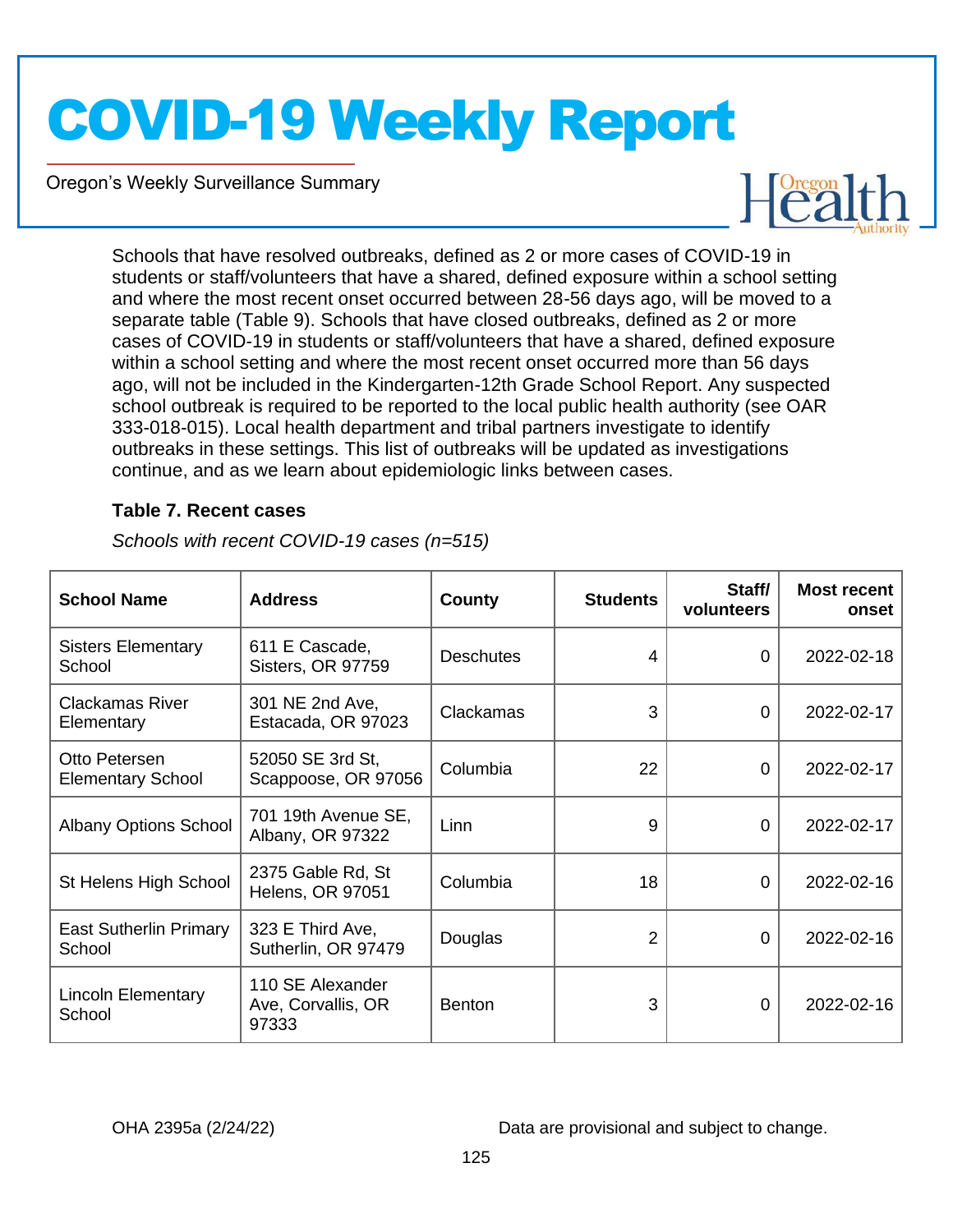Oregon's Weekly Surveillance Summary

Novel Coronavirus (COVID-19)



| <b>School Name</b>                             | <b>Address</b>                                     | <b>County</b>    | <b>Students</b> | Staff/<br>volunteers | <b>Most recent</b><br>onset |
|------------------------------------------------|----------------------------------------------------|------------------|-----------------|----------------------|-----------------------------|
| <b>Linus Pauling Middle</b><br>School          | 1111 NW Cleveland<br>Ave, Corvallis, OR<br>97330   | <b>Benton</b>    | 3               | $\Omega$             | 2022-02-16                  |
| Grants Pass High<br>School                     | 830 NE 9th St, Grants<br>Pass, OR 97526            | Josephine        | 8               | $\overline{4}$       | 2022-02-16                  |
| Verne A Duncan<br><b>Elementary School</b>     | 14898 SE Parklane<br>Dr, Happy Valley, OR<br>97015 | Clackamas        | $\overline{2}$  | $\mathbf 0$          | 2022-02-16                  |
| Judson Middle School                           | 4512 Jones Rd S,<br>Salem, OR 97302                | Marion           | 8               | 1                    | 2022-02-16                  |
| <b>Sisters Middle School</b>                   | 15200 McKenzie Hwy,<br>Sisters, OR 97759           | <b>Deschutes</b> | $\overline{2}$  | 1                    | 2022-02-15                  |
| Lewis and Clark<br><b>Elementary School</b>    | 92179 Lewis and<br>Clark Rd, Astoria, OR<br>97103  | Clatsop          | $\overline{2}$  | $\Omega$             | 2022-02-15                  |
| <b>Grant Watts</b><br><b>Elementary School</b> | 52000 SE Third PI,<br>Scappoose, OR 97056          | Columbia         | 15              | $\overline{0}$       | 2022-02-15                  |
| <b>Sunset School</b>                           | 245 S Cammann St,<br>Coos Bay, OR 97420            | Coos             | $\overline{7}$  | 0                    | 2022-02-15                  |
| Glendale SD 77                                 | 10598 Azalea Glen<br>Rd, Glendale, OR<br>97442     | Douglas          | 0               | 1                    | 2022-02-15                  |
| North Bay Elementary<br>School                 | 93670 Viking Ln,<br>North Bend, OR<br>97459        | Coos             | 3               | $\overline{0}$       | 2022-02-15                  |
| <b>West Sutherlin</b><br>Intermediate          | 531 N Comstock Ave,<br>Sutherlin, OR 97479         | Douglas          | $\overline{2}$  | $\overline{2}$       | 2022-02-15                  |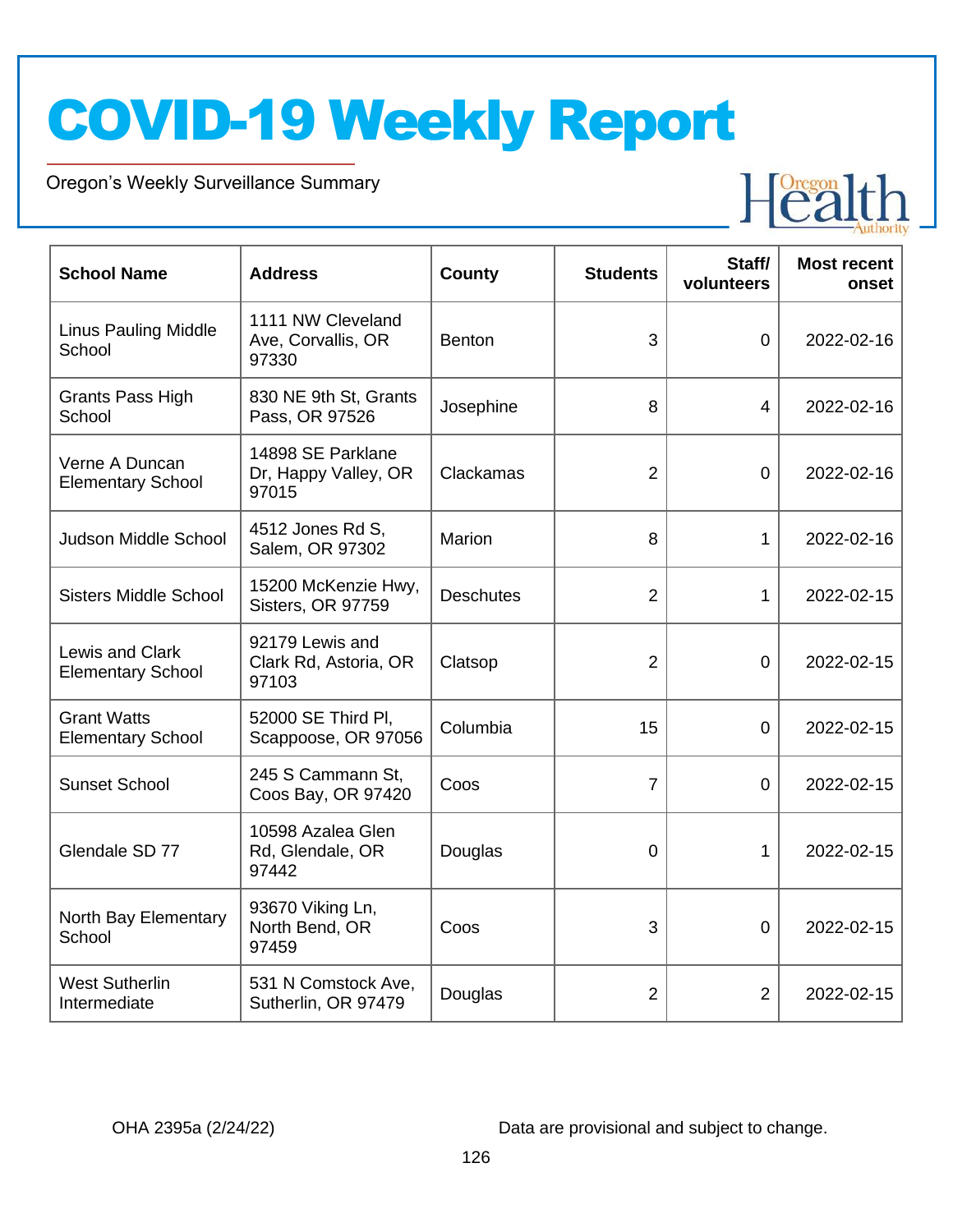Oregon's Weekly Surveillance Summary

Novel Coronavirus (COVID-19)



| <b>School Name</b>                             | <b>Address</b>                                        | <b>County</b> | <b>Students</b> | Staff/<br>volunteers | <b>Most recent</b><br>onset |
|------------------------------------------------|-------------------------------------------------------|---------------|-----------------|----------------------|-----------------------------|
| <b>Riverside Elementary</b><br>School          | 1200 SE Harvey Dr,<br>Grants Pass, OR<br>97526        | Josephine     | 9               | 1                    | 2022-02-15                  |
| Washington<br>Elementary                       | 777 E Lincoln St,<br>Woodburn, OR 97071               | Marion        | 3               | 1                    | 2022-02-15                  |
| <b>Parklane Elementary</b><br>School           | 15811 SE Main St,<br>Portland, OR 97233               | Multnomah     | $\mathbf 0$     | 1                    | 2022-02-15                  |
| Umpqua Valley<br><b>Christian School</b>       | 18585 Dixonville Rd,<br>Roseburg, OR 97470            | Douglas       | 1               | $\mathbf 0$          | 2022-02-15                  |
| <b>East Elementary</b><br>School               | 3905 Alder Ln,<br>Tillamook, OR 97141                 | Tillamook     | 8               | $\mathbf 0$          | 2022-02-14                  |
| <b>Armand Larive Middle</b><br>School          | 1497 SW 9th St,<br>Hermiston, OR 97838                | Umatilla      | $\overline{2}$  | $\overline{0}$       | 2022-02-14                  |
| The Dalles Middle<br>School                    | 1100 E 12th St, The<br>Dalles, OR 97058               | Wasco         | 10              | $\overline{0}$       | 2022-02-14                  |
| Parkside Elementary                            | 735 SW Wagner<br>Meadows Dr, Grants<br>Pass, OR 97526 | Josephine     | 12              | 1                    | 2022-02-14                  |
| <b>Hudson Park</b><br><b>Elementary School</b> | 28176 Old Rainier Rd,<br>Rainier, OR 97048            | Columbia      | 11              | $\overline{0}$       | 2022-02-14                  |
| Rainier Jr/Sr High<br>School                   | 28170 Old Rainier Rd,<br>Rainier, OR 97048            | Columbia      | 16              | 0                    | 2022-02-14                  |
| <b>Hucrest Elementary</b><br>School            | 1810 NW Kline St,<br>Roseburg, OR 97471               | Douglas       | 2               | $\Omega$             | 2022-02-14                  |
| John C. Fremont<br>Middle School               | 850 W Keady Ct,<br>Roseburg, OR 97471                 | Douglas       | 3               | $\overline{0}$       | 2022-02-14                  |
| Oak Grove<br>Elementary                        | 2150 SE Torbank Rd,<br>Milwaukie, OR 97222            | Clackamas     | 1               | 0                    | 2022-02-14                  |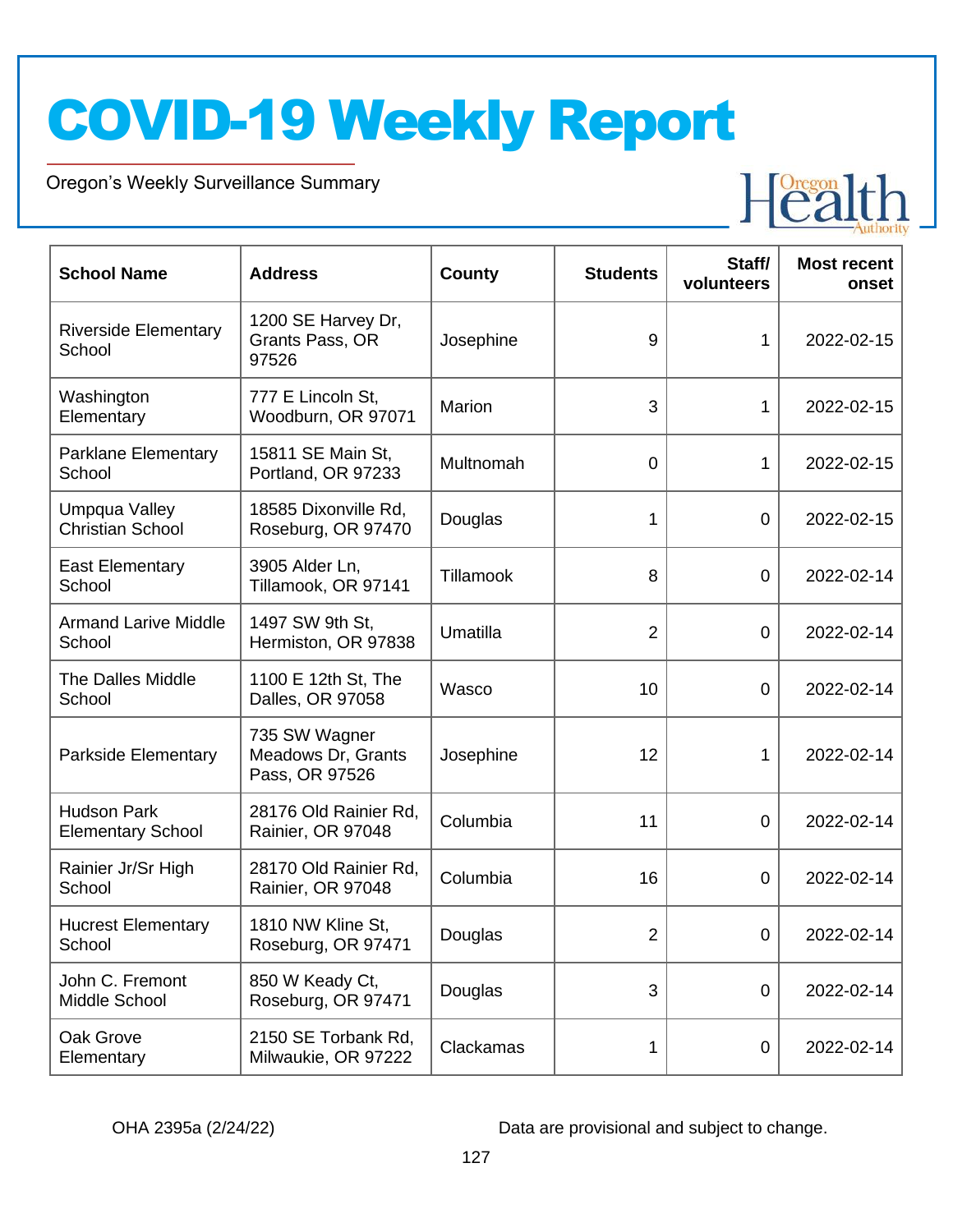Oregon's Weekly Surveillance Summary

Novel Coronavirus (COVID-19)



| <b>School Name</b>                        | <b>Address</b>                                          | County           | <b>Students</b> | Staff/<br>volunteers | <b>Most recent</b><br>onset |
|-------------------------------------------|---------------------------------------------------------|------------------|-----------------|----------------------|-----------------------------|
| <b>Alder Creek Middle</b><br>School       | 13801 SE Webster<br>Rd, Milwaukie, OR<br>97267          | Clackamas        | $\overline{2}$  | $\overline{0}$       | 2022-02-14                  |
| <b>Helman Elementary</b>                  | 705 Helman St.<br>Ashland, OR 97520                     | Jackson          | $\overline{4}$  | $\overline{2}$       | 2022-02-14                  |
| <b>Hoover Elementary</b><br>School        | 2323 Siskiyou Blvd,<br>Medford, OR 97504                | Jackson          | $\overline{4}$  | $\overline{4}$       | 2022-02-14                  |
| Jefferson Elementary<br>School            | 333 Holmes Ave,<br>Medford, OR 97501                    | Jackson          | 6               | $\overline{2}$       | 2022-02-14                  |
| <b>Kennedy Elementary</b><br>School       | 2860 N Keene Way<br>Dr, Medford, OR<br>97504            | Jackson          | 6               | 1                    | 2022-02-14                  |
| Manzanita Elementary                      | 310 San Francisco St,<br>Grants Pass, OR<br>97526       | Josephine        | 13              | 1                    | 2022-02-14                  |
| Joseph Conger<br><b>Elementary School</b> | 1700 California Ave,<br>Klamath Falls, OR<br>97601      | Klamath          | 1               | 1                    | 2022-02-14                  |
| <b>Henley High School</b>                 | 8245 Hwy 39, Klamath<br>Falls, OR 97603                 | Klamath          | $\overline{4}$  | 0                    | 2022-02-14                  |
| St. Mary's School                         | 816 Black Oak Dr,<br>Medford, OR 97504                  | Jackson          | 17              | 3                    | 2022-02-14                  |
| Willow Wind K-8                           | 1497 E Main St,<br>Ashland, OR 97520                    | Jackson          | 3               | 0                    | 2022-02-14                  |
| <b>Ridgeview High</b><br>School           | 4555 SW Elkhorn Ave,<br>Redmond, OR 97756               | <b>Deschutes</b> | 5               | 0                    | 2022-02-14                  |
| Desert Sky Montessori                     | 150 NE Bend River<br>Mall Dr Ste 260, Bend,<br>OR 97703 | <b>Deschutes</b> | $\overline{2}$  | $\mathbf 0$          | 2022-02-14                  |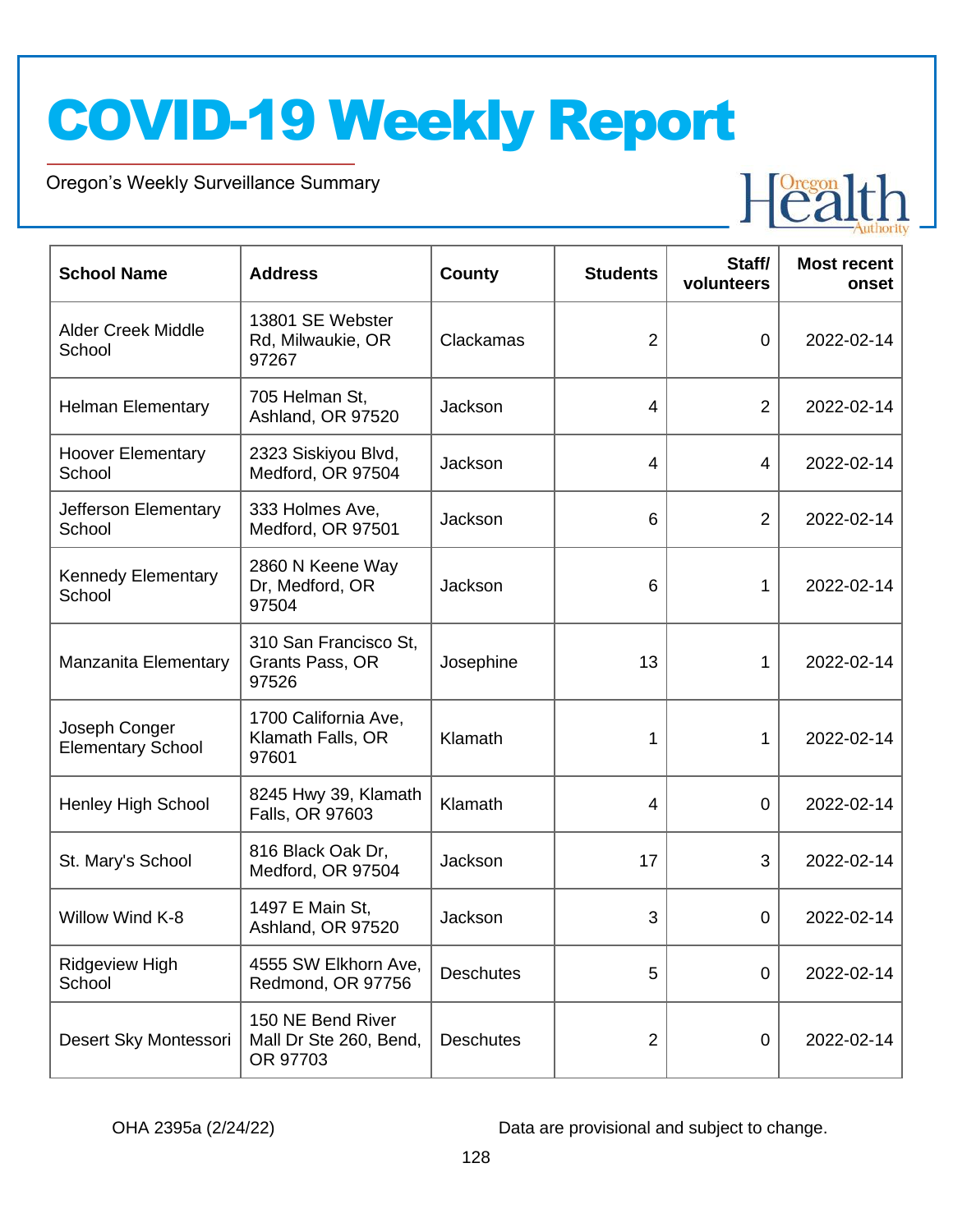Oregon's Weekly Surveillance Summary

Novel Coronavirus (COVID-19)



| <b>School Name</b>                               | <b>Address</b>                                        | <b>County</b>     | <b>Students</b> | Staff/<br>volunteers | <b>Most recent</b><br>onset |
|--------------------------------------------------|-------------------------------------------------------|-------------------|-----------------|----------------------|-----------------------------|
| <b>Thurston Middle</b><br>School                 | 6300 Thurston Rd,<br>Springfield, OR 97478            | Lane              | 1               | $\overline{0}$       | 2022-02-14                  |
| Calapooia Middle<br>School                       | 830 SE 24th Ave,<br>Albany, OR 97322                  | Linn              | 4               | $\overline{0}$       | 2022-02-14                  |
| Oak Elementary                                   | 3610 Oak St SE,<br>Albany, OR 97322                   | Linn              | $\overline{2}$  | $\overline{0}$       | 2022-02-14                  |
| <b>Riverside Elementary</b><br>School            | 16303 SE River Rd,<br>Milwaukie, OR 97267             | Clackamas         | $\overline{2}$  | $\mathbf 0$          | 2022-02-14                  |
| Sauvie Island School                             | 14445 NW Charlton<br>Rd, Portland, OR<br>97231        | Multnomah         | 14              | $\overline{0}$       | 2022-02-14                  |
| <b>Portland Arthur</b><br>Academy                | 7507 SE Yamhill St,<br>Portland, OR 97215             | Multnomah         | 24              | $\overline{2}$       | 2022-02-14                  |
| <b>South Prairie</b><br><b>Elementary School</b> | 6855 S Prairie Rd,<br>Tillamook, OR 97141             | Tillamook         | 8               | 1                    | 2022-02-13                  |
| <b>Tillamook High School</b>                     | 2605 12th St,<br>Tillamook, OR 97141                  | Tillamook         | 20              | $\overline{0}$       | 2022-02-13                  |
| Candy Lane<br><b>Elementary School</b>           | 5901 SE Hull Ave,<br>Milwaukie, OR 97267              | Clackamas         | 1               | $\overline{0}$       | 2022-02-13                  |
| <b>Lincoln Elementary</b>                        | 1041 N Boones Ferry<br>Rd, Woodburn, OR<br>97071      | Marion            | 1               | 1                    | 2022-02-13                  |
| Scappoose Middle<br>School                       | 52265 S Columbia<br>River Hwy,<br>Scappoose, OR 97056 | Columbia          | 8               | $\overline{0}$       | 2022-02-13                  |
| Wy'east Middle School                            | 3000 Wy'east Rd,<br>Hood River, OR 97031              | <b>Hood River</b> | 1               | 1                    | 2022-02-13                  |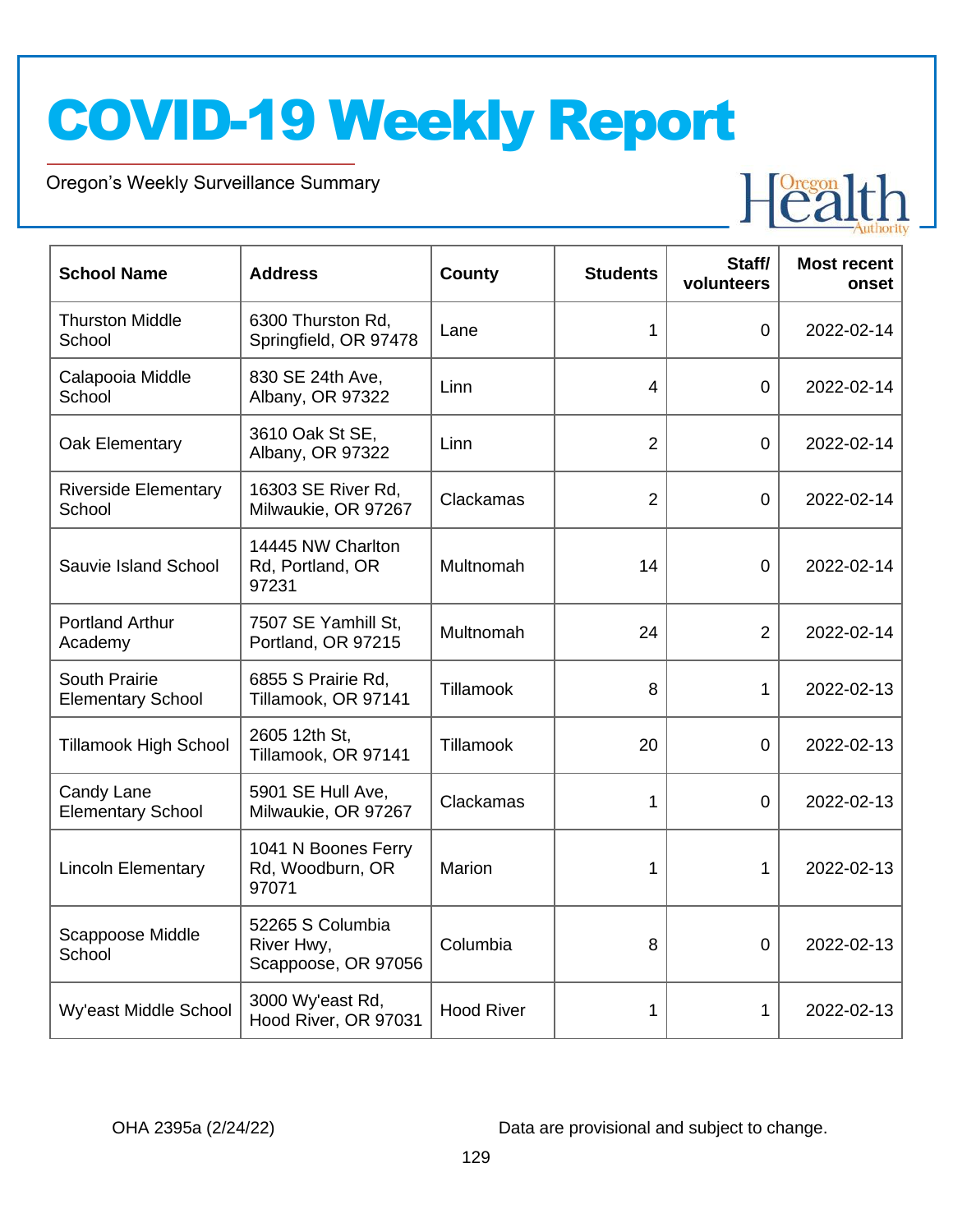Oregon's Weekly Surveillance Summary

Novel Coronavirus (COVID-19)



| <b>School Name</b>                                          | <b>Address</b>                                 | <b>County</b> | <b>Students</b> | Staff/<br>volunteers | <b>Most recent</b><br>onset |
|-------------------------------------------------------------|------------------------------------------------|---------------|-----------------|----------------------|-----------------------------|
| Scenic Middle School                                        | 1955 Scenic Ave,<br>Central Point, OR<br>97502 | Jackson       | 12              | $\mathbf 1$          | 2022-02-13                  |
| <b>Griffin Creek</b><br>Elementary                          | 2430 Griffin Creek Rd,<br>Medford, OR 97501    | Jackson       | 6               | $\mathbf 0$          | 2022-02-13                  |
| Warm Springs K-8<br>Academy                                 | 50 Chukar Road,<br>Warm Springs, OR<br>97761   | Jefferson     | 13              | 1                    | 2022-02-13                  |
| <b>Madras High School</b>                                   | 390 SE 10th St,<br>Madras, OR 97741            | Jefferson     | 10              | $\overline{0}$       | 2022-02-13                  |
| <b>River Road/El Camino</b><br>del Río Elementary<br>School | 120 W Hilliard Ln,<br>Eugene, OR 97404         | Lane          | 1               | 0                    | 2022-02-13                  |
| South Albany High<br>School                                 | 3705 SE Columbus St.<br>Albany, OR 97322       | Linn          | $\overline{7}$  | $\overline{0}$       | 2022-02-13                  |
| Yoshikai Elementary<br>School                               | 4900 Jade St NE,<br>Salem, OR 97305            | Marion        | 4               | 1                    | 2022-02-13                  |
| Sprague High School                                         | 2373 Kuebler Blvd,<br>Salem, OR 97302          | Marion        | 22              | 1                    | 2022-02-13                  |
| <b>Whitworth Elementary</b><br>School                       | 1151 SE Miller Ave,<br>Dallas, OR 97338        | Polk          | 9               | 0                    | 2022-02-13                  |
| De La Salle North<br><b>Catholic High School</b>            | 7528 N Fenwick Ave,<br>Portland, OR 97217      | Multnomah     | $\overline{7}$  | 0                    | 2022-02-13                  |
| Talmadge Middle<br>School                                   | 51 16th Street,<br>Independence, OR<br>97351   | Polk          | 10              | 1                    | 2022-02-12                  |
| <b>Liberty Elementary</b><br>School                         | 1700 9th St,<br>Tillamook, OR 97141            | Tillamook     | 5               | $\pmb{0}$            | 2022-02-12                  |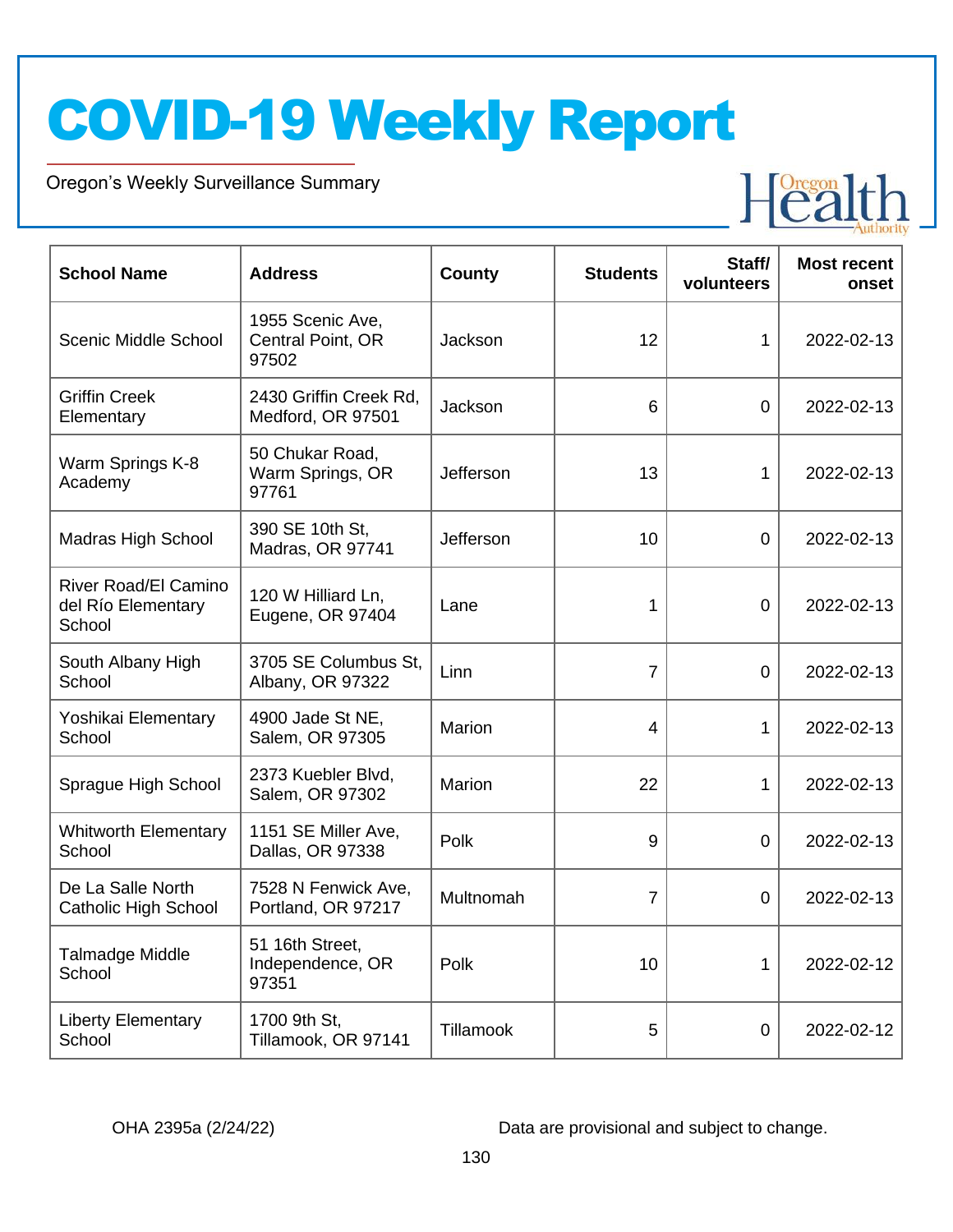Oregon's Weekly Surveillance Summary

Novel Coronavirus (COVID-19)



| <b>School Name</b>                           | <b>Address</b>                                  | <b>County</b> | <b>Students</b> | Staff/<br>volunteers | <b>Most recent</b><br>onset |
|----------------------------------------------|-------------------------------------------------|---------------|-----------------|----------------------|-----------------------------|
| Garibaldi Grade<br>School                    | 604 Cypress St,<br>Garibaldi, OR 97118          | Tillamook     | 5               | $\overline{0}$       | 2022-02-12                  |
| <b>Island City Elementary</b><br>School      | 10201 W 4th St, Island<br>City, OR 97850        | Union         | $\overline{2}$  | 0                    | 2022-02-12                  |
| Dry Hollow<br><b>Elementary School</b>       | 1314 E 19th St, The<br>Dalles, OR 97058         | Wasco         | 6               | $\overline{0}$       | 2022-02-12                  |
| McMinnville High<br>School                   | 615 NE 15th St,<br>McMinnville, OR<br>97128     | Yamhill       | 13              | $\mathbf 0$          | 2022-02-12                  |
| <b>Agnes Stewart Middle</b><br>School        | 900 S 32nd St,<br>Springfield, OR 97478         | Lane          | $\mathbf{1}$    | $\overline{0}$       | 2022-02-12                  |
| <b>Crater High School</b>                    | 655 N 3rd Street,<br>Central Point, OR<br>97502 | Jackson       | 11              | 1                    | 2022-02-12                  |
| Brookings-Harbor<br><b>High School</b>       | 625 Pioneer Rd,<br>Brookings, OR 97415          | Curry         | 15              | 3                    | 2022-02-12                  |
| North Douglas<br>Elementary/Middle<br>School | 100 N School St,<br>Drain, OR 97435             | Douglas       | 1               | 0                    | 2022-02-12                  |
| <b>Huntington School</b>                     | 520 3rd St, East<br>Huntington, OR 97907        | <b>Baker</b>  | 1               | 0                    | 2022-02-12                  |
| <b>Claggett Creek Middle</b><br>School       | 1810 Alder Dr NE,<br>Keizer, OR 97303           | Marion        | 8               | $\mathbf 0$          | 2022-02-12                  |
| <b>Phoenix Elementary</b><br>School          | 215 N Rose St,<br>Phoenix, OR 97535             | Jackson       | 5               | 1                    | 2022-02-12                  |
| <b>Ashland Middle</b><br>School              | 100 Walker Ave,<br>Ashland, OR 97520            | Jackson       | 16              | $\overline{0}$       | 2022-02-12                  |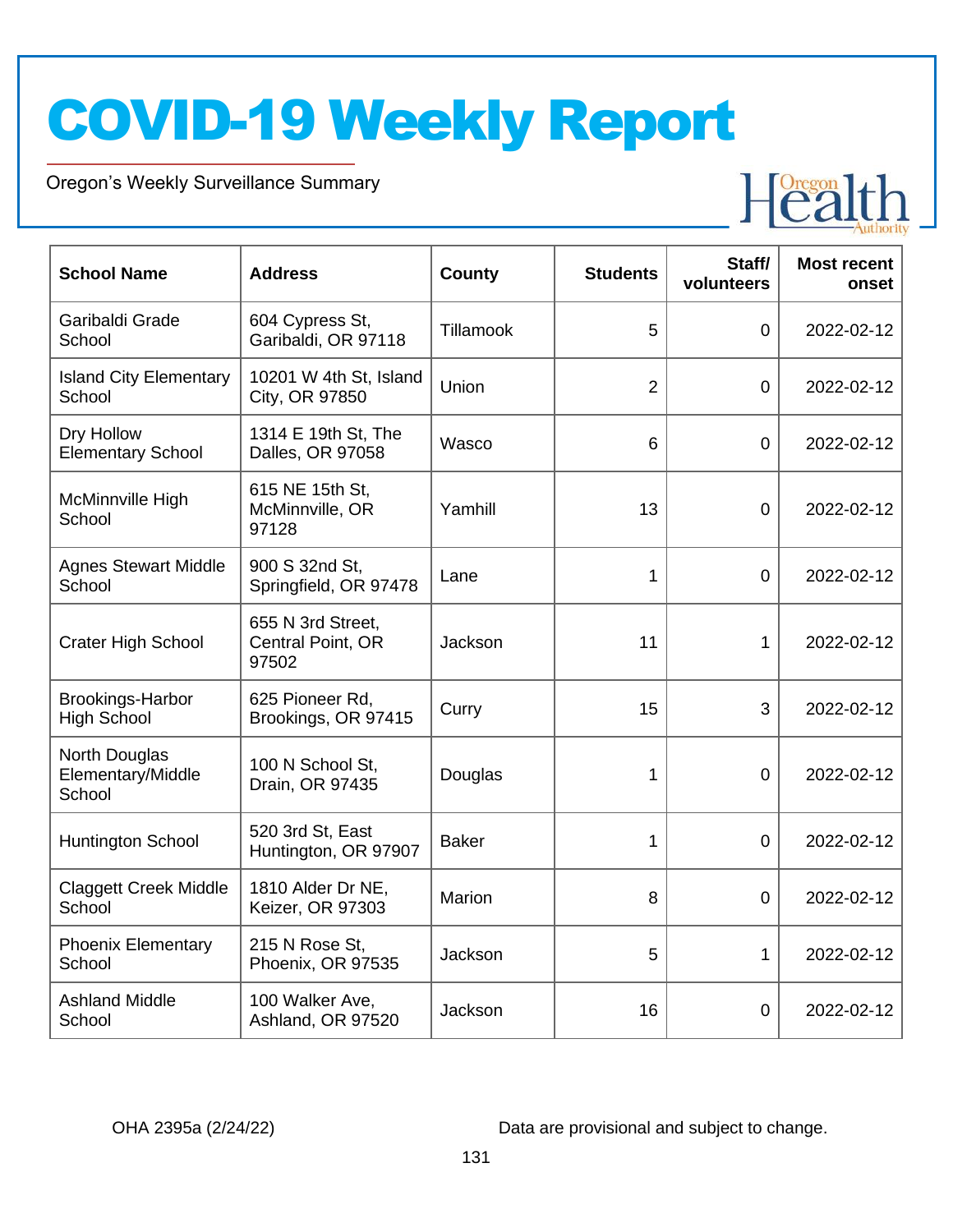Oregon's Weekly Surveillance Summary

Novel Coronavirus (COVID-19)



| <b>School Name</b>                       | <b>Address</b>                                      | <b>County</b>    | <b>Students</b> | Staff/<br>volunteers | <b>Most recent</b><br>onset |
|------------------------------------------|-----------------------------------------------------|------------------|-----------------|----------------------|-----------------------------|
| Jewett Elementary                        | 1001 Manzanita St,<br>Central Point, OR<br>97502    | Jackson          | 8               | $\mathbf 1$          | 2022-02-12                  |
| Jacksonville<br><b>Elementary School</b> | 655 Hueners Ln,<br>Jacksonville, OR<br>97530        | Jackson          | 6               | $\overline{0}$       | 2022-02-12                  |
| <b>Hedrick Middle School</b>             | 1501 E Jackson St,<br>Medford, OR 97504             | Jackson          | 7               | 1                    | 2022-02-12                  |
| North Marion High<br>School              | 20167 Grim Rd NE,<br>Aurora, OR 97002               | Marion           | 6               | $\overline{0}$       | 2022-02-12                  |
| <b>Pringle Elementary</b>                | 5500 Reed Ln SE,<br>Salem, OR 97306                 | Marion           | 11              | 1                    | 2022-02-12                  |
| McKay High School                        | 2440 Lancaster Dr<br>NE, Salem, OR 97305            | Marion           | 18              | 4                    | 2022-02-12                  |
| LaCreole Middle<br>School                | 701 SE LaCreole Dr,<br>Dallas, OR 97338             | Polk             | 17              | $\overline{0}$       | 2022-02-12                  |
| Dallas High School                       | 1250 Holman Ave,<br>Dallas, OR 97338                | Polk             | 11              | $\overline{0}$       | 2022-02-12                  |
| Caldera High School                      | 60925 SE 15th St,<br>Bend, OR 97702                 | <b>Deschutes</b> | 1               | $\overline{2}$       | 2022-02-12                  |
| Tillamook Junior High<br>School          | 3906 Alder Ln,<br>Tillamook, OR 97141               | Tillamook        | 9               | 1                    | 2022-02-11                  |
| <b>Eastwood Elementary</b>               | 2100 NE Lincoln St,<br>Hillsboro, OR 97124          | Washington       | 0               | 1                    | 2022-02-11                  |
| Oregon City High<br>School               | 19761 S Beavercreek<br>Rd, Oregon City, OR<br>97045 | Clackamas        | 4               | 1                    | 2022-02-11                  |
| Valor Middle School                      | 450 Parr Rd,<br>Woodburn, OR 97071                  | Marion           | 5               | $\overline{2}$       | 2022-02-11                  |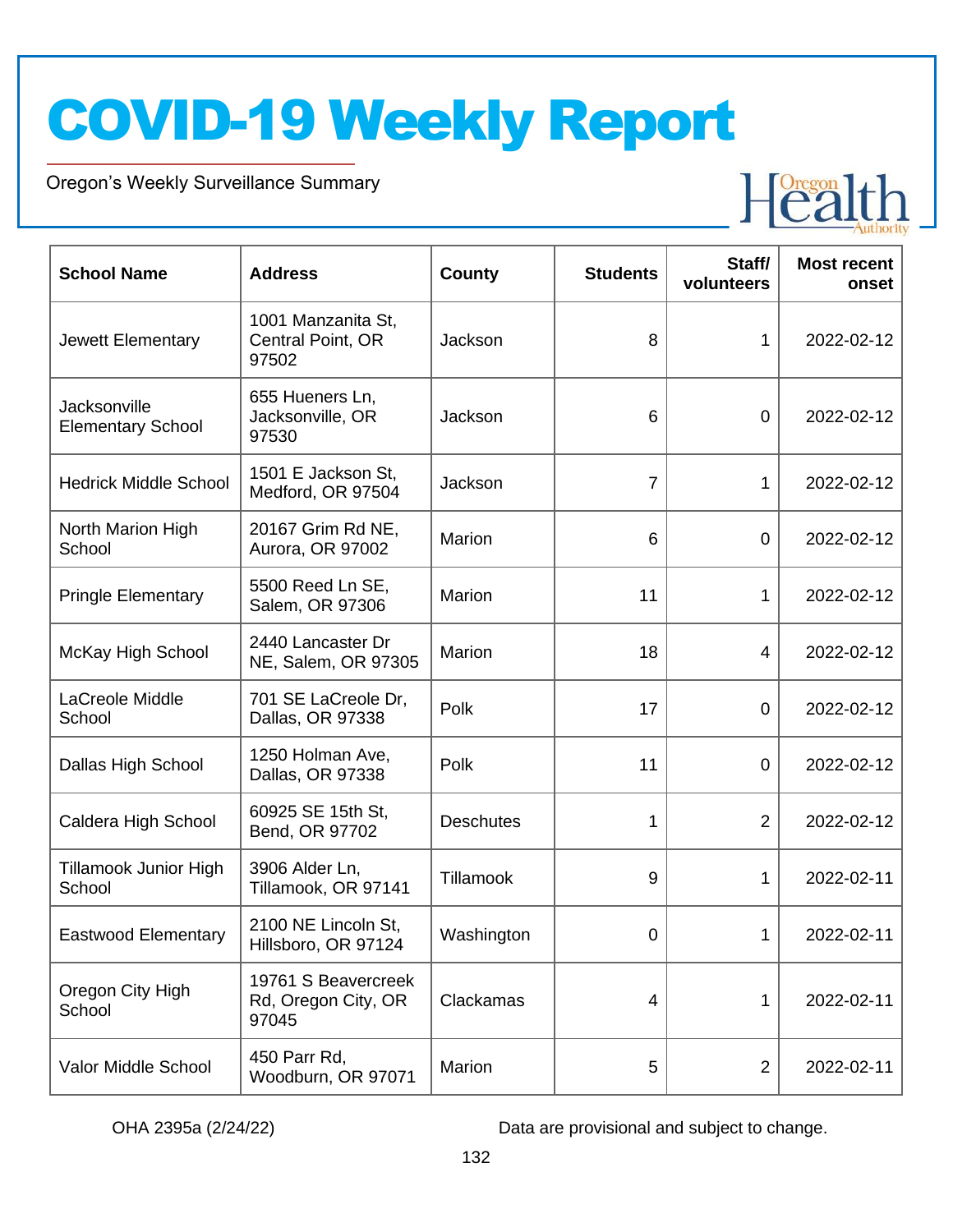Oregon's Weekly Surveillance Summary

Novel Coronavirus (COVID-19)



| <b>School Name</b>                             | <b>Address</b>                                       | County   | <b>Students</b> | Staff/<br>volunteers | <b>Most recent</b><br>onset |
|------------------------------------------------|------------------------------------------------------|----------|-----------------|----------------------|-----------------------------|
| <b>Hillcrest Elementary</b><br>School          | 1100 Maine St, North<br>Bend, OR 97459               | Coos     | 3               | 1                    | 2022-02-11                  |
| Joseph Lane Middle<br>School                   | 2153 NE Vine St,<br>Roseburg, OR 97470               | Douglas  | 3               | 1                    | 2022-02-11                  |
| Roseburg High School                           | 400 Harvard Ave,<br>Roseburg, OR 97470               | Douglas  | 8               | $\overline{2}$       | 2022-02-11                  |
| Perrydale School                               | 7445 Perrydale Rd,<br>Amity, OR 97101                | Polk     | 8               | 3                    | 2022-02-11                  |
| Lewis & Clark<br><b>Elementary School</b>      | 111 S 9th St, St<br><b>Helens, OR 97051</b>          | Columbia | 13              | 1                    | 2022-02-11                  |
| <b>Ashland High School</b>                     | 201 S Mountain Ave,<br>Ashland, OR 97520             | Jackson  | 9               | $\overline{2}$       | 2022-02-11                  |
| Mae Richardson<br><b>Elementary School</b>     | 200 W Pine St,<br>Central Point, OR<br>97502         | Jackson  | 10              | $\mathbf 0$          | 2022-02-11                  |
| Sams Valley<br><b>Elementary School</b>        | 14235 Table Rock Rd,<br>Central Point, OR<br>97502   | Jackson  | 6               | $\overline{2}$       | 2022-02-11                  |
| Hanby Middle School                            | 806 6th Ave, Gold Hill,<br>OR 97525                  | Jackson  | 9               | $\mathbf 0$          | 2022-02-11                  |
| <b>Howard Elementary</b><br>School             | 286 Mace Rd,<br>Medford, OR 97501                    | Jackson  | $\overline{2}$  | 3                    | 2022-02-11                  |
| Lone Pine Elementary<br>School                 | 3158 Lone Pine Rd,<br>Medford, OR 97504              | Jackson  | 5               | $\mathbf 0$          | 2022-02-11                  |
| <b>Ruch Outdoor</b><br><b>Community School</b> | 156 Upper Applegate<br>Rd, Jacksonville, OR<br>97530 | Jackson  | 4               | 1                    | 2022-02-11                  |
| Washington<br><b>Elementary School</b>         | 610 S Peach St,<br>Medford, OR 97501                 | Jackson  | 7               | 3                    | 2022-02-11                  |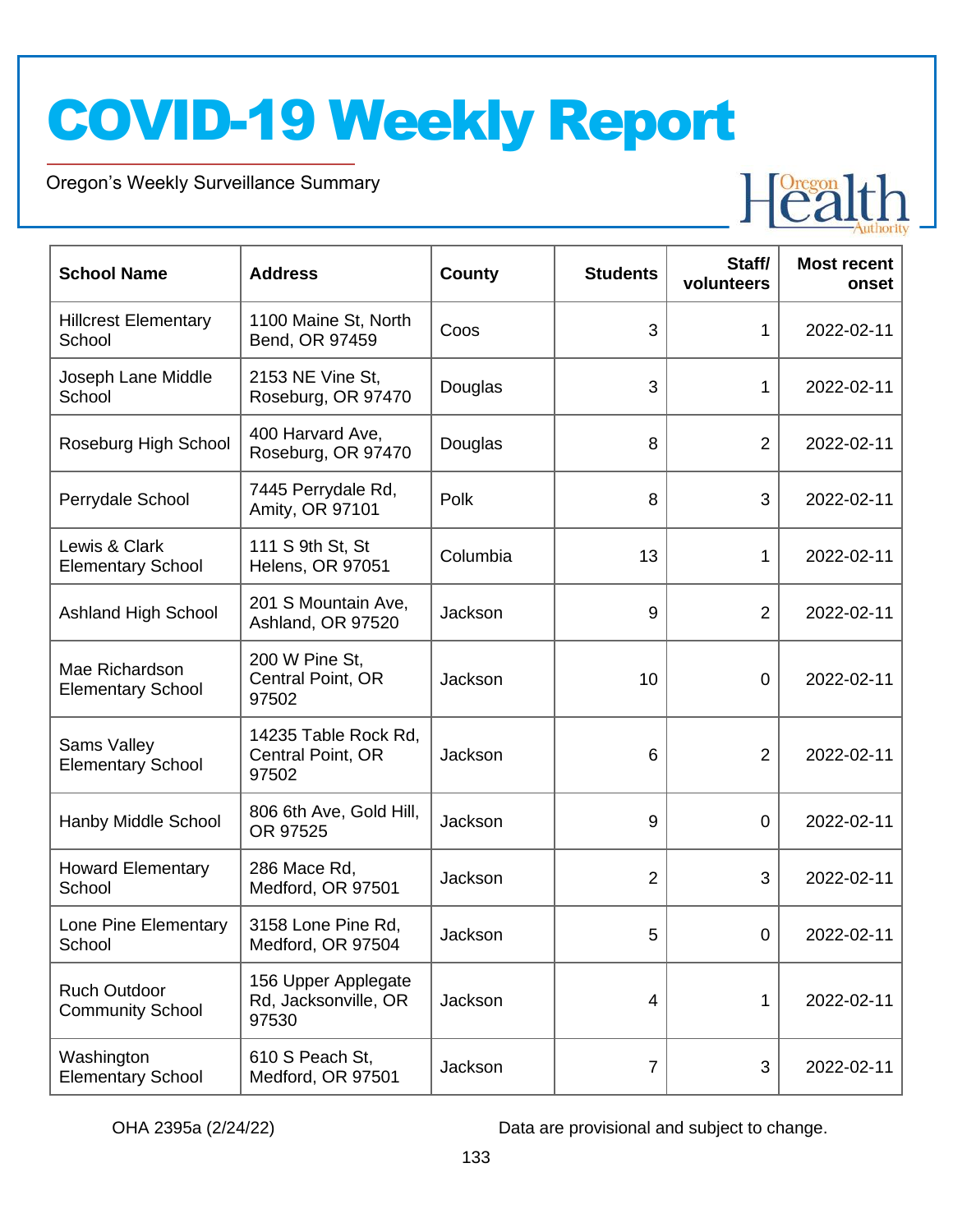Oregon's Weekly Surveillance Summary

Novel Coronavirus (COVID-19)



| <b>School Name</b>                                  | <b>Address</b>                                 | <b>County</b>    | <b>Students</b> | Staff/<br>volunteers | <b>Most recent</b><br>onset |
|-----------------------------------------------------|------------------------------------------------|------------------|-----------------|----------------------|-----------------------------|
| <b>Redwood Elementary</b><br>School                 | 3163 Leonard Rd,<br>Grants Pass, OR<br>97527   | Josephine        | 4               | $\mathbf 0$          | 2022-02-11                  |
| John Muir Outdoor<br>School                         | 320 Beach St.<br>Ashland, OR 97520             | Jackson          | $\overline{7}$  | $\mathbf 0$          | 2022-02-11                  |
| Lincoln Savage Middle<br>School                     | 8551 New Hope Rd,<br>Grants Pass, OR<br>97527  | Josephine        | 3               | 1                    | 2022-02-11                  |
| <b>Redmond Proficiency</b><br>Academy               | 657 SW Glacier Ave,<br>Redmond, OR 97756       | <b>Deschutes</b> | 4               | 1                    | 2022-02-11                  |
| StepUP at Edwin<br><b>Brown Education</b><br>Center | 850 W Antler Ave,<br>Redmond, OR 97756         | <b>Deschutes</b> | $\overline{2}$  | $\overline{2}$       | 2022-02-11                  |
| <b>Chavez Elementary</b><br>School                  | 2400 Walker Rd NE,<br>Salem, OR 97305          | Marion           | 6               | $\overline{2}$       | 2022-02-11                  |
| West Albany High<br>School                          | 2100 Elm St SW,<br>Albany, OR 97321            | Linn             | 4               | 0                    | 2022-02-11                  |
| <b>Silverton Middle</b><br>School                   | 714 Schlador St,<br>Silverton, OR 97381        | <b>Marion</b>    | 3               | $\overline{0}$       | 2022-02-11                  |
| <b>Robert Frost</b><br><b>Elementary School</b>     | 201 Westfield St,<br>Silverton, OR 97381       | Marion           | 2               | $\overline{2}$       | 2022-02-11                  |
| <b>Evergreen Elementary</b><br>School               | 3727 Cascade Hwy<br>NE, Silverton, OR<br>97381 | Marion           | 2               | 1                    | 2022-02-11                  |
| Leslie Middle School                                | 3850 Pringle Rd SE,<br>Salem, OR 97302         | Marion           | 11              | 1                    | 2022-02-11                  |
| South Salem High<br>School                          | 1910 Church St SE,<br>Salem, OR 97302          | Marion           | 11              | $\sqrt{3}$           | 2022-02-11                  |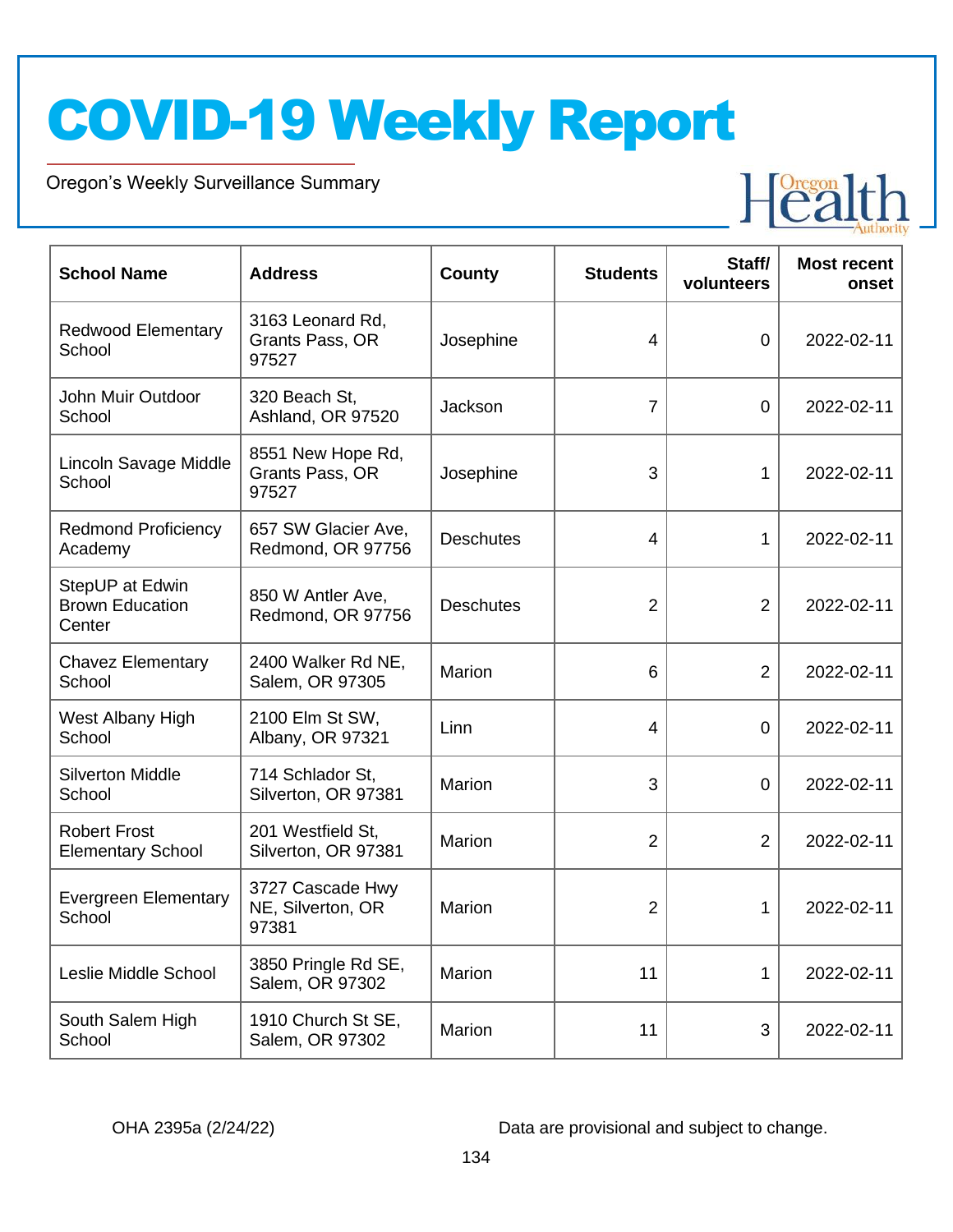Oregon's Weekly Surveillance Summary

Novel Coronavirus (COVID-19)



| <b>School Name</b>                                          | <b>Address</b>                               | County           | <b>Students</b> | Staff/<br>volunteers | <b>Most recent</b><br>onset |
|-------------------------------------------------------------|----------------------------------------------|------------------|-----------------|----------------------|-----------------------------|
| <b>Scotts Mills</b><br><b>Elementary School</b>             | 805 First St, Scotts<br>Mills, OR 97375      | Marion           | 5               | 3                    | 2022-02-11                  |
| Silverton High School                                       | 1456 Pine St,<br>Silverton, OR 97381         | Marion           | 8               | $\overline{2}$       | 2022-02-11                  |
| Oakdale Heights<br><b>Elementary School</b>                 | 1375 SW Maple St,<br>Dallas, OR 97338        | Polk             | 9               | $\overline{0}$       | 2022-02-11                  |
| The Dalles High<br>School                                   | 220 E 10th St, The<br>Dalles, OR 97058       | Wasco            | 6               | $\overline{0}$       | 2022-02-10                  |
| Yamhill Carlton High<br>School                              | 275 N Maple St,<br>Yamhill, OR 97148         | Yamhill          | 1               | $\mathbf 0$          | 2022-02-10                  |
| <b>Edgewood Community</b><br><b>Elementary School</b>       | 577 E 46th Ave,<br>Eugene, OR 97405          | Lane             | 1               | $\overline{0}$       | 2022-02-10                  |
| Columbia City<br>Elementary                                 | 2000 2nd St,<br>Columbia City, OR<br>97018   | Columbia         | $\overline{4}$  | 0                    | 2022-02-10                  |
| St. Helens Middle<br>School                                 | 354 N 15th St, St<br><b>Helens, OR 97051</b> | Columbia         | 8               | $\overline{0}$       | 2022-02-10                  |
| Myrtle Point Jr./Sr.<br><b>High School</b>                  | 717 4th St, Myrtle<br>Point, OR 97458        | Coos             | 1               | $\overline{0}$       | 2022-02-10                  |
| <b>Westside Village</b><br>Magnet at Kingston<br>Elementary | 1101 NW 12th St,<br>Bend, OR 97701           | <b>Deschutes</b> | 1               | 1                    | 2022-02-10                  |
| West Salem High<br>School                                   | 1776 Titan Dr NW,<br>Salem, OR 97304         | Polk             | 20              | $\mathbf 0$          | 2022-02-10                  |
| <b>Central Medford High</b><br>School                       | 815 S Oakdale Ave,<br>Medford, OR 97501      | Jackson          | 1               | 1                    | 2022-02-10                  |
| <b>Central Point</b><br>Elementary                          | 450 S 4th St, Central<br>Point, OR 97502     | Jackson          | 3               | $\overline{2}$       | 2022-02-10                  |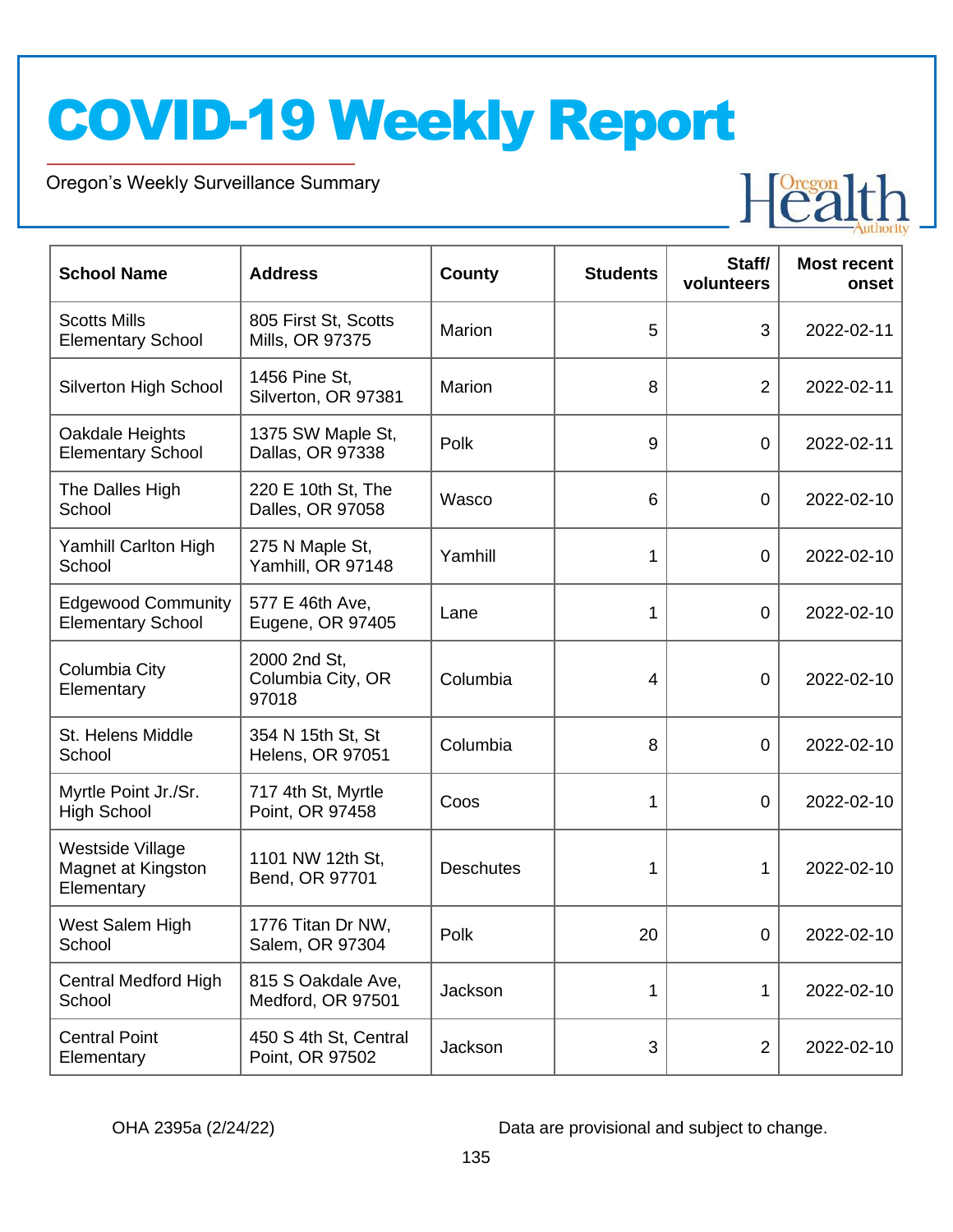Oregon's Weekly Surveillance Summary

Novel Coronavirus (COVID-19)



| <b>School Name</b>                              | <b>Address</b>                                       | <b>County</b>    | <b>Students</b> | Staff/<br>volunteers | <b>Most recent</b><br>onset |
|-------------------------------------------------|------------------------------------------------------|------------------|-----------------|----------------------|-----------------------------|
| Coquille Valley<br>Elementary                   | 1115 N Baxter St,<br>Coquille, OR 97423              | Coos             | $\overline{4}$  | $\mathbf 0$          | 2022-02-10                  |
| <b>Wilson Elementary</b><br>School              | 1400 Johnson St,<br>Medford, OR 97504                | Jackson          | 1               | 1                    | 2022-02-10                  |
| <b>Muddy Creek Charter</b><br>School            | 30252 Bellfountain Rd,<br>Corvallis, OR 97333        | <b>Benton</b>    | 1               | $\mathbf 0$          | 2022-02-10                  |
| Lake Oswego High<br>School                      | 2501 SW Country<br>Club Rd, Lake<br>Oswego, OR 97034 | Clackamas        | $\overline{2}$  | $\mathbf 0$          | 2022-02-10                  |
| Lakeridge High School                           | 1235 Overlook Dr,<br>Lake Oswego, OR<br>97034        | Clackamas        | 1               | 0                    | 2022-02-10                  |
| Jefferson Middle<br>School                      | 2180 Talbot Rd,<br>Jefferson, OR 97352               | Marion           | 3               | $\mathbf 0$          | 2022-02-10                  |
| <b>Waldo Middle School</b>                      | 2805 Lansing Ave NE,<br>Salem, OR 97301              | Marion           | 10              | 3                    | 2022-02-10                  |
| <b>McNary High School</b>                       | 595 Chemawa Rd N,<br>Keizer, OR 97303                | Marion           | 25              | 1                    | 2022-02-10                  |
| Clackamas High<br>School                        | 14486 SE 122nd Ave,<br>Clackamas, OR 97015           | Clackamas        | $\overline{2}$  | $\overline{0}$       | 2022-02-10                  |
| <b>Odyssey Program</b>                          | 1849 SW 58th Ave,<br>Portland, OR 97221              | Multnomah        | 1               | $\overline{0}$       | 2022-02-10                  |
| Neah-Kah-Nie High<br>School                     | 24705 US-101,<br>Rockaway Beach, OR<br>97136         | Tillamook        | 11              | 0                    | 2022-02-09                  |
| <b>Cecile Trost</b><br><b>Elementary School</b> | 800 S Redwood,<br>Canby, OR 97013                    | Clackamas        | 3               | $\mathbf 0$          | 2022-02-09                  |
| <b>Elton Gregory Middle</b><br>School           | 1220 NW Upas Ave,<br>Redmond, OR 97756               | <b>Deschutes</b> | 0               | 1                    | 2022-02-09                  |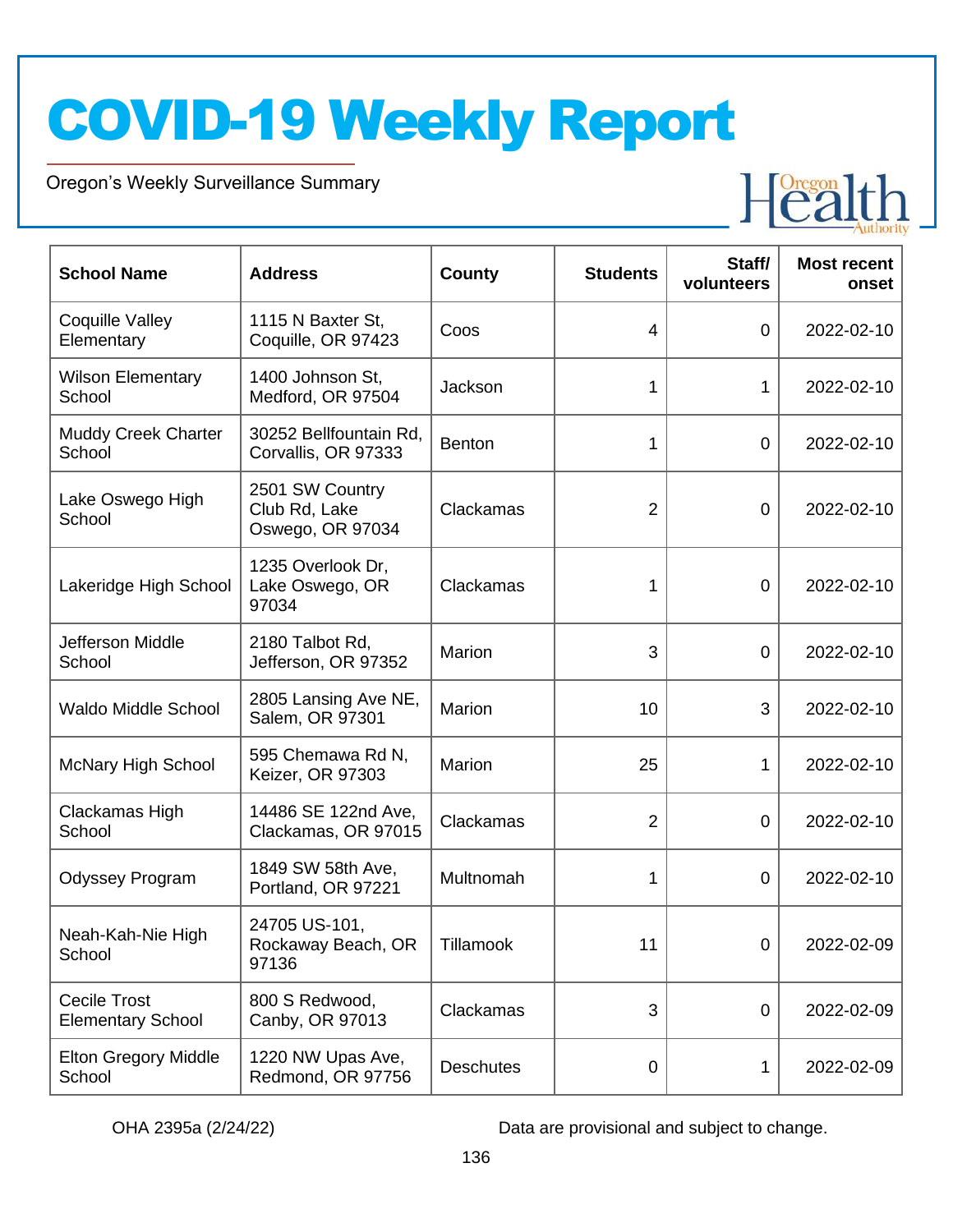Oregon's Weekly Surveillance Summary

Novel Coronavirus (COVID-19)



| <b>School Name</b>                                  | <b>Address</b>                                      | <b>County</b>    | <b>Students</b> | Staff/<br>volunteers | <b>Most recent</b><br>onset |
|-----------------------------------------------------|-----------------------------------------------------|------------------|-----------------|----------------------|-----------------------------|
| <b>Crossler Middle</b><br>School                    | 1155 Davis Rd S,<br>Salem, OR 97306                 | Marion           | 11              | 1                    | 2022-02-09                  |
| <b>Stephens Middle</b><br>School                    | 4962 Haysville Dr NE,<br>Salem, OR 97305            | Marion           | 3               | $\mathbf 0$          | 2022-02-09                  |
| Estacada Middle<br>School                           | 500 NE Main St,<br>Estacada, OR 97023               | Clackamas        | 1               | $\mathbf 0$          | 2022-02-09                  |
| <b>Riverbend Elementary</b><br>School               | 320 51st St,<br>Springfield, OR 97478               | Lane             | $\overline{2}$  | $\mathbf 0$          | 2022-02-09                  |
| Scappoose High<br>School                            | 33700 SE High School<br>Way, Scappoose, OR<br>97056 | Columbia         | 15              | 0                    | 2022-02-09                  |
| Clatskanie<br>Middle/High School                    | 471 SW Bel Air Dr,<br>Clatskanie, OR 97016          | Columbia         | $\overline{2}$  | $\mathbf{1}$         | 2022-02-09                  |
| <b>Morrison Campus</b><br><b>Alternative School</b> | 1251 Main St, Dallas,<br>OR 97338                   | Polk             | 3               | $\mathbf 0$          | 2022-02-09                  |
| Kalmiopsis<br><b>Elementary School</b>              | 650 Easy St,<br>Brookings, OR 97415                 | Curry            | 20              | 3                    | 2022-02-09                  |
| <b>Pilot Butte Middle</b><br>School                 | 1501 NE Neff Rd,<br>Bend, OR 97701                  | <b>Deschutes</b> | 0               | $\mathbf{1}$         | 2022-02-09                  |
| <b>Tri City Elementary</b><br>School                | 546 SW Chadwick Ln,<br>Myrtle Creek, OR<br>97457    | Douglas          | $\overline{2}$  | 0                    | 2022-02-09                  |
| <b>Lighthouse Charter</b><br>School                 | 62858 HWY 101,<br>Coos Bay, OR 97420                | Coos             | 5               | $\overline{0}$       | 2022-02-09                  |
| <b>Bellview Elementary</b><br>School                | 1070 Tolman Creek<br>Rd, Ashland, OR<br>97520       | Jackson          | 1               | 1                    | 2022-02-09                  |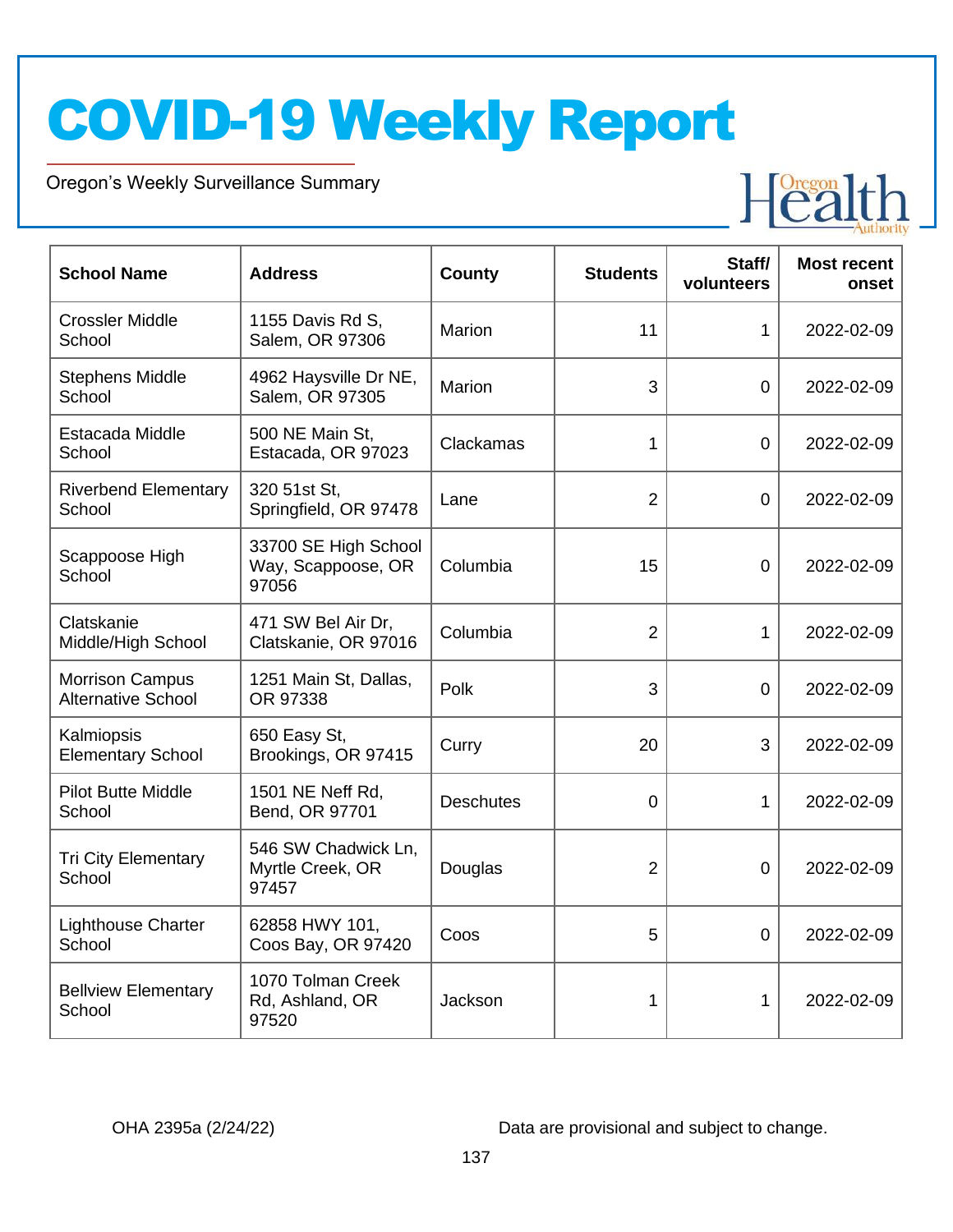Oregon's Weekly Surveillance Summary

Novel Coronavirus (COVID-19)



| <b>School Name</b>                                | <b>Address</b>                                     | County        | <b>Students</b> | Staff/<br>volunteers | <b>Most recent</b><br>onset |
|---------------------------------------------------|----------------------------------------------------|---------------|-----------------|----------------------|-----------------------------|
| Fort Vannoy<br><b>Elementary School</b>           | 5250 Upper River Rd,<br>Grants Pass, OR<br>97526   | Josephine     | $\overline{2}$  | $\mathbf 0$          | 2022-02-09                  |
| <b>Chiloquin Elementary</b><br>School             | 548 2nd Ave,<br>Chiloquin, OR 97624                | Klamath       | $\overline{2}$  | 1                    | 2022-02-09                  |
| <b>Ferguson Elementary</b><br>School              | 2901 Homedale Rd,<br>Klamath Falls, OR<br>97603    | Klamath       | 3               | 0                    | 2022-02-09                  |
| Brixner Jr. High<br>School                        | 4727 Homedale Rd,<br>Klamath Falls, OR<br>97603    | Klamath       | $\overline{2}$  | $\overline{0}$       | 2022-02-09                  |
| Klamath Union High<br>School                      | 1300 Monclaire St,<br>Klamath Falls, OR<br>97601   | Klamath       | 3               | $\mathbf 0$          | 2022-02-09                  |
| <b>Marist Catholic High</b><br>School             | 1900 Kingsley Rd,<br>Eugene, OR 97401              | Lane          | 5               | $\mathbf{1}$         | 2022-02-09                  |
| <b>Elizabeth Page</b><br><b>Elementary School</b> | 1300 Hayden Bridge<br>Rd, Springfield, OR<br>97477 | Lane          | $\overline{0}$  | 1                    | 2022-02-09                  |
| Jefferson Elementary<br>School                    | 615 N 2nd St,<br>Jefferson, OR 97352               | <b>Marion</b> | $\overline{7}$  | $\Omega$             | 2022-02-09                  |
| <b>Brush College</b><br>Elementary                | 2623 Doaks Ferry Rd<br>NW, Salem, OR<br>97304      | Polk          | $\overline{4}$  | 0                    | 2022-02-09                  |
| <b>McKinley Elementary</b><br>School              | 466 McGilchrist St SE,<br>Salem, OR 97302          | Marion        | 3               | $\mathbf{1}$         | 2022-02-09                  |
| César Chávez K-8<br>School                        | 5103 N Willis Blvd,<br>Portland, OR 97203          | Multnomah     | $\overline{2}$  | 0                    | 2022-02-09                  |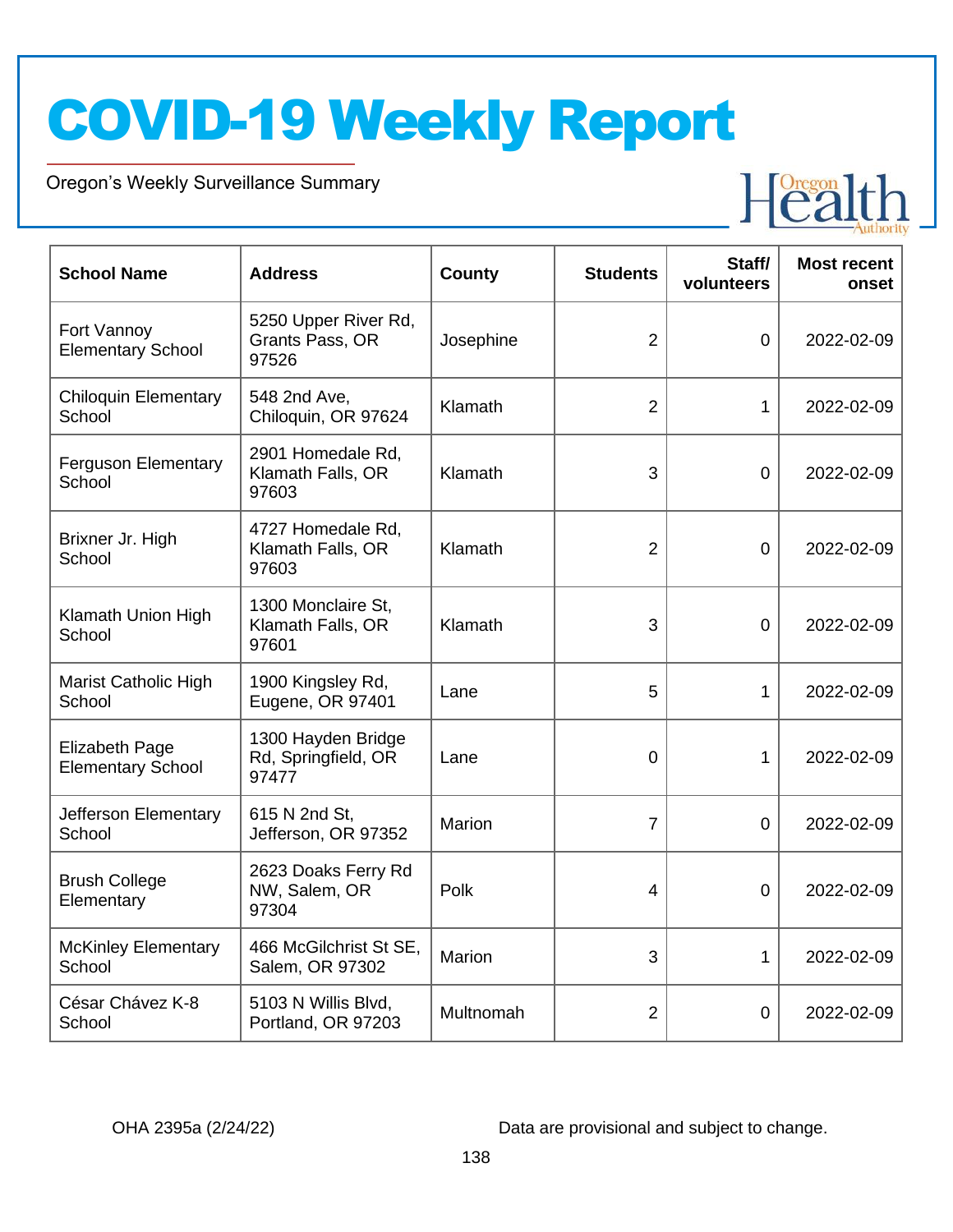Oregon's Weekly Surveillance Summary

Novel Coronavirus (COVID-19)



| <b>School Name</b>                             | <b>Address</b>                                    | <b>County</b> | <b>Students</b> | Staff/<br>volunteers | <b>Most recent</b><br>onset |
|------------------------------------------------|---------------------------------------------------|---------------|-----------------|----------------------|-----------------------------|
| <b>Grout Elementary</b><br>School              | 3119 SE Holgate Blvd,<br>Portland, OR 97202       | Multnomah     | 1               | $\overline{0}$       | 2022-02-09                  |
| <b>Central High School</b>                     | 1530 Monmouth St,<br>Independence, OR<br>97351    | Polk          | 20              | $\overline{0}$       | 2022-02-08                  |
| Sheridan High School                           | 433 S Bridge St,<br>Sheridan, OR 97378            | Yamhill       | 1               | $\overline{0}$       | 2022-02-08                  |
| <b>Mount Scott</b><br><b>Elementary School</b> | 11201 SE Stevens Rd,<br>Happy Valley, OR<br>97086 | Clackamas     | $\overline{2}$  | $\overline{0}$       | 2022-02-08                  |
| Canby High School                              | 721 SW 4th Ave,<br>Canby, OR 97013                | Clackamas     | 1               | $\overline{0}$       | 2022-02-08                  |
| <b>McBride Elementary</b><br>School            | 2774 Columbia Blvd,<br>St Helens, OR 97051        | Columbia      | 19              | $\overline{0}$       | 2022-02-08                  |
| <b>Eastside School</b>                         | 370 2nd Ave, Coos<br>Bay, OR 97420                | Coos          | $\overline{7}$  | $\overline{0}$       | 2022-02-08                  |
| <b>North Bend Senior</b><br><b>High School</b> | 2323 Pacific St, North<br>Bend, OR 97459          | Coos          | 13              | 0                    | 2022-02-08                  |
| Azalea Middle School                           | 505 Pacific Ave,<br>Brookings, OR 97415           | Curry         | 8               | 1                    | 2022-02-08                  |
| <b>Eastwood Elementary</b><br>School           | 2550 SE Waldon Ave,<br>Roseburg, OR 97470         | Douglas       | 1               | 1                    | 2022-02-08                  |
| <b>North Marion Primary</b><br>School          | 20257 Grim Rd NE,<br>Aurora, OR 97002             | Marion        | 4               | $\mathbf 0$          | 2022-02-08                  |
| Eagle Point High<br>School                     | 203 N Platt Ave, Eagle<br>Point, OR 97524         | Jackson       | 1               | $\mathbf 0$          | 2022-02-08                  |
| Applegate School                               | 14188 Hwy 238,<br>Applegate, OR 97530             | Jackson       | $\overline{2}$  | 1                    | 2022-02-08                  |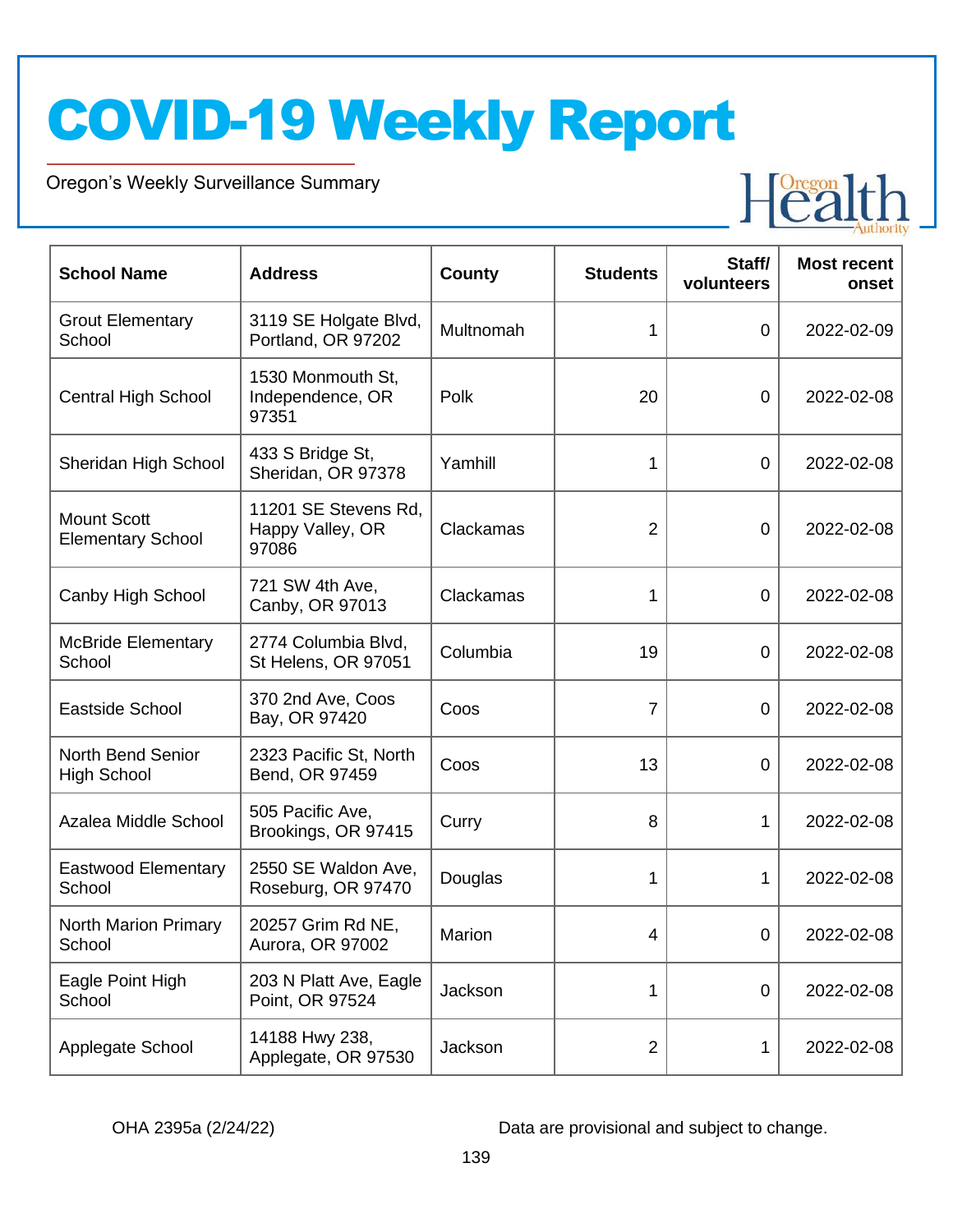Oregon's Weekly Surveillance Summary

Novel Coronavirus (COVID-19)



| <b>School Name</b>                                           | <b>Address</b>                                      | <b>County</b>    | <b>Students</b> | Staff/<br>volunteers | <b>Most recent</b><br>onset |
|--------------------------------------------------------------|-----------------------------------------------------|------------------|-----------------|----------------------|-----------------------------|
| McLoughlin Middle<br>School                                  | 320 W Second St,<br>Medford, OR 97501               | Jackson          | 5               | 1                    | 2022-02-08                  |
| <b>Sherwood Charter</b><br>School                            | 23264 SW Main St,<br>Sherwood, OR 97140             | Washington       | 1               | $\overline{0}$       | 2022-02-08                  |
| Neah-Kah-Nie Middle<br>School                                | 25111 Hwy 101 N,<br>Rockaway Beach, OR<br>97136     | <b>Tillamook</b> | 15              | 1                    | 2022-02-08                  |
| Hidden Valley High<br>School                                 | 651 Murphy Creek Rd,<br>Grants Pass, OR<br>97527    | Josephine        | 11              | 1                    | 2022-02-08                  |
| <b>Timber Ridge School</b>                                   | 373 Timber Ridge St<br>NE, Albany, OR 97322         | Linn             | $\overline{2}$  | $\mathbf 0$          | 2022-02-08                  |
| <b>Shasta Elementary</b><br>School                           | 1951 Madison St,<br>Klamath Falls, OR<br>97603      | Klamath          | 6               | $\overline{0}$       | 2022-02-08                  |
| <b>Falcon Heights</b><br><b>Alternative School</b>           | 8205 Hwy 39, Klamath<br>Falls, OR 97603             | Klamath          | 1               | $\overline{0}$       | 2022-02-08                  |
| Lost River Jr./Sr. High<br>School                            | 23330 Hwy 50, Merrill,<br>OR 97633                  | Klamath          | 1               | 0                    | 2022-02-08                  |
| Wilsonville High<br>School                                   | 6800 SW Wilsonville<br>Rd, Wilsonville, OR<br>97070 | Clackamas        | 1               | $\mathbf 0$          | 2022-02-08                  |
| <b>Centennial Elementary</b><br>School                       | 1315 Aspen St,<br>Springfield, OR 97477             | Lane             | 1               | $\overline{0}$       | 2022-02-08                  |
| <b>Thurston High School</b>                                  | 333 58th St,<br>Springfield, OR 97478               | Lane             | $\overline{2}$  | $\mathbf 0$          | 2022-02-08                  |
| <b>Three Sisters</b><br><b>Adventist Christian</b><br>School | 21155 Tumalo Rd,<br>Bend, OR 97701                  | <b>Deschutes</b> | 7               | $\mathbf 0$          | 2022-02-08                  |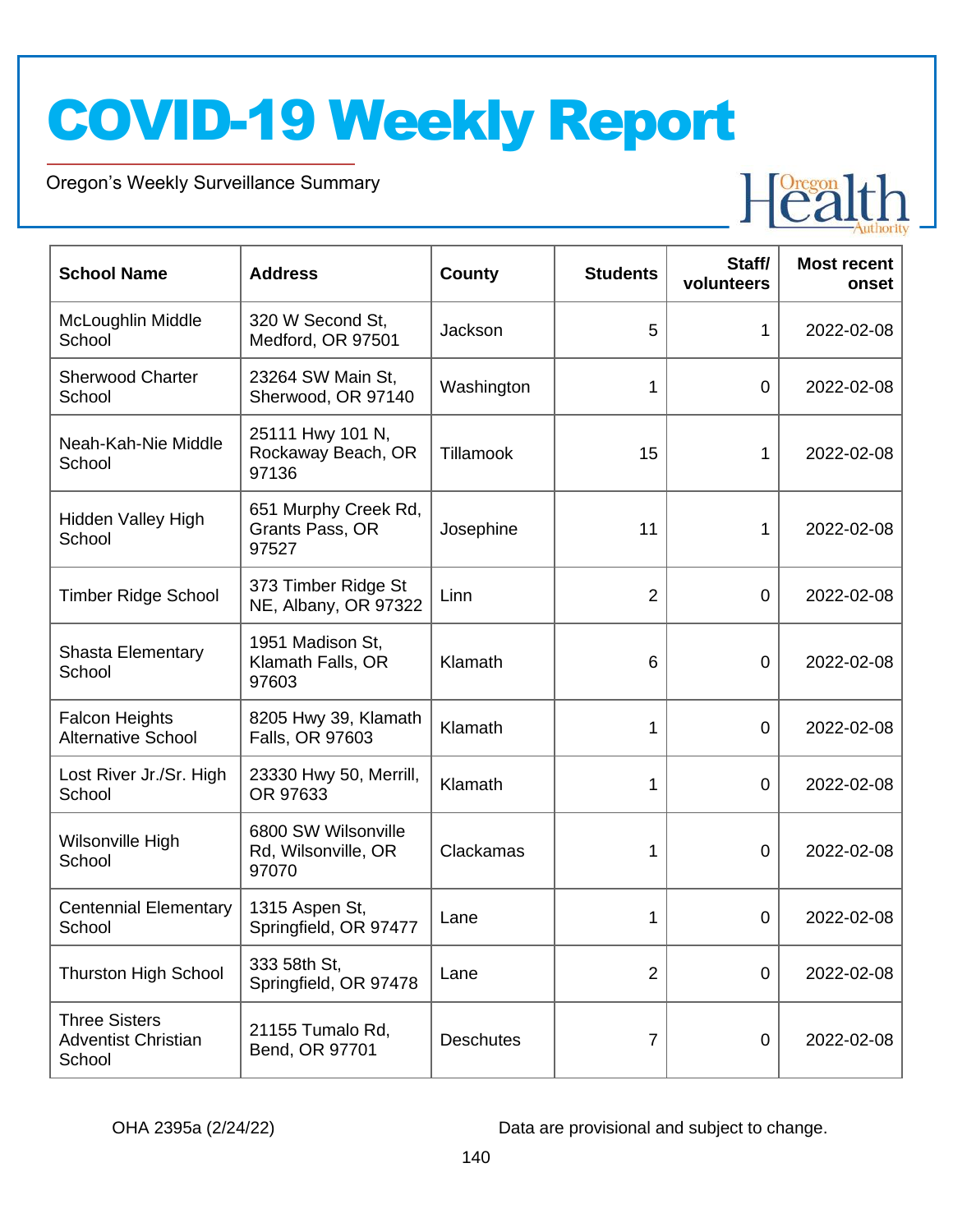Oregon's Weekly Surveillance Summary

Novel Coronavirus (COVID-19)



| <b>School Name</b>                     | <b>Address</b>                                      | <b>County</b> | <b>Students</b> | Staff/<br>volunteers | <b>Most recent</b><br>onset |
|----------------------------------------|-----------------------------------------------------|---------------|-----------------|----------------------|-----------------------------|
| Toledo Jr/Sr High<br>School            | 1800 NE Sturdevant<br>Rd, Toledo, OR 97391          | Lincoln       | $\overline{2}$  | $\overline{0}$       | 2022-02-08                  |
| <b>Holley Elementary</b>               | 40336 Crawfordsville<br>Dr, Sweet Home, OR<br>97386 | Linn          | $\overline{2}$  | $\overline{0}$       | 2022-02-08                  |
| Sweet Home High<br>School              | 1641 Long St, Sweet<br>Home, OR 97386               | Linn          | 8               | $\overline{0}$       | 2022-02-08                  |
| Mark Twain<br><b>Elementary School</b> | 425 Church St,<br>Silverton, OR 97381               | Marion        | $\overline{2}$  | 1                    | 2022-02-08                  |
| Candalaria<br><b>Elementary School</b> | 935 Hansen Ave S,<br>Salem, OR 97302                | Marion        | 9               | 1                    | 2022-02-08                  |
| <b>Grant Community</b><br>School       | 725 Market St NE,<br>Salem, OR 97301                | Marion        | 1               | 0                    | 2022-02-08                  |
| <b>Hoover Elementary</b>               | 1104 Savage Rd NE,<br>Salem, OR 97301               | Marion        | 5               | 0                    | 2022-02-08                  |
| Morningside<br>Elementary              | 3513 12th St SE,<br>Salem, OR 97302                 | Marion        | $\overline{2}$  | 1                    | 2022-02-08                  |
| <b>Richmond Elementary</b><br>School   | 466 Richmond Ave<br>SE, Salem, OR 97301             | Marion        | 4               | 0                    | 2022-02-08                  |
| <b>Sumpter Elementary</b><br>School    | 525 Rockwood St SE,<br>Salem, OR 97306              | Marion        | 9               | $\overline{0}$       | 2022-02-08                  |
| Washington<br><b>Elementary School</b> | 3165 Lansing Ave NE,<br>Salem, OR 97301             | Marion        | $\overline{2}$  | 0                    | 2022-02-08                  |
| Arleta K-5                             | 5109 SE 66th Ave,<br>Portland, OR 97206             | Multnomah     | 1               | $\overline{0}$       | 2022-02-08                  |
| Rex Putnam High<br>School              | 4950 SE Roethe Rd,<br>Milwaukie, OR 97267           | Clackamas     | $\overline{2}$  | 0                    | 2022-02-08                  |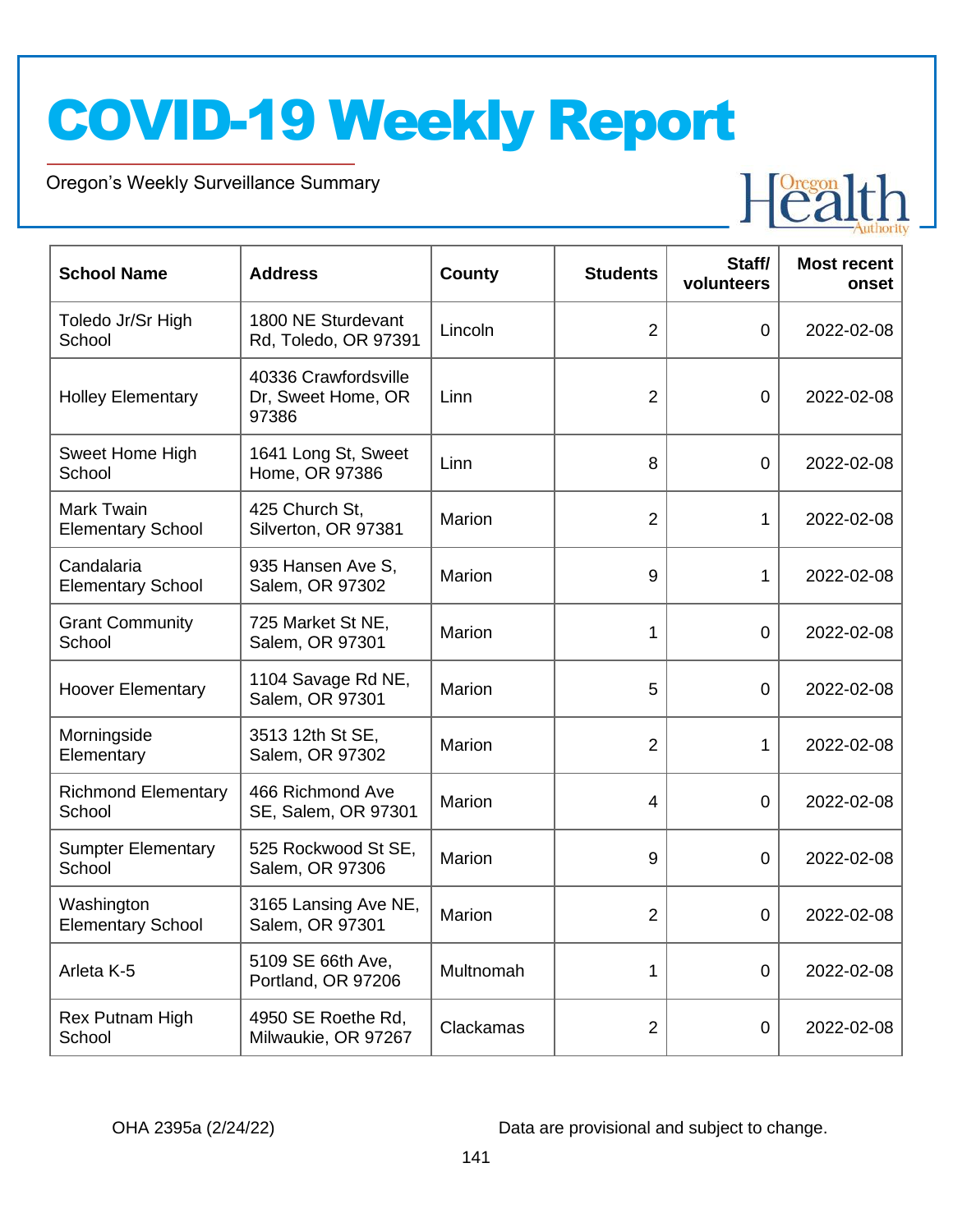Oregon's Weekly Surveillance Summary

Novel Coronavirus (COVID-19)



| <b>School Name</b>                            | <b>Address</b>                                     | <b>County</b>    | <b>Students</b> | Staff/<br>volunteers | <b>Most recent</b><br>onset |
|-----------------------------------------------|----------------------------------------------------|------------------|-----------------|----------------------|-----------------------------|
| <b>Scott Elementary</b><br>School             | 6700 NE Prescott St,<br>Portland, OR 97218         | Multnomah        | 1               | 0                    | 2022-02-08                  |
| Riviera Christian<br>School                   | 1650 Brush College<br>Rd NW, Salem, OR<br>97304    | Polk             | 1               | $\overline{0}$       | 2022-02-08                  |
| Adrienne C. Nelson<br><b>High School</b>      | 14897 SE Parklane<br>Dr, Happy Valley, OR<br>97015 | Clackamas        | $\overline{2}$  | $\overline{0}$       | 2022-02-08                  |
| Fremont/AD Hay<br><b>Elementary Schools</b>   | 500 S I St, Lakeview,<br>OR 97630                  | Lake             | 1               | $\mathbf 1$          | 2022-02-08                  |
| <b>Holy Redeemer</b><br>Catholic              | 127 N Rosa Parks<br>Way, Portland, OR<br>97217     | Multnomah        | 16              | 0                    | 2022-02-08                  |
| <b>Central Middle School</b>                  | 306 SW 2nd Ave,<br>Milton-Freewater, OR<br>97862   | Umatilla         | 1               | $\overline{0}$       | 2022-02-07                  |
| <b>Holcomb Elementary</b><br>School           | 14625 S Holcomb<br>Blvd, Oregon City, OR<br>97045  | Clackamas        | 1               | $\Omega$             | 2022-02-07                  |
| La Grande Middle<br>School                    | 1108 4th St, La<br>Grande, OR 97850                | Union            | 1               | $\overline{0}$       | 2022-02-07                  |
| <b>Mabel Rush</b><br><b>Elementary School</b> | 1441 Deborah Rd,<br>Newberg, OR 97132              | Yamhill          | 1               | $\mathbf 0$          | 2022-02-07                  |
| <b>Sisters High School</b>                    | 1700 W McKinney<br>Butte Rd, Sisters, OR<br>97759  | <b>Deschutes</b> | 1               | 3                    | 2022-02-07                  |
| <b>Houck Middle School</b>                    | 1155 Connecticut SE,<br>Salem, OR 97317            | Marion           | 5               | 1                    | 2022-02-07                  |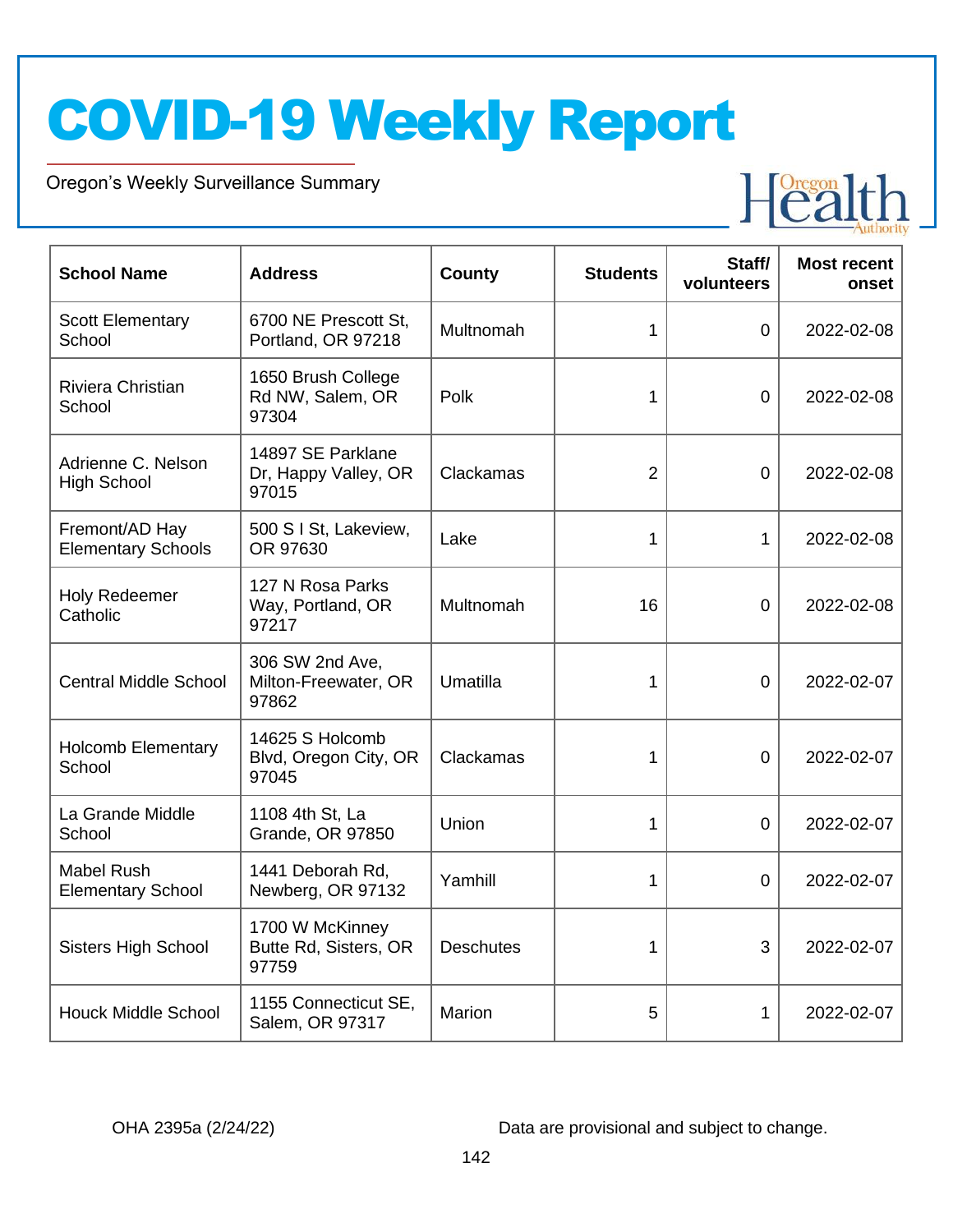Oregon's Weekly Surveillance Summary

Novel Coronavirus (COVID-19)



| <b>School Name</b>                              | <b>Address</b>                                | <b>County</b>    | <b>Students</b> | Staff/<br>volunteers | <b>Most recent</b><br>onset |
|-------------------------------------------------|-----------------------------------------------|------------------|-----------------|----------------------|-----------------------------|
| <b>Warren Elementary</b><br>School              | 34555 Berg Rd,<br>Warren, OR 97053            | Columbia         | 1               | 1                    | 2022-02-07                  |
| Millicoma School                                | 260 2nd Ave, Coos<br>Bay, OR 97420            | Coos             | $\overline{7}$  | $\mathbf 0$          | 2022-02-07                  |
| Ocean Crest<br><b>Elementary School</b>         | 1040 Allegany Ave<br>SW, Bandon, OR<br>97411  | Coos             | 4               | 1                    | 2022-02-07                  |
| Pacific High School                             | 45525 Hwy 101,<br>Sixes, OR 97476             | Curry            | $\overline{2}$  | 0                    | 2022-02-07                  |
| Sage Elementary<br>School                       | 2790 SW Wickiup<br>Ave, Redmond, OR<br>97756  | <b>Deschutes</b> | 0               | 1                    | 2022-02-07                  |
| Winchester<br>Elementary                        | 217 Pioneer Way,<br>Winchester, OR 97495      | Douglas          | 0               | 1                    | 2022-02-07                  |
| <b>Myrtle Creek</b><br><b>Elementary School</b> | 651 NE Division,<br>Myrtle Creek, OR<br>97457 | Douglas          | 1               | $\mathbf 0$          | 2022-02-07                  |
| <b>Elkton Charter School</b>                    | 739 River Rd, Elkton,<br>OR 97436             | Douglas          | 5               | 0                    | 2022-02-07                  |
| <b>McGovern Elementary</b><br>School            | 600 NW Elwood,<br>Winston, OR 97496           | Douglas          | $\overline{2}$  | 1                    | 2022-02-07                  |
| <b>Highland Magnet</b><br>School at Kenwood     | 701 NW Newport Ave,<br>Bend, OR 97703         | <b>Deschutes</b> | 0               | 1                    | 2022-02-07                  |
| Walker Elementary<br>School                     | 364 Walker Ave,<br>Ashland, OR 97520          | Jackson          | 3               | $\mathbf 0$          | 2022-02-07                  |
| Jackson Elementary<br>School                    | 713 Summit Ave,<br>Medford, OR 97501          | Jackson          | 5               | 3                    | 2022-02-07                  |
| Oak Grove<br><b>Elementary School</b>           | 2838 W Main St,<br>Medford, OR 97501          | Jackson          | $\overline{7}$  | $\overline{2}$       | 2022-02-07                  |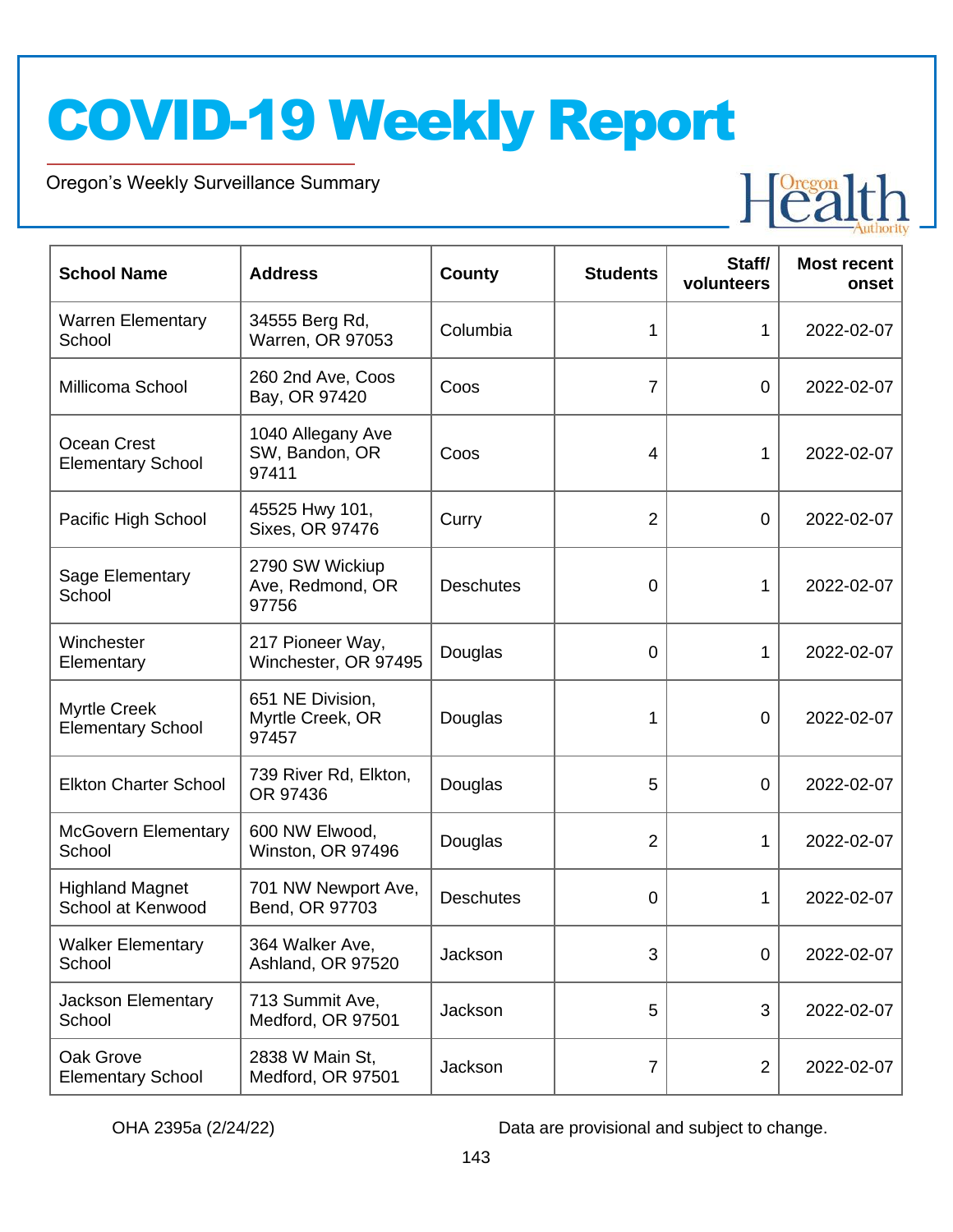Oregon's Weekly Surveillance Summary

Novel Coronavirus (COVID-19)



| <b>School Name</b>                                   | <b>Address</b>                                        | County           | <b>Students</b> | Staff/<br>volunteers | <b>Most recent</b><br>onset |
|------------------------------------------------------|-------------------------------------------------------|------------------|-----------------|----------------------|-----------------------------|
| <b>Fruitdale Elementary</b>                          | 1560 Bill Baker Way,<br>Grants Pass, OR<br>97527      | Josephine        | 8               | $\overline{2}$       | 2022-02-07                  |
| <b>Boeckman Creek</b><br>Primary                     | 6700 SW Wilsonville<br>Road, Wilsonville, OR<br>97070 | Clackamas        | 1               | $\overline{0}$       | 2022-02-07                  |
| <b>Yamhill Carlton</b><br><b>Intermediate School</b> | 310 E Main St,<br>Yamhill, OR 97148                   | Yamhill          | 1               | $\overline{0}$       | 2022-02-07                  |
| North Valley High<br>School                          | 6741 Monument Dr,<br>Grants Pass, OR<br>97526         | Josephine        | 8               | $\overline{0}$       | 2022-02-07                  |
| Winter Lakes High<br>School                          | 180 N Baxter,<br>Coquille, OR 97423                   | Coos             | 1               | 0                    | 2022-02-07                  |
| Seven Peaks School                                   | 19660 Mountaineer<br>Wy, Bend, OR 97702               | <b>Deschutes</b> | 1               | 1                    | 2022-02-07                  |
| Lake Grove<br><b>Elementary School</b>               | 15777 SW Boones<br>Ferry Rd, Lake<br>Oswego, OR 97035 | Clackamas        | 5               | 0                    | 2022-02-07                  |
| Southern Oregon<br><b>Success Academy</b>            | 345 Merlin Rd, Merlin,<br>OR 97532                    | Josephine        | 3               | 0                    | 2022-02-07                  |
| Lake Oswego Junior<br><b>High School</b>             | 2500 Country Club<br>Rd, Lake Oswego, OR<br>97034     | Clackamas        | $\overline{2}$  | 0                    | 2022-02-07                  |
| <b>Harrisburg Elementary</b><br>School               | 642 Smith St,<br>Harrisburg, OR 97446                 | Linn             | 4               | $\mathbf 0$          | 2022-02-07                  |
| <b>Foster Elementary</b>                             | 5526 Poplar St, Sweet<br>Home, OR 97386               | Linn             | 6               | 0                    | 2022-02-07                  |
| Santiam Junior/Senior<br><b>High School</b>          | 300 SW Cedar St, Mill<br>City, OR 97360               | Linn             | 4               | $\overline{2}$       | 2022-02-07                  |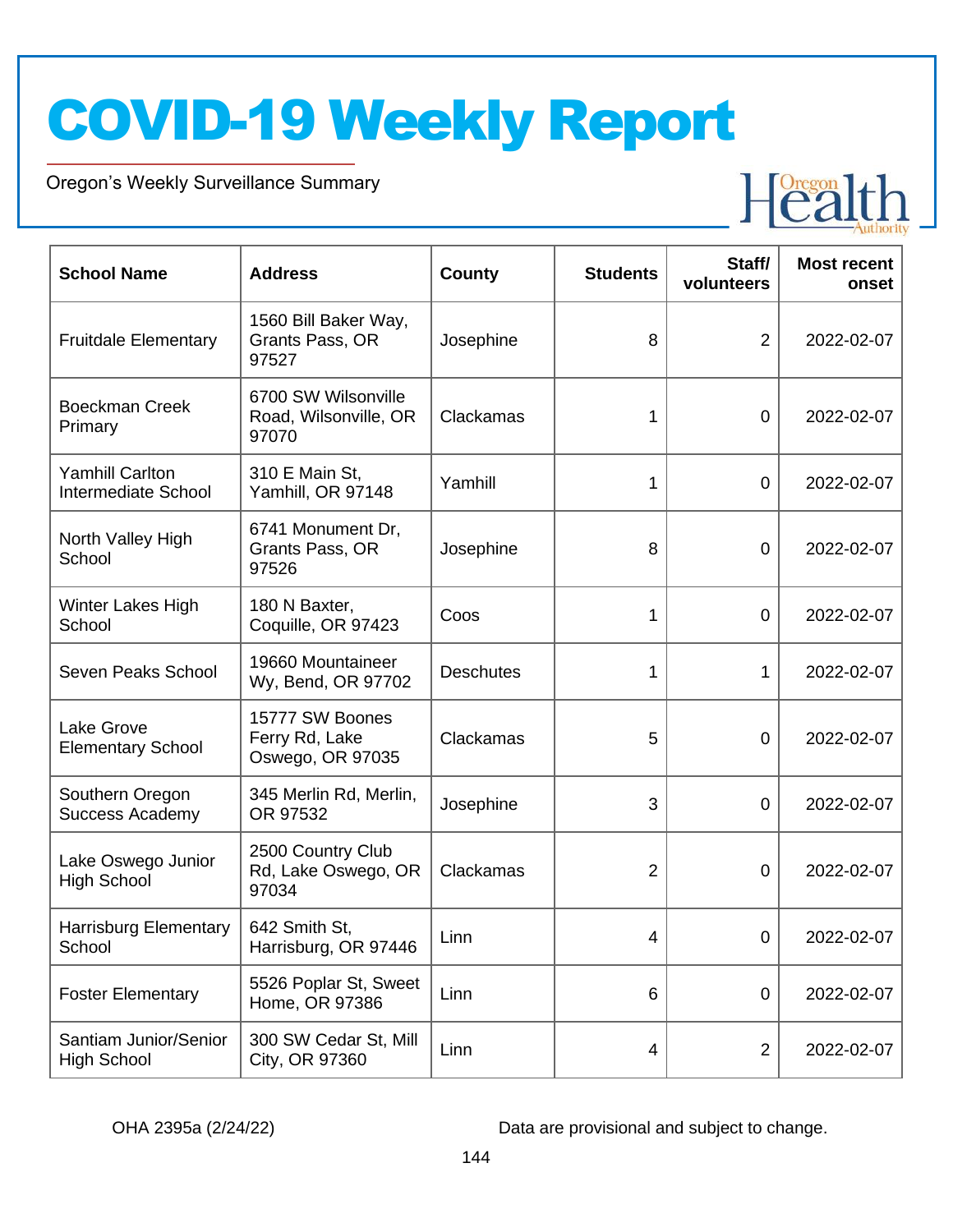Oregon's Weekly Surveillance Summary

Novel Coronavirus (COVID-19)



| <b>School Name</b>                             | <b>Address</b>                                | <b>County</b>    | <b>Students</b> | Staff/<br>volunteers | <b>Most recent</b><br>onset |
|------------------------------------------------|-----------------------------------------------|------------------|-----------------|----------------------|-----------------------------|
| Aiken Elementary<br>School                     | 1297 W Idaho Ave,<br>Ontario, OR 97914        | Malheur          | 1               | $\overline{0}$       | 2022-02-07                  |
| Lyle Elementary<br>School                      | 185 SW Levens St,<br>Dallas, OR 97338         | Polk             | $\overline{7}$  | $\overline{0}$       | 2022-02-07                  |
| Independence<br>Elementary                     | 150 S 4th St,<br>Independence, OR<br>97351    | Polk             | 9               | $\overline{0}$       | 2022-02-07                  |
| <b>Monmouth Elementary</b><br>School           | 958 E Church St,<br>Monmouth, OR 97361        | Polk             | $\overline{7}$  | $\overline{0}$       | 2022-02-07                  |
| <b>Bush Elementary</b>                         | 410 14th St SE,<br>Salem, OR 97301            | Marion           | $\overline{2}$  | 1                    | 2022-02-07                  |
| <b>Takena Elementary</b><br>School             | 1210 SW 12th Ave,<br>Albany, OR 97321         | Linn             | 3               | $\overline{0}$       | 2022-02-07                  |
| <b>West Park Elementary</b><br>School          | 555 SW 7th St,<br>Hermiston, OR 97838         | Umatilla         | 0               | 1                    | 2022-02-06                  |
| <b>Butte Creek</b><br><b>Elementary School</b> | 37569 OR-213, Mt<br>Angel, OR 97362           | Clackamas        | 0               | 1                    | 2022-02-06                  |
| William Knight<br><b>Elementary School</b>     | 501 N Grant St,<br>Canby, OR 97013            | Clackamas        | 4               | 0                    | 2022-02-06                  |
| Jefferson County<br>Middle School              | 1180 SE Kemper<br>Way, Madras, OR<br>97741    | Jefferson        | 4               | 0                    | 2022-02-06                  |
| <b>Obsidian Middle</b><br>School               | 1335 SW Obsidian<br>Ave, Redmond, OR<br>97756 | <b>Deschutes</b> | 0               | $\overline{2}$       | 2022-02-06                  |
| Fullerton IV<br><b>Elementary School</b>       | 2560 W Bradford Ct,<br>Roseburg, OR 97471     | Douglas          | 1               | 1                    | 2022-02-06                  |
| <b>Highland Elementary</b><br>School           | 2605 Longwood Dr,<br>Reedsport, OR 97467      | Douglas          | 5               | 0                    | 2022-02-06                  |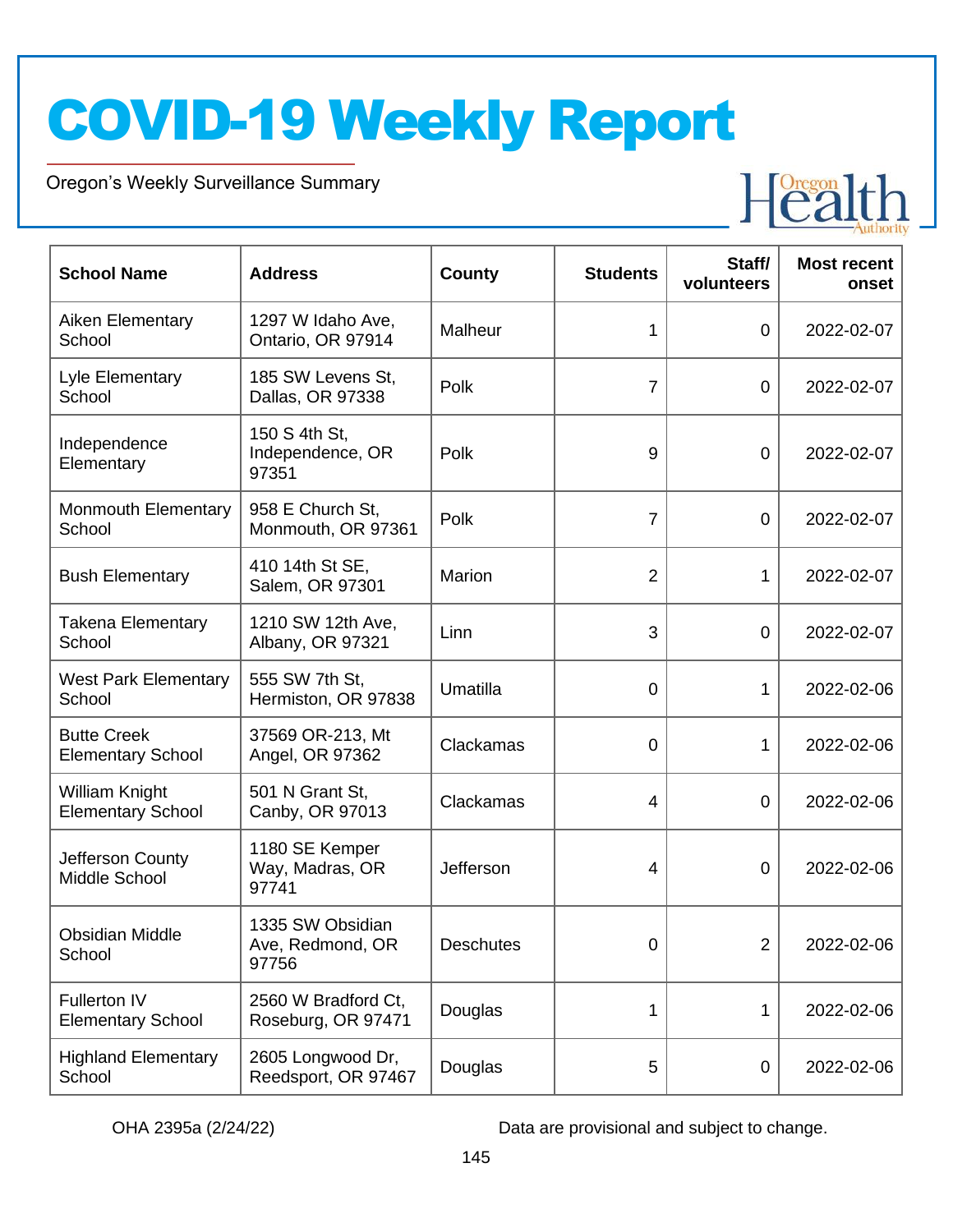Oregon's Weekly Surveillance Summary

Novel Coronavirus (COVID-19)



| <b>School Name</b>                                   | <b>Address</b>                                       | <b>County</b> | <b>Students</b> | Staff/<br>volunteers | <b>Most recent</b><br>onset |
|------------------------------------------------------|------------------------------------------------------|---------------|-----------------|----------------------|-----------------------------|
| Ridgeline Montessori<br><b>Public Charter School</b> | 4500 W Amazon Dr,<br>Eugene, OR 97405                | Lane          | 3               | $\overline{0}$       | 2022-02-06                  |
| <b>Forest Ridge</b><br><b>Elementary School</b>      | 7905 June Reid Pl,<br>Keizer, OR 97303               | Marion        | 1               | $\mathbf 0$          | 2022-02-06                  |
| <b>Talent Elementary</b><br>School                   | 307 Wagner Creek<br>Rd, Talent, OR 97540             | Jackson       | 3               | $\overline{0}$       | 2022-02-06                  |
| <b>Madras Elementary</b><br>School                   | 215 SE 10th St,<br>Madras, OR 97741                  | Jefferson     | 3               | $\overline{0}$       | 2022-02-06                  |
| <b>Highland Elementary</b><br>School                 | 1845 NW Highland<br>Ave, Grants Pass, OR<br>97526    | Josephine     | 3               | 0                    | 2022-02-06                  |
| North Middle School                                  | 1725 NW Highland<br>Ave, Grants Pass, OR<br>97526    | Josephine     | 10              | 0                    | 2022-02-06                  |
| <b>Williams Elementary</b>                           | 20691 Williams Hwy,<br>Williams, OR 97544            | Josephine     | $\overline{2}$  | 1                    | 2022-02-06                  |
| <b>Boones Ferry Primary</b><br>School                | 11495 SW Wilsonville<br>Rd, Wilsonville, OR<br>97070 | Clackamas     | 2               | 0                    | 2022-02-06                  |
| <b>Pleasant Hill</b><br><b>Elementary School</b>     | 36386 Hwy 58,<br>Pleasant Hill, OR<br>97455          | Lane          | 3               | 0                    | 2022-02-06                  |
| <b>Crestview Heights</b><br>School                   | 2750 S Crestline Dr,<br>Waldport, OR 97394           | Lincoln       | 2               | 0                    | 2022-02-06                  |
| Newport High School                                  | 322 NE Eads St,<br>Newport, OR 97365                 | Lincoln       | 4               | $\boldsymbol{0}$     | 2022-02-06                  |
| South Shore<br>Elementary                            | 910 Bain St SE,<br>Albany, OR 97322                  | Linn          | 3               | $\pmb{0}$            | 2022-02-06                  |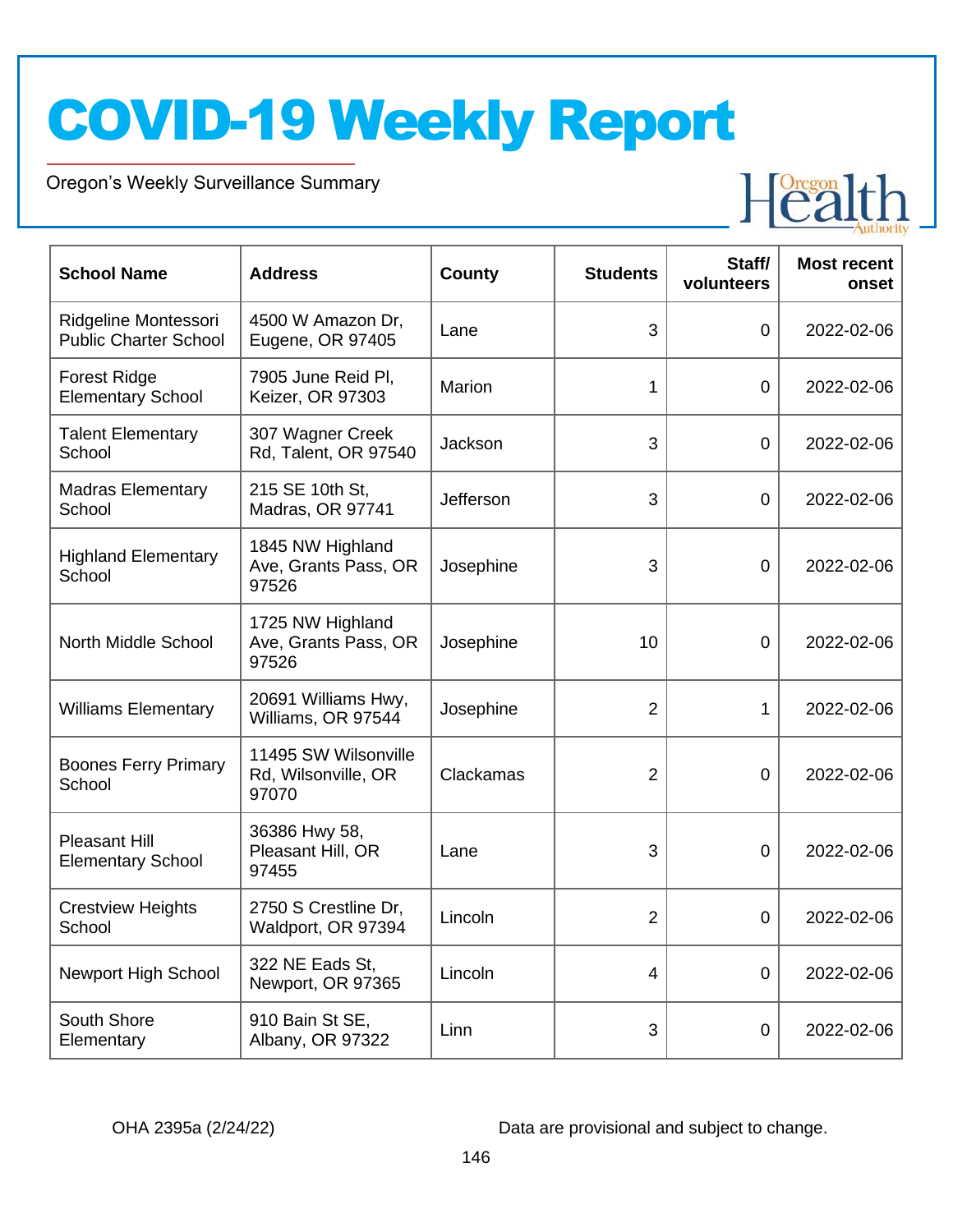Oregon's Weekly Surveillance Summary

Novel Coronavirus (COVID-19)



| <b>School Name</b>                     | <b>Address</b>                               | <b>County</b> | <b>Students</b> | Staff/<br>volunteers | <b>Most recent</b><br>onset |
|----------------------------------------|----------------------------------------------|---------------|-----------------|----------------------|-----------------------------|
| <b>Scott Elementary</b>                | 4700 Arizona Ave NE,<br>Salem, OR 97305      | Marion        | $\overline{0}$  | $\overline{2}$       | 2022-02-06                  |
| North High School                      | 765 14th St NE,<br>Salem, OR 97301           | Marion        | 13              | 3                    | 2022-02-06                  |
| <b>Nellie Muir Elementary</b>          | 1800 W Hayes St,<br>Woodburn, OR 97071       | Marion        | 1               | 0                    | 2022-02-06                  |
| Cedar Ridge Middle<br>School           | 17100 Bluff Road,<br>Sandy, OR 97055         | Clackamas     | 1               | 0                    | 2022-02-05                  |
| <b>Heritage Elementary</b>             | 440 Parr Rd NE,<br>Woodburn, OR 97071        | Marion        | 3               | 1                    | 2022-02-05                  |
| <b>Clatskanie Elementary</b><br>School | 815 S Nehalem St,<br>Clatskanie, OR 97016    | Columbia      | 6               | $\overline{2}$       | 2022-02-05                  |
| Harbor Lights Middle<br>School         | 390 9th St SW,<br>Bandon, OR 97411           | Coos          | 5               | 0                    | 2022-02-05                  |
| <b>Meadow View School</b>              | 1855 Legacy St,<br>Eugene, OR 97402          | Lane          | 1               | 0                    | 2022-02-05                  |
| Douglas High School                    | 1381 NW Douglas,<br>Winston, OR 97496        | Douglas       | 1               | $\overline{2}$       | 2022-02-05                  |
| <b>Miller Elementary</b><br>School     | 1650 46th PI SE,<br>Salem, OR 97317          | Marion        | 3               | 0                    | 2022-02-05                  |
| <b>Metolius Elementary</b><br>School   | 420 SW Butte Ave,<br>Madras, OR 97741        | Jefferson     | 1               | 0                    | 2022-02-05                  |
| <b>Pelican Elementary</b><br>School    | 501 McLean St,<br>Klamath Falls, OR<br>97601 | Klamath       | $\overline{2}$  | $\mathbf 0$          | 2022-02-05                  |
| <b>Stearns Elementary</b><br>School    | 3641 Crest St,<br>Klamath Falls, OR<br>97603 | Klamath       |                 | 1                    | 2022-02-05                  |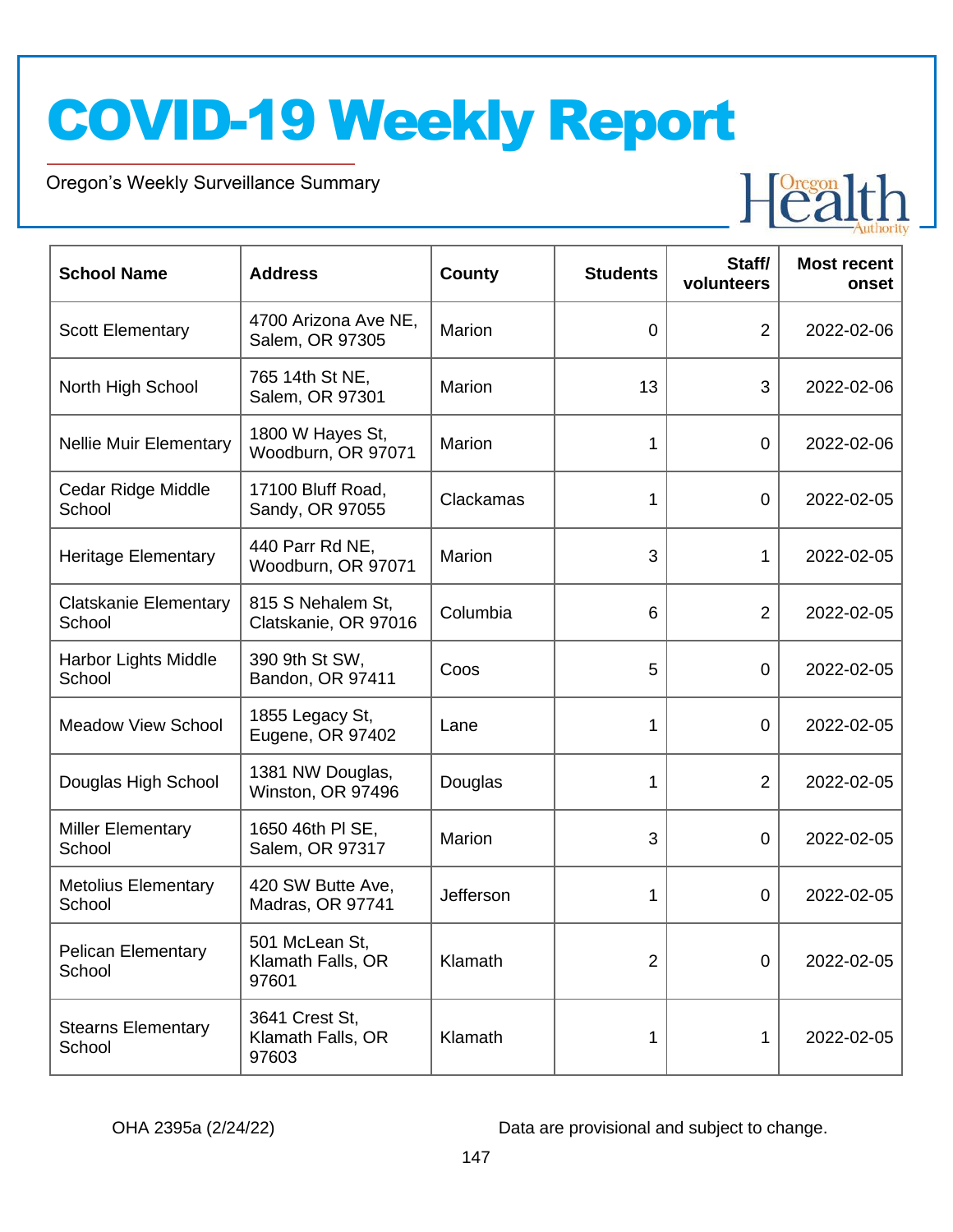Oregon's Weekly Surveillance Summary

Novel Coronavirus (COVID-19)



| <b>School Name</b>                     | <b>Address</b>                                   | County    | <b>Students</b> | Staff/<br>volunteers | <b>Most recent</b><br>onset |
|----------------------------------------|--------------------------------------------------|-----------|-----------------|----------------------|-----------------------------|
| Logos Public Charter<br>School         | 1203 N Ross Ln,<br>Medford, OR 97501             | Jackson   | 1               | 0                    | 2022-02-05                  |
| O'Hara Catholic<br>School              | 715 W 18th Ave,<br>Eugene, OR 97402              | Lane      | 1               | 0                    | 2022-02-05                  |
| <b>Applegate Elementary</b><br>School  | 85955 Territorial Rd,<br>Eugene, OR 97402        | Lane      | $\overline{2}$  | 0                    | 2022-02-05                  |
| <b>Siuslaw Elementary</b><br>School    | 2221 Oak St,<br>Florence, OR 97439               | Lane      | 1               | 0                    | 2022-02-05                  |
| Englewood<br><b>Elementary School</b>  | 1132 19th St NE,<br>Salem, OR 97301              | Marion    | 0               | $\overline{2}$       | 2022-02-05                  |
| <b>Myers Elementary</b>                | 2160 Jewel St NW,<br>Salem, OR 97304             | Polk      | 5               | $\mathbf{1}$         | 2022-02-05                  |
| St Mary's Public<br>School             | 590 E College, Mt<br>Angel, OR 97362             | Marion    | 3               | 1                    | 2022-02-05                  |
| Cascade Senior High<br>School          | 10226 Marion Rd SE,<br><b>Turner, OR 97392</b>   | Marion    | $\overline{2}$  | 0                    | 2022-02-05                  |
| Lincoln High School                    | 1600 SW Salmon St.<br>Portland, OR 97205         | Multnomah | 1               | $\mathbf 0$          | 2022-02-05                  |
| <b>Ontario High School</b>             | 1115 W. Idaho Ave,<br>Ontario, OR 97914          | Malheur   | 3               | $\overline{0}$       | 2022-02-05                  |
| <b>Sherman County</b><br>School        | 65912 High School Lp,<br>Moro, OR 97039          | Sherman   | $\overline{2}$  | 0                    | 2022-02-04                  |
| Colton High School                     | 30205 S Wall St,<br>Colton, OR 97017             | Clackamas | 3               | 0                    | 2022-02-04                  |
| <b>French Prairie Middle</b><br>School | 1025 N Boones Ferry<br>Rd, Woodburn, OR<br>97071 | Marion    | 3               | 1                    | 2022-02-04                  |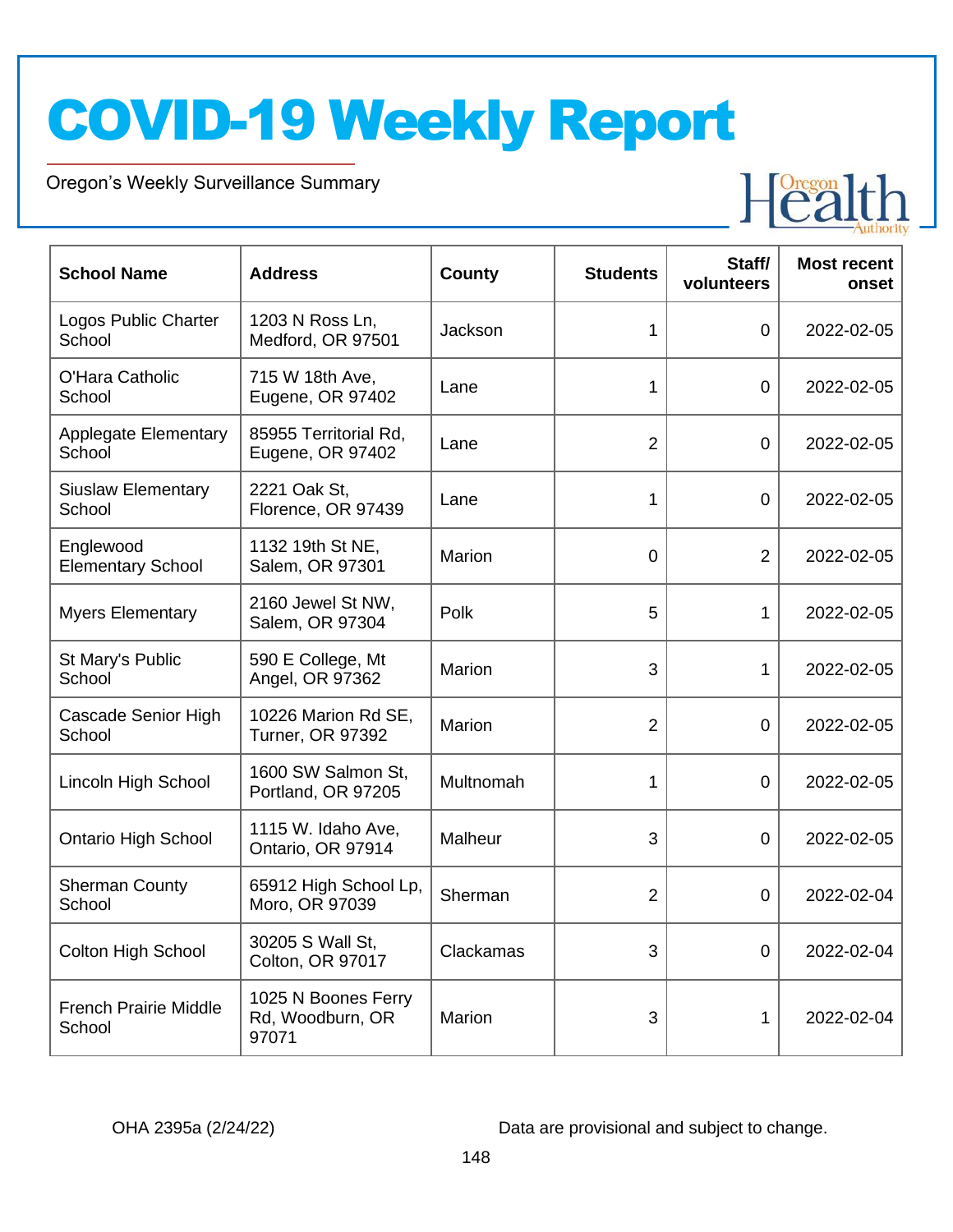Oregon's Weekly Surveillance Summary

Novel Coronavirus (COVID-19)



| <b>School Name</b>                            | <b>Address</b>                                | <b>County</b>     | <b>Students</b> | Staff/<br>volunteers | <b>Most recent</b><br>onset |
|-----------------------------------------------|-----------------------------------------------|-------------------|-----------------|----------------------|-----------------------------|
| <b>Elk Meadow</b><br><b>Elementary School</b> | 60880 Brookswood<br>Blvd, Bend, OR 97702      | <b>Deschutes</b>  | 1               | $\mathbf 0$          | 2022-02-04                  |
| Marshfield High<br>School                     | S 10th & Ingersoll St,<br>Coos Bay, OR 97420  | Coos              | 6               | $\mathbf 0$          | 2022-02-04                  |
| North Bend Middle<br>School                   | 1500 16th St, North<br>Bend, OR 97459         | Coos              | 8               | $\mathbf 0$          | 2022-02-04                  |
| <b>Bandon High School</b>                     | 550 9th St SW,<br>Bandon, OR 97411            | Coos              | $\overline{2}$  | $\mathbf 0$          | 2022-02-04                  |
| <b>Redmond High School</b>                    | 675 SW Rimrock Way,<br>Redmond, OR 97756      | <b>Deschutes</b>  | 3               | $\mathbf 0$          | 2022-02-04                  |
| <b>Adams Elementary</b>                       | 1615 SW 35th St,<br>Corvallis, OR 97333       | <b>Benton</b>     | 5               | $\mathbf 0$          | 2022-02-04                  |
| <b>Coffenberry Middle</b><br>School           | 591 NE Rice St, Myrtle<br>Creek, OR 97457     | Douglas           | 1               | 1                    | 2022-02-04                  |
| South Umpqua High<br>School                   | 501 Chadwick Ln,<br>Myrtle Creek, OR<br>97457 | Douglas           | 3               | 1                    | 2022-02-04                  |
| <b>Hammond Elementary</b>                     | 4900 Bayne St NE,<br>Salem, OR 97305          | Marion            | 1               | 1                    | 2022-02-04                  |
| Ash Creek Elementary                          | 1360 N 16th St,<br>Monmouth, OR 97361         | Polk              | 8               | $\overline{0}$       | 2022-02-04                  |
| Mid Valley Elementary<br>School               | 3686 Davis Dr, Hood<br><b>River, OR 97031</b> | <b>Hood River</b> | 5               | 1                    | 2022-02-04                  |
| <b>Orchard Hill</b><br>Elementary             | 1011 La Loma Dr,<br>Medford, OR 97504         | Jackson           | 1               | $\mathbf 0$          | 2022-02-04                  |
| <b>Hillside Elementary</b><br>School          | 185 E Main St, Eagle<br>Point, OR 97524       | Jackson           | 1               | 1                    | 2022-02-04                  |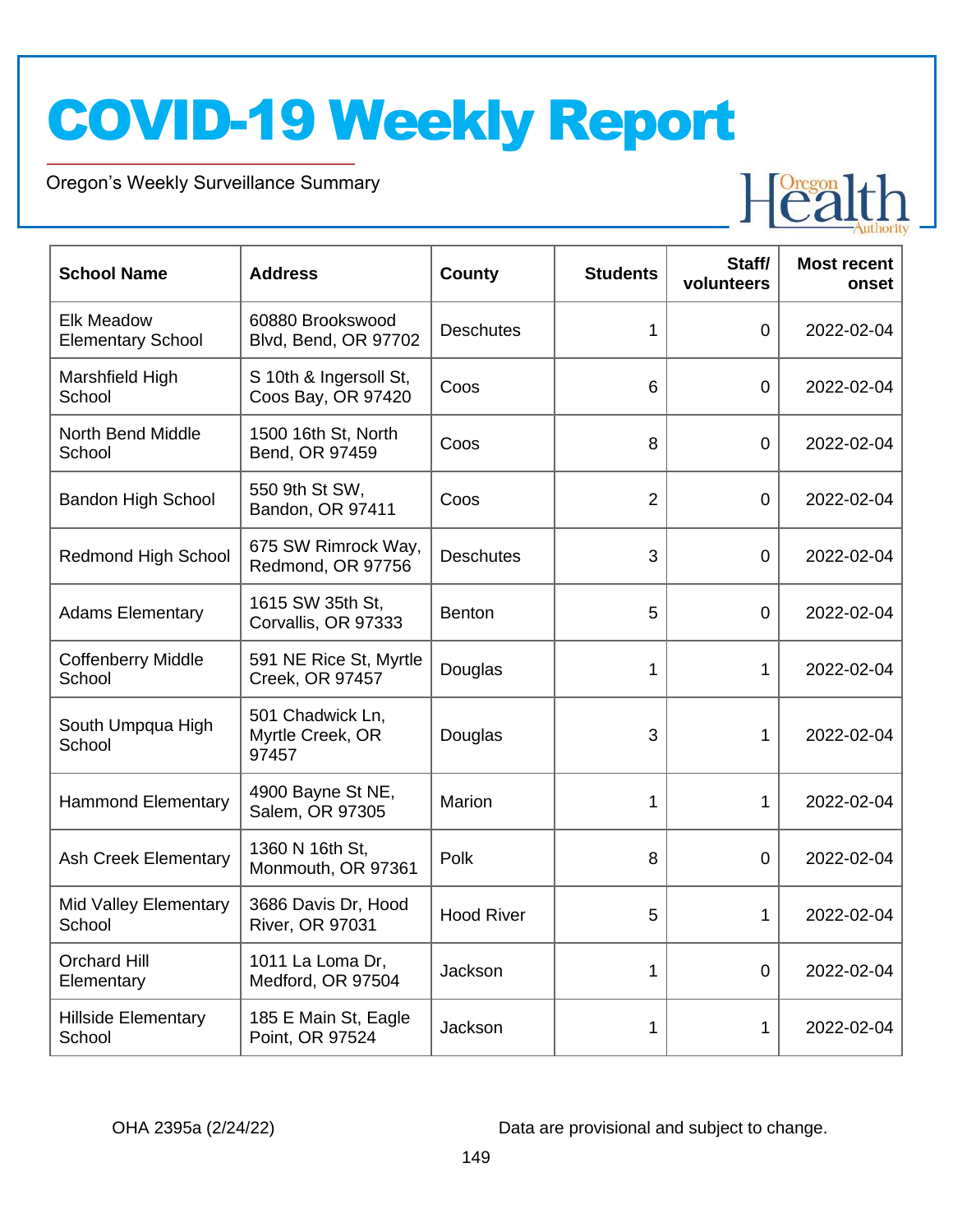Oregon's Weekly Surveillance Summary

Novel Coronavirus (COVID-19)



| <b>School Name</b>                          | <b>Address</b>                                      | County    | <b>Students</b> | Staff/<br>volunteers | <b>Most recent</b><br>onset |
|---------------------------------------------|-----------------------------------------------------|-----------|-----------------|----------------------|-----------------------------|
| Rogue River<br>Junior/Senior High<br>School | 1898 E Evans Creek<br>Rd, Rogue River, OR<br>97537  | Jackson   | $\overline{2}$  | $\overline{0}$       | 2022-02-04                  |
| North Medford High<br>School                | 1900 N Keene Way<br>Dr, Medford, OR<br>97504        | Jackson   | $\overline{4}$  | 1                    | 2022-02-04                  |
| <b>Phoenix School</b>                       | 3131 NE Diamond<br>Lake Blvd, Roseburg,<br>OR 97470 | Douglas   | 1               | $\overline{0}$       | 2022-02-04                  |
| South Middle School                         | 350 W Harbeck Rd,<br>Grants Pass, OR<br>97527       | Josephine | 3               | $\overline{0}$       | 2022-02-04                  |
| Lorna Byrne Middle<br>School                | 101 S Junction Ave,<br>Cave Junction, OR<br>97523   | Josephine | 5               | $\overline{0}$       | 2022-02-04                  |
| <b>Madrona Elementary</b><br>School         | 520 Detrick Dr, Grants<br>Pass, OR 97527            | Josephine | 3               | 1                    | 2022-02-04                  |
| <b>Happy Valley Middle</b><br>School        | 13865 SE King Rd,<br>Happy Valley, OR<br>97086      | Clackamas | 3               | $\mathbf 0$          | 2022-02-04                  |
| <b>Merrill Elementary</b><br>School         | 406 W Second St,<br>Merrill, OR 97633               | Klamath   | $\overline{0}$  | 1                    | 2022-02-04                  |
| West Linn High School                       | 5464 West A St, West<br>Linn, OR 97068              | Clackamas | 3               | $\overline{0}$       | 2022-02-04                  |
| <b>Battle Creek</b><br>Elementary           | 1640 Waln Dr SE,<br>Salem, OR 97306                 | Marion    | 5               | $\overline{0}$       | 2022-02-04                  |
| Marshfield Junior High                      | 755 S 7th, Coos Bay,<br>OR 97420                    | Coos      | 10              | 0                    | 2022-02-04                  |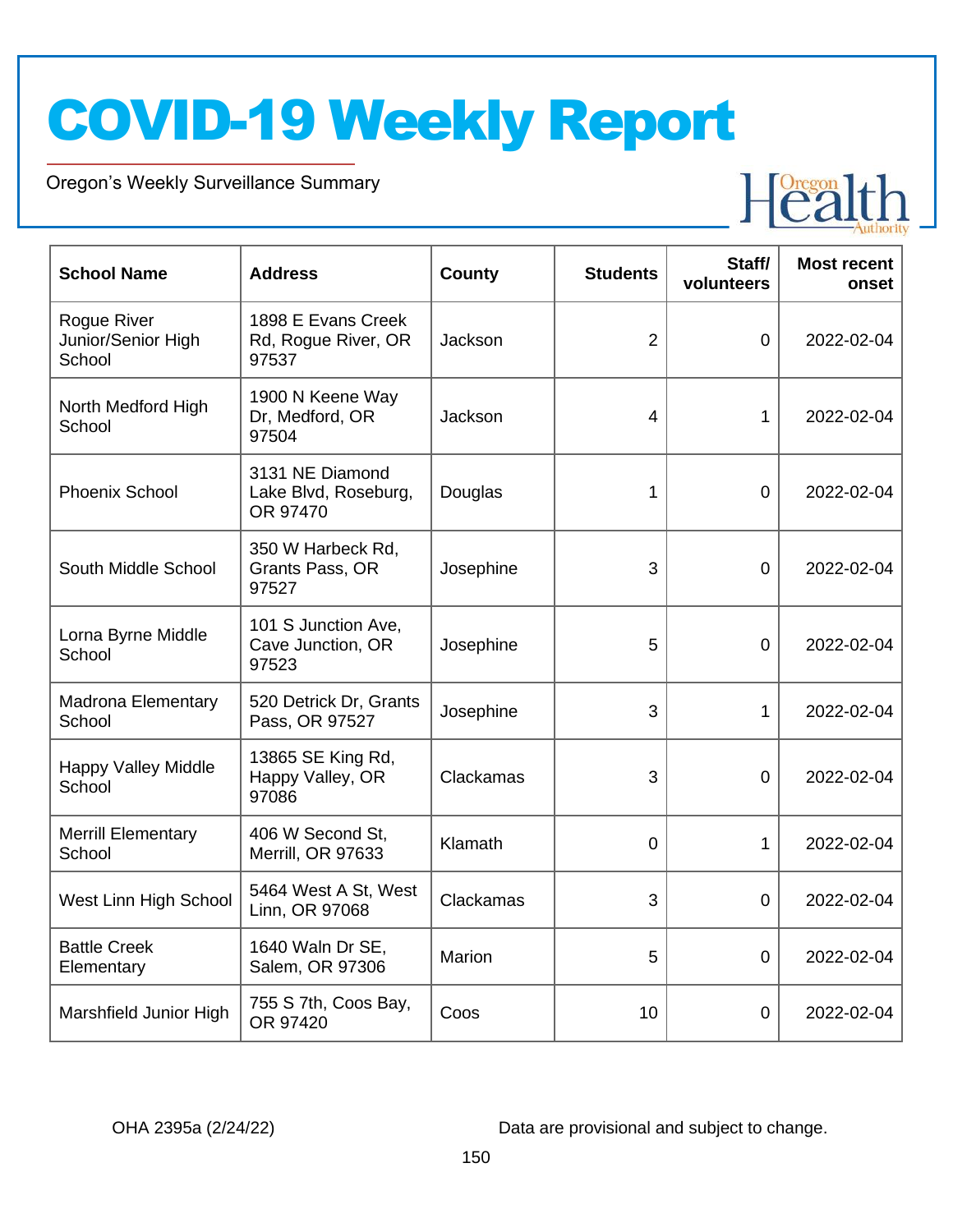Oregon's Weekly Surveillance Summary

Novel Coronavirus (COVID-19)



| <b>School Name</b>                                | <b>Address</b>                                      | <b>County</b> | <b>Students</b> | Staff/<br>volunteers | <b>Most recent</b><br>onset |
|---------------------------------------------------|-----------------------------------------------------|---------------|-----------------|----------------------|-----------------------------|
| The Siskiyou School                               | 631 Clay St, Ashland,<br>OR 97520                   | Jackson       | 3               | $\mathbf 0$          | 2022-02-04                  |
| North Albany<br><b>Elementary School</b>          | 815 Thornton Lake Dr<br>NW, Albany, OR<br>97321     | <b>Benton</b> | 1               | 0                    | 2022-02-04                  |
| North Albany Middle<br>School                     | 1205 North Albany Rd<br>NW, Albany, OR<br>97321     | <b>Benton</b> | 2               | $\mathbf 0$          | 2022-02-04                  |
| <b>Wright Elementary</b><br>School                | 4060 Lone Oak Rd<br>SE, Salem, OR 97302             | Marion        | 4               | $\mathbf 0$          | 2022-02-04                  |
| <b>Liberty Elementary</b>                         | 4871 Liberty Rd S,<br>Salem, OR 97306               | Marion        | 10              | 0                    | 2022-02-04                  |
| <b>Schirle Elementary</b>                         | 4875 Justice Way S,<br>Salem, OR 97302              | Marion        | 3               | 0                    | 2022-02-04                  |
| Gervais Middle School                             | 300 Douglas Ave,<br>Gervais, OR 97026               | Marion        | 5               | 0                    | 2022-02-04                  |
| <b>Gresham Arthur</b><br>Academy                  | 1890 NE Cleveland<br>Ave, Gresham, OR<br>97030      | Multnomah     | 4               | 0                    | 2022-02-04                  |
| Sunridge Middle<br>School                         | 700 SW Runnion Ave,<br>Pendleton, OR 97801          | Umatilla      | 2               | 0                    | 2022-02-03                  |
| <b>Colonel Wright</b><br><b>Elementary School</b> | 610 W 14th St, The<br>Dalles, OR 97058              | Wasco         | 3               | 0                    | 2022-02-03                  |
| <b>McKay Elementary</b><br>School                 | 7485 SW Scholls<br>Ferry Rd, Beaverton,<br>OR 97008 | Washington    | 1               | $\mathbf 0$          | 2022-02-03                  |
| Duniway Middle<br>School                          | 575 NW Michelbook<br>Ln, McMinnville, OR<br>97128   | Yamhill       | 3               | $\overline{2}$       | 2022-02-03                  |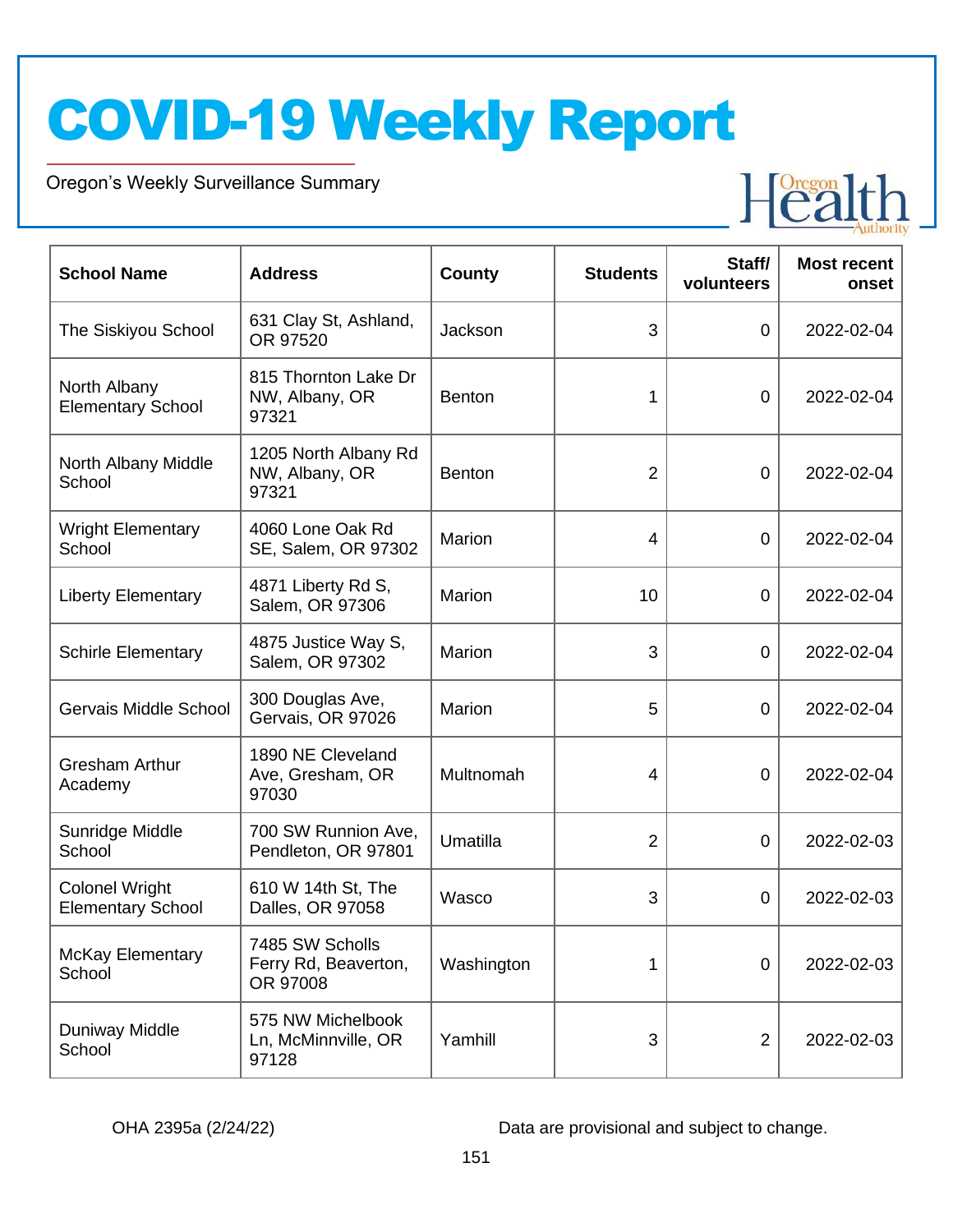Oregon's Weekly Surveillance Summary

Novel Coronavirus (COVID-19)



| <b>School Name</b>                              | <b>Address</b>                                           | <b>County</b>    | <b>Students</b> | Staff/<br>volunteers | <b>Most recent</b><br>onset |
|-------------------------------------------------|----------------------------------------------------------|------------------|-----------------|----------------------|-----------------------------|
| <b>River Mill Elementary</b>                    | 850 N Broadway St,<br>Estacada, OR 97023                 | Clackamas        | $\overline{2}$  | $\overline{0}$       | 2022-02-03                  |
| <b>Vern Patrick</b><br><b>Elementary School</b> | 3001 SW Obsidian,<br>Redmond, OR 97756                   | <b>Deschutes</b> | 3               | 1                    | 2022-02-03                  |
| Gladstone High<br>School                        | 18800 Portland Ave,<br>Gladstone, OR 97027               | Clackamas        | 1               | $\overline{0}$       | 2022-02-03                  |
| Grandhaven<br><b>Elementary School</b>          | 3200 NE McDonald<br>Ln, McMinnville, OR<br>97128         | Yamhill          | $\overline{2}$  | $\overline{0}$       | 2022-02-03                  |
| <b>Athey Creek Middle</b><br>School             | 2900 SW Borland Rd,<br>Tualatin, OR 97062                | Clackamas        | 1               | $\overline{0}$       | 2022-02-03                  |
| Children's Farm<br>School                       | 4455 NE Hwy 20,<br>Corvallis, OR 97330                   | <b>Benton</b>    | 3               | 0                    | 2022-02-03                  |
| The Marylhurst School                           | 15544 SW Clackamas<br>River Dr, Oregon City,<br>OR 97045 | Clackamas        | 1               | 0                    | 2022-02-03                  |
| Roberts High School                             | 3620 State St, Salem,<br>OR 97301                        | Marion           | 1               | 1                    | 2022-02-03                  |
| Sue Buel Elementary<br>School                   | 1985 SE Davis St,<br>McMinnville, OR<br>97128            | Yamhill          | 5               | 0                    | 2022-02-03                  |
| Kingsview Christian<br>School                   | 1850 Clark St, North<br>Bend, OR 97459                   | Coos             | 1               | 0                    | 2022-02-03                  |
| Lowrie Primary                                  | 28995 SW Brown Rd,<br>Wilsonville, OR 97070              | Clackamas        | $\overline{2}$  | 0                    | 2022-02-03                  |
| Oak Heights<br>Elementary                       | 605 Elm St, Sweet<br>Home, OR 97386                      | Linn             | $\overline{4}$  | 1                    | 2022-02-03                  |
| <b>Walker Middle School</b>                     | 1075 8th St NW,<br>Salem, OR 97304                       | Polk             | $\overline{2}$  | 0                    | 2022-02-03                  |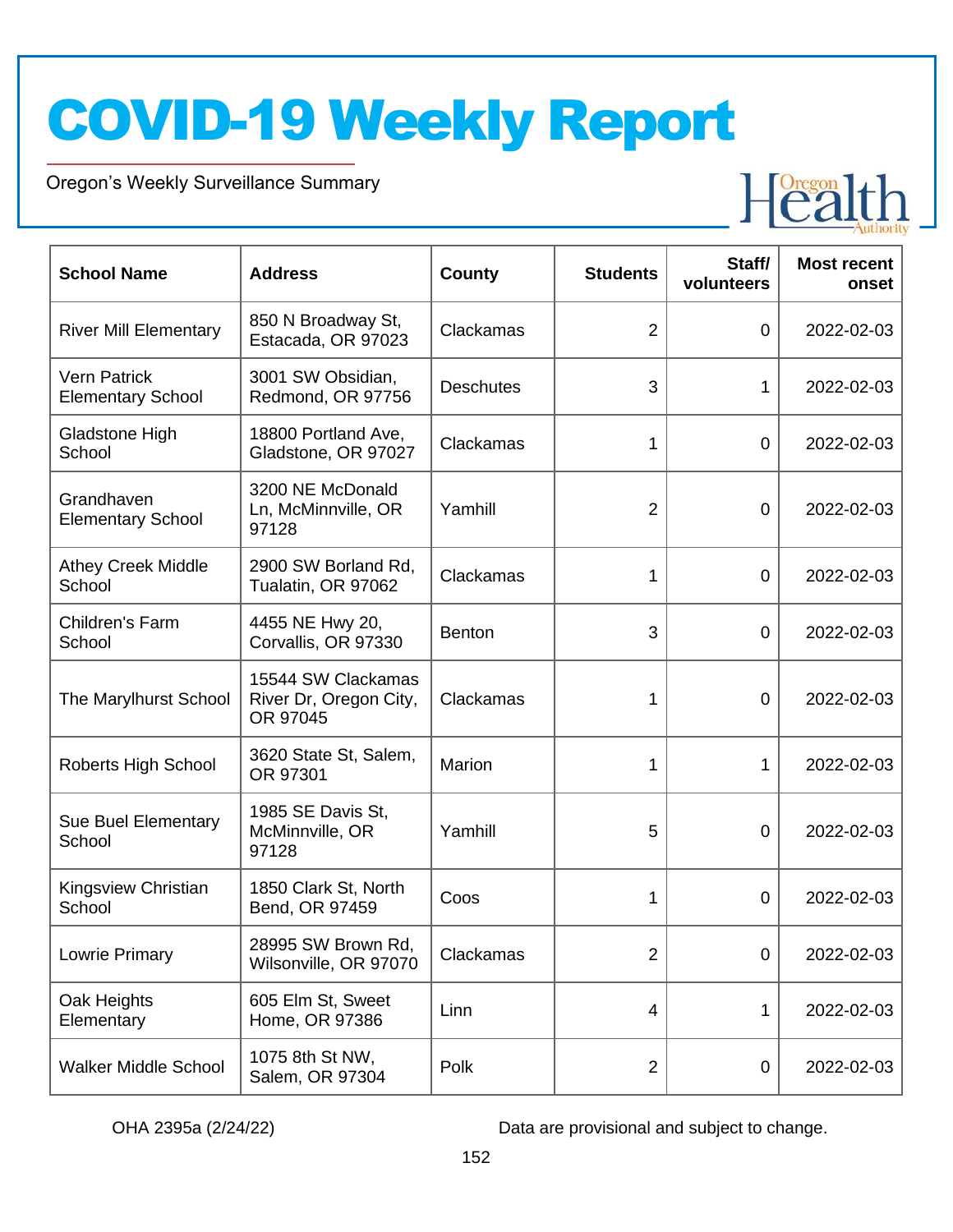Oregon's Weekly Surveillance Summary

Novel Coronavirus (COVID-19)



| <b>School Name</b>                          | <b>Address</b>                                   | <b>County</b>    | <b>Students</b> | Staff/<br>volunteers | <b>Most recent</b><br>onset |
|---------------------------------------------|--------------------------------------------------|------------------|-----------------|----------------------|-----------------------------|
| <b>Wilbur Rowe Middle</b><br>School         | 3606 SE Lake Rd,<br>Milwaukie, OR 97222          | Clackamas        | $\overline{2}$  | $\overline{0}$       | 2022-02-03                  |
| <b>Welches Elementary</b><br>School         | 24901 E Salmon River<br>Rd, Welches, OR<br>97067 | Clackamas        | 1               | $\mathbf 0$          | 2022-02-03                  |
| Tumwata Middle<br>School                    | 14133 S Donovan Rd,<br>Oregon City, OR<br>97045  | Clackamas        | 1               | $\mathbf 0$          | 2022-02-03                  |
| Pendleton High<br>School                    | 1800 NW Carden Ave,<br>Pendleton, OR 97801       | Umatilla         | 1               | $\overline{0}$       | 2022-02-02                  |
| <b>Memorial Elementary</b><br>School        | 501 NW 14th St,<br>McMinnville, OR<br>97128      | Yamhill          | 1               | 0                    | 2022-02-02                  |
| Chapman Hill<br><b>Elementary School</b>    | 1500 Doaks Ferry Rd<br>NW, Salem, OR<br>97304    | Polk             | 1               | 0                    | 2022-02-02                  |
| Abraham Lincoln<br><b>Elementary School</b> | 3101 McLoughlin Dr,<br>Medford, OR 97504         | Jackson          | 3               | 1                    | 2022-02-02                  |
| <b>Cascade Middle</b><br>School             | 19619 Mountaineer<br>Wy, Bend, OR 97702          | <b>Deschutes</b> | 1               | $\overline{0}$       | 2022-02-02                  |
| Dufur School                                | 802 NE 5th St, Dufur,<br>OR 97021                | Wasco            | $\overline{4}$  | 0                    | 2022-02-02                  |
| Lee Elementary<br>School                    | 5650 Venice St SE,<br>Salem, OR 97306            | Marion           | 1               | $\overline{2}$       | 2022-02-02                  |
| <b>Talent Middle School</b>                 | 102 Christian Ave,<br>Talent, OR 97540           | Jackson          | $\overline{7}$  | $\mathbf 0$          | 2022-02-02                  |
| Milwaukie El Puente<br>Elementary           | 11250 SE 27th Ave,<br>Milwaukie, OR 97222        | Clackamas        | 1               | $\mathbf 0$          | 2022-02-02                  |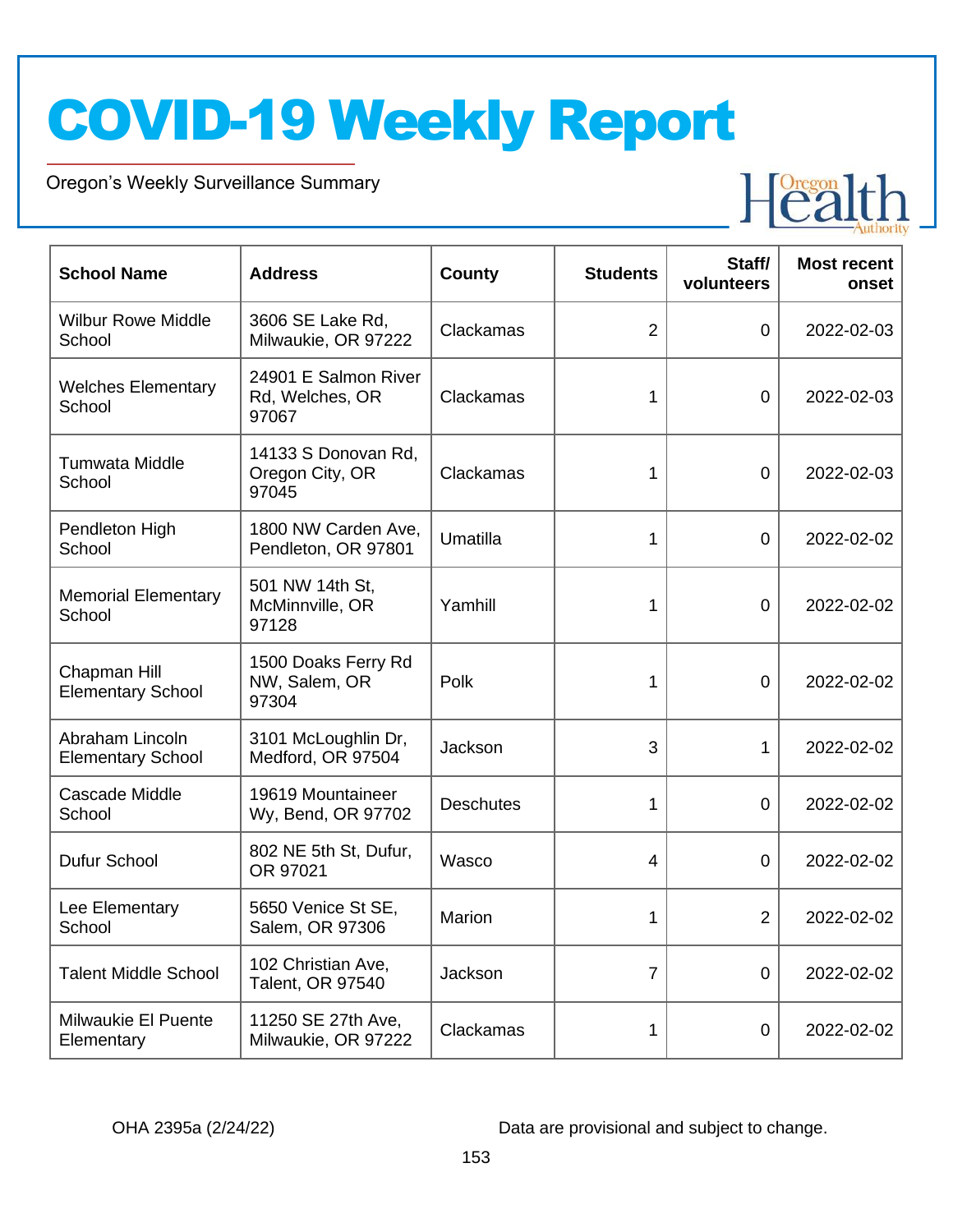Oregon's Weekly Surveillance Summary

Novel Coronavirus (COVID-19)



| <b>School Name</b>                             | <b>Address</b>                                  | <b>County</b> | <b>Students</b> | Staff/<br>volunteers | <b>Most recent</b><br>onset |
|------------------------------------------------|-------------------------------------------------|---------------|-----------------|----------------------|-----------------------------|
| <b>Buff Elementary</b><br>School               | 375 SE Buff St,<br>Madras, OR 97741             | Jefferson     | 1               | $\overline{0}$       | 2022-02-02                  |
| <b>Fleming Middle School</b>                   | 6001 Monument Dr,<br>Grants Pass, OR<br>97526   | Josephine     | 3               | 3                    | 2022-02-02                  |
| Early College High<br>School                   | 4071 Winema PI NE,<br>Salem, OR 97305           | Marion        | $\mathbf 0$     | 2                    | 2022-02-02                  |
| <b>Straub Middle School</b>                    | 1920 Wilmington Ave<br>NW, Salem, OR<br>97304   | Polk          | 24              | 1                    | 2022-02-02                  |
| Mazama High School                             | 3009 Summers Ln,<br>Klamath Falls, OR<br>97603  | Klamath       | 4               | 1                    | 2022-02-02                  |
| <b>Forest Hills</b><br>Elementary              | 1133 SW Andrews Rd,<br>Lake Oswego, OR<br>97034 | Clackamas     | $\overline{2}$  | 0                    | 2022-02-02                  |
| <b>Bridges High School</b><br>at Westside      | 410 SW 4th St,<br>Madras, OR 97741              | Jefferson     | 1               | $\overline{0}$       | 2022-02-02                  |
| Springfield High<br>School                     | 875 7th St, Springfield,<br>OR 97477            | Lane          | 1               | 0                    | 2022-02-02                  |
| <b>Sweet Home Junior</b><br><b>High School</b> | 880 22nd Ave, Sweet<br>Home, OR 97386           | Linn          | $\overline{2}$  | 0                    | 2022-02-02                  |
| Vale Elementary<br>School                      | 403 E St W, Vale, OR<br>97918                   | Malheur       | 1               | 1                    | 2022-02-02                  |
| <b>Auburn Elementary</b><br>School             | 4612 Auburn Rd NE,<br>Salem, OR 97301           | Marion        | 4               | 1                    | 2022-02-02                  |
| <b>Cummings Elementary</b><br>School           | 613 Cummings Ln N,<br>Keizer, OR 97303          | Marion        | 6               | 0                    | 2022-02-02                  |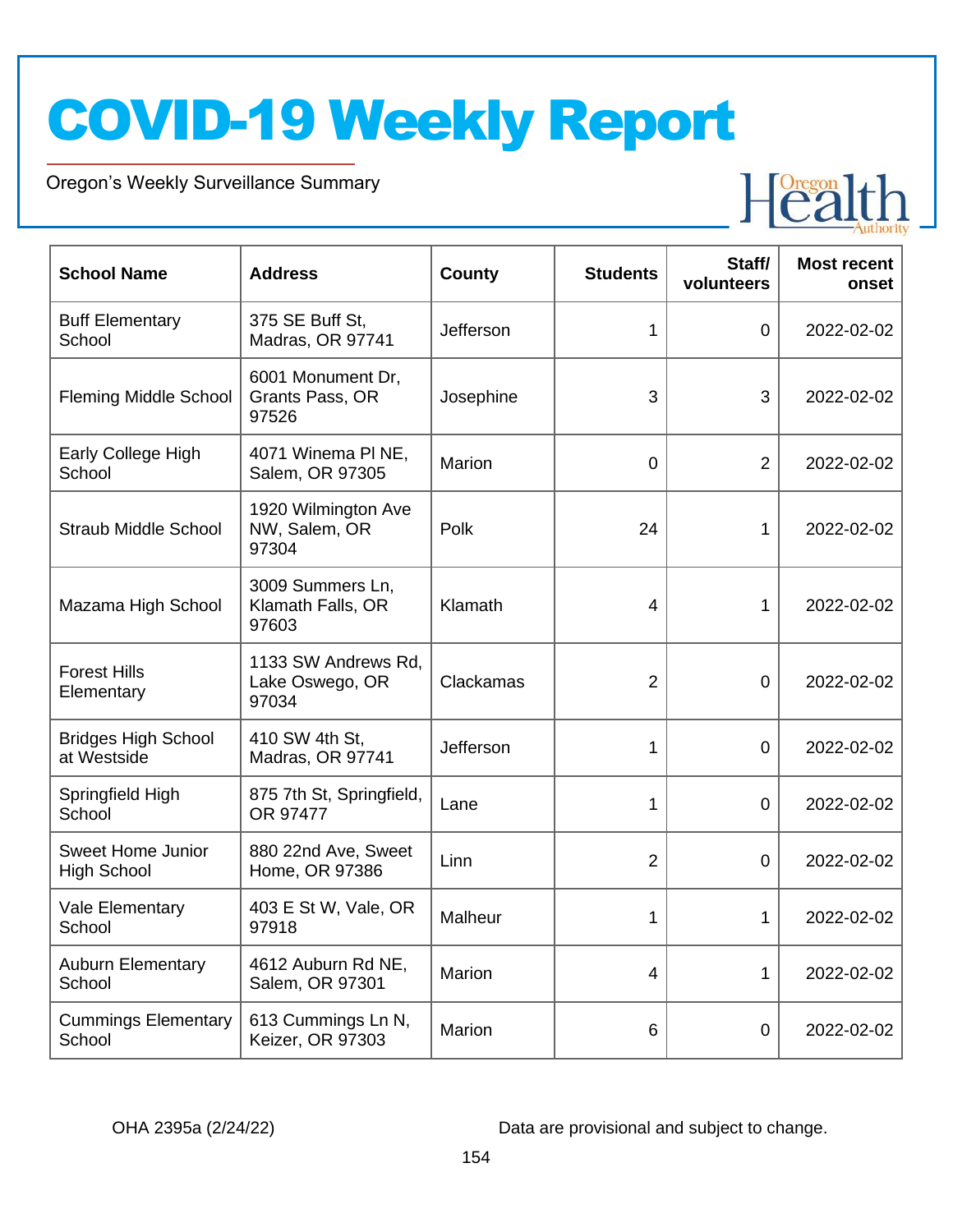Oregon's Weekly Surveillance Summary

Novel Coronavirus (COVID-19)



| <b>School Name</b>                               | <b>Address</b>                                  | <b>County</b> | <b>Students</b> | Staff/<br>volunteers | <b>Most recent</b><br>onset |
|--------------------------------------------------|-------------------------------------------------|---------------|-----------------|----------------------|-----------------------------|
| <b>Gubser Elementary</b><br>School               | 6610 14th Ave NE,<br>Keizer, OR 97303           | Marion        | 3               | 1                    | 2022-02-02                  |
| Nestucca High School                             | 34660 Parkway Dr,<br>Cloverdale, OR 97112       | Tillamook     | $\overline{2}$  | 0                    | 2022-02-01                  |
| Hermiston High<br>School                         | 600 S 1st St,<br>Hermiston, OR 97838            | Umatilla      | $\overline{2}$  | 0                    | 2022-02-01                  |
| <b>Weston Middle School</b>                      | 205 E Wallace,<br>Weston, OR 97886              | Umatilla      | 1               | $\mathbf 0$          | 2022-02-01                  |
| <b>Greenway Elementary</b><br>School             | 9150 SW Downing Dr,<br>Beaverton, OR 97008      | Washington    | 1               | $\mathbf 0$          | 2022-02-01                  |
| Ridgewood<br><b>Elementary School</b>            | 10100 SW Inglewood<br>St, Portland, OR<br>97225 | Washington    | $\overline{2}$  | 0                    | 2022-02-01                  |
| <b>Columbus Elementary</b><br>School             | 1600 SW Fellows St,<br>McMinnville, OR<br>97128 | Yamhill       | 5               | $\mathbf 0$          | 2022-02-01                  |
| Eugene Christian<br>School                       | 2895 Chad Dr,<br>Eugene, OR 97408               | Lane          | 1               | 0                    | 2022-02-01                  |
| <b>Madison Elementary</b><br>School              | 400 Madison St, Coos<br>Bay, OR 97420           | Coos          | 4               | $\overline{0}$       | 2022-02-01                  |
| <b>Crooked River</b><br><b>Elementary School</b> | 1400 SE 2nd St,<br>Prineville, OR 97754         | Crook         | 1               | 1                    | 2022-02-01                  |
| <b>Fir Grove Elementary</b><br>School            | 1360 W Harvard Ave,<br>Roseburg, OR 97471       | Douglas       | $\overline{c}$  | 0                    | 2022-02-01                  |
| <b>Melrose Elementary</b><br>School              | 2960 Melrose Rd,<br>Roseburg, OR 97471          | Douglas       | $\overline{2}$  | $\mathbf 0$          | 2022-02-01                  |
| Canyonville School                               | 124 N Main,<br>Canyonville, OR<br>97417         | Douglas       | 1               | $\mathbf 0$          | 2022-02-01                  |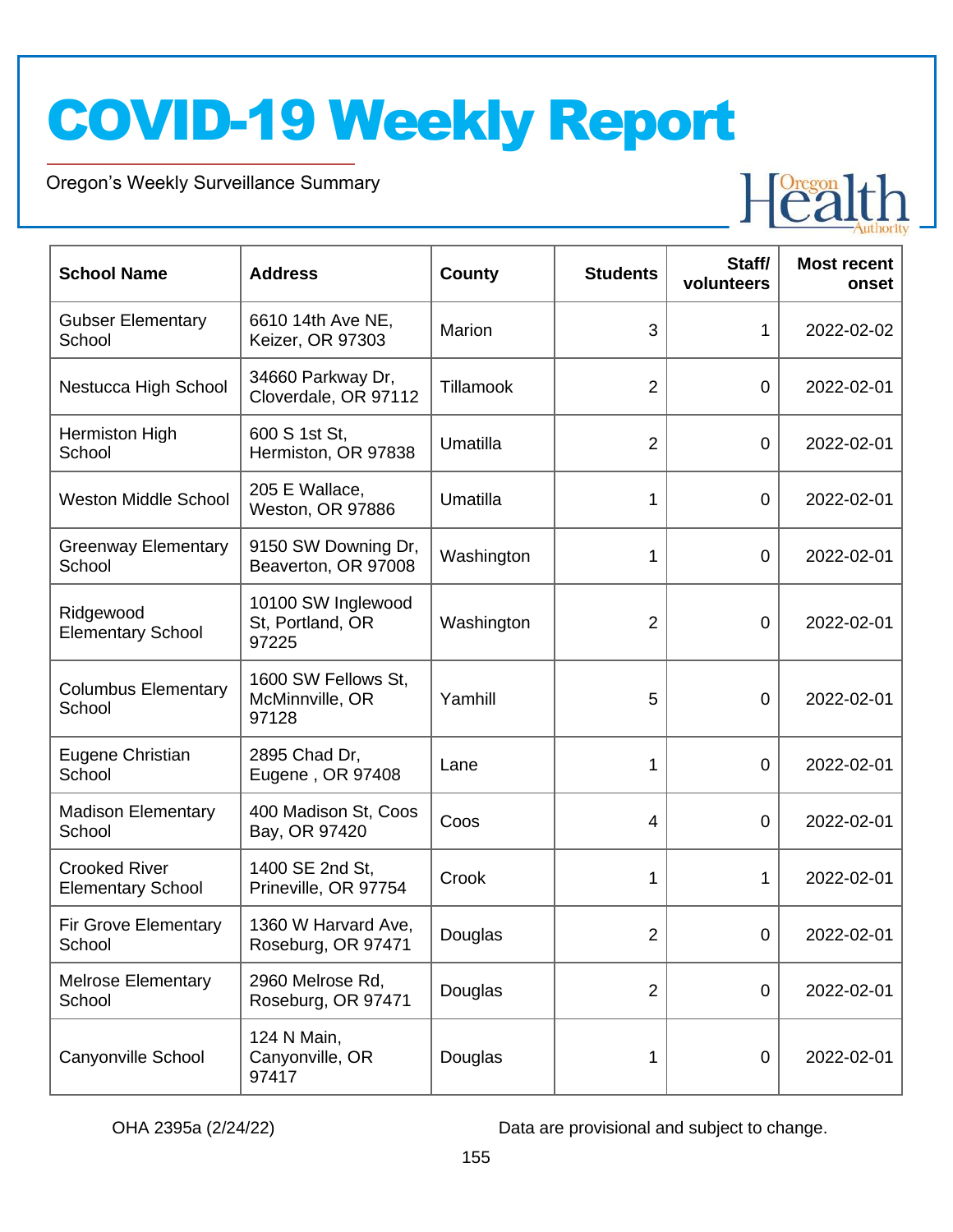Oregon's Weekly Surveillance Summary

Novel Coronavirus (COVID-19)



| <b>School Name</b>                                  | <b>Address</b>                                       | <b>County</b>     | <b>Students</b> | Staff/<br>volunteers | <b>Most recent</b><br>onset |
|-----------------------------------------------------|------------------------------------------------------|-------------------|-----------------|----------------------|-----------------------------|
| <b>Reedsport Community</b><br><b>Charter School</b> | 2260 Longwood Dr,<br>Reedsport, OR 97467             | Douglas           | 1               | 1                    | 2022-02-01                  |
| <b>Westside Elementary</b><br>School                | 3685 Belmont Dr,<br>Hood River, OR 97031             | <b>Hood River</b> | $\mathbf 0$     | 1                    | 2022-02-01                  |
| Phoenix High School                                 | 745 N Rose St,<br>Phoenix, OR 97535                  | Jackson           | $\overline{2}$  | 1                    | 2022-02-01                  |
| <b>Windy River</b><br><b>Elementary School</b>      | 500 Tatone St,<br>Boardman, OR 97818                 | <b>Morrow</b>     | 1               | $\overline{0}$       | 2022-02-01                  |
| South Medford High<br>School                        | 1551 Cunningham<br>Ave, Medford, OR<br>97501         | Jackson           | 3               | 0                    | 2022-02-01                  |
| <b>Gilchrist Elementary</b><br>School               | 201 Mountain View Dr,<br>Gilchrist, OR 97737         | Klamath           | 1               | $\overline{0}$       | 2022-02-01                  |
| Inza R. Wood Middle<br>School                       | 11055 SW Wilsonville<br>Rd, Wilsonville, OR<br>97070 | Clackamas         | 2               | 0                    | 2022-02-01                  |
| Kalapuya Elementary<br>School                       | 2085 Wilmington Ave<br>NW, Salem, OR<br>97304        | Polk              | 4               | 0                    | 2022-02-01                  |
| <b>Ridgeview Elementary</b><br>School               | 526 66th St,<br>Springfield, OR 97478                | Lane              | 1               | 0                    | 2022-02-01                  |
| Yaquina View<br>Elementary                          | 351 SE Harney St,<br>Newport, OR 97365               | Lincoln           | 4               | 0                    | 2022-02-01                  |
| <b>Meadow Ridge</b><br><b>Elementary School</b>     | 385 Timber Ridge St<br>NE, Albany, OR 97322          | Linn              | 1               | $\mathbf 0$          | 2022-02-01                  |
| Oak Grove<br><b>Elementary School</b>               | 1500 Oak Grove Dr<br>NW, Albany, OR<br>97321         | <b>Benton</b>     | 4               | $\boldsymbol{0}$     | 2022-02-01                  |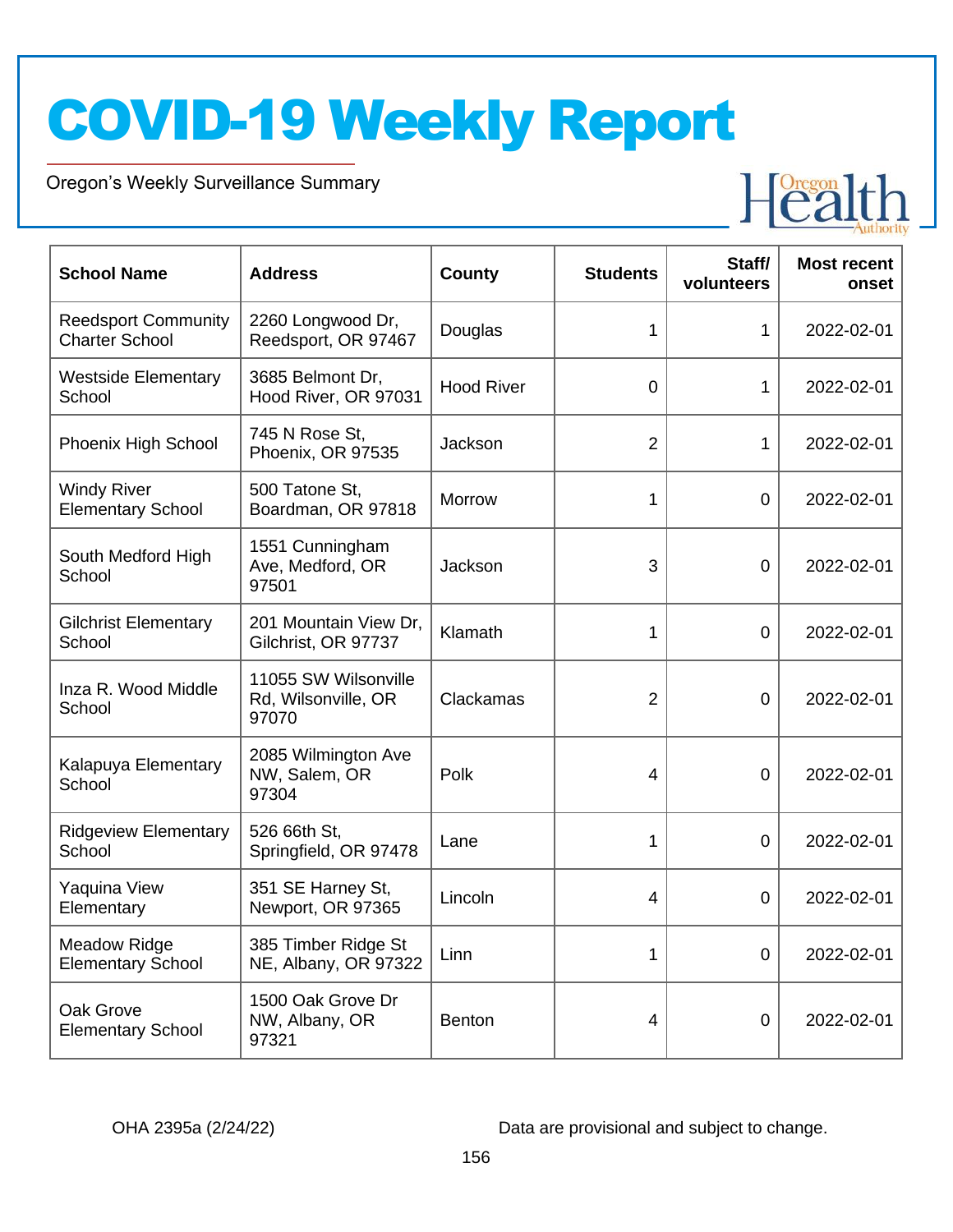Oregon's Weekly Surveillance Summary

Novel Coronavirus (COVID-19)



| <b>School Name</b>                  | <b>Address</b>                              | <b>County</b> | <b>Students</b> | Staff/<br>volunteers | <b>Most recent</b><br>onset |
|-------------------------------------|---------------------------------------------|---------------|-----------------|----------------------|-----------------------------|
| <b>Pioneer Elementary</b><br>School | 4744 Pioneer Rd,<br>Ontario, OR 97914       | Malheur       | $\overline{2}$  | $\mathbf 0$          | 2022-02-01                  |
| Jefferson High School               | 2200 Talbot Road SE,<br>Jefferson, OR 97352 | Marion        | 1               | 1                    | 2022-02-01                  |
| <b>Four Corners</b><br>Elementary   | 500 Elma Ave SE,<br>Salem, OR 97317         | Marion        | 3               | 1                    | 2022-02-01                  |
| <b>Eyre Elementary</b><br>School    | 4868 Buffalo Dr SE,<br>Salem, OR 97317      | Marion        | $\overline{4}$  | 1                    | 2022-02-01                  |
| <b>Swegle Elementary</b><br>School  | 1751 Aguilas Ct NE,<br>Salem, OR 97301      | Marion        | 1               | 1                    | 2022-02-01                  |
| <b>Whiteaker Middle</b><br>School   | 1605 Lockhaven Dr<br>NE, Keizer, OR 97303   | Marion        | $\overline{4}$  | $\mathbf 0$          | 2022-02-01                  |
| Mt. Angel Middle<br>School          | 460 E Marquam St, Mt<br>Angel, OR 97362     | Marion        | 1               | $\overline{0}$       | 2022-02-01                  |
| John F. Kennedy High<br>School      | 890 E Marquam St, Mt<br>Angel, OR 97362     | Marion        | 1               | $\overline{0}$       | 2022-02-01                  |
| <b>McDaniel High School</b>         | 2735 NE 82nd Ave,<br>Portland, OR 97220     | Multnomah     | 0               | 1                    | 2022-02-01                  |
| Lakeview High School                | 906 S 3rd St,<br>Lakeview, OR 97630         | Lake          | 5               | $\mathbf 0$          | 2022-02-01                  |
| <b>Enterprise High</b><br>School    | 201 SE 4th St,<br>Enterprise, OR 97828      | Wallowa       | $\overline{2}$  | 0                    | 2022-01-31                  |
| <b>Maupin Grade School</b>          | 308 Deschutes Ave,<br>Maupin, OR 97037      | Wasco         | 1               | $\overline{0}$       | 2022-01-31                  |
| Oak Hills Elementary<br>School      | 2625 NW 153rd Ave,<br>Beaverton, OR 97006   | Washington    | 1               | $\overline{0}$       | 2022-01-31                  |
| Newberg High School                 | 2400 Douglas Ave,<br>Newberg, OR 97132      | Yamhill       | 1               | $\mathbf 0$          | 2022-01-31                  |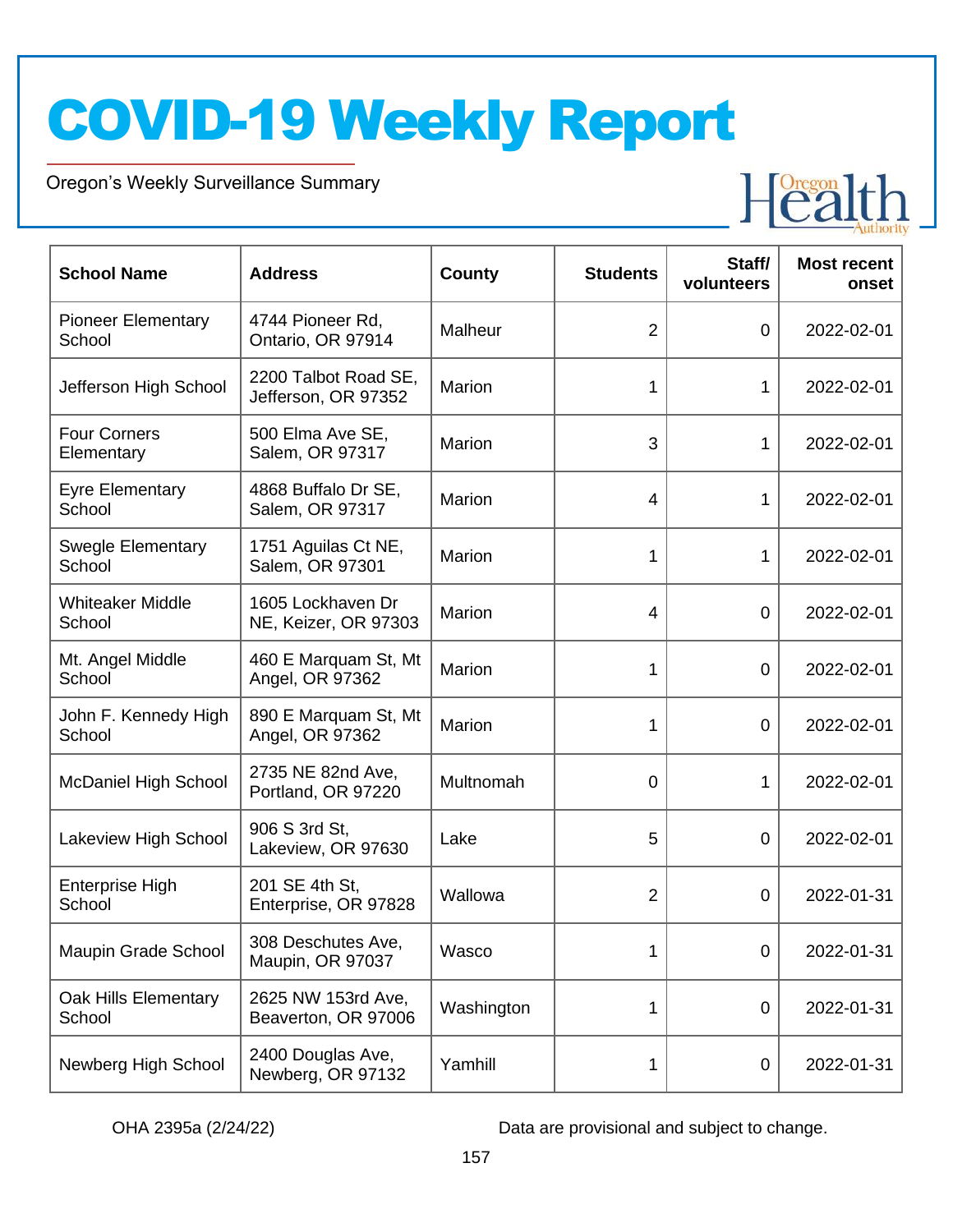Oregon's Weekly Surveillance Summary

Novel Coronavirus (COVID-19)



| <b>School Name</b>                               | <b>Address</b>                                  | County           | <b>Students</b> | Staff/<br>volunteers | <b>Most recent</b><br>onset |
|--------------------------------------------------|-------------------------------------------------|------------------|-----------------|----------------------|-----------------------------|
| <b>High Desert Middle</b><br>School              | 61111 SE 27th St,<br>Bend, OR 97702             | <b>Deschutes</b> | 1               | 0                    | 2022-01-31                  |
| Lava Ridge<br>Elementary                         | 20805 Cooley Rd,<br>Bend, OR 97701              | <b>Deschutes</b> | 1               | $\Omega$             | 2022-01-31                  |
| John Wetten<br><b>Elementary School</b>          | 250 E Exeter St,<br>Gladstone, OR 97027         | Clackamas        | 6               | $\overline{0}$       | 2022-01-31                  |
| Hilda Lahti Elementary<br>School                 | 41535 Old Hwy 30,<br>Astoria, OR 97103          | Clatsop          | 1               | $\overline{0}$       | 2022-01-31                  |
| <b>Oakland Elementary</b><br>School              | 499 NE Spruce St,<br>Oakland, OR 97462          | Douglas          | 1               | 0                    | 2022-01-31                  |
| <b>Condon Elementary</b><br>School               | 220 S East St,<br>Condon, OR 97823              | Gilliam          | $\overline{2}$  | 1                    | 2022-01-31                  |
| Prairie City School                              | 740 Overholt St,<br>Prairie City, OR 97869      | Grant            | $\overline{2}$  | 0                    | 2022-01-31                  |
| <b>Hallman Elementary</b><br>School              | 4000 Deerhaven Dr<br>NE, Salem, OR 97301        | Marion           | 1               | $\mathbf{1}$         | 2022-01-31                  |
| <b>Evergreen Elementary</b>                      | 520 W River St, Cave<br>Junction, OR 97523      | Josephine        | $\overline{4}$  | $\overline{0}$       | 2022-01-31                  |
| <b>Philander Lee</b><br><b>Elementary School</b> | 1110 S Ivy, Canby,<br>OR 97013                  | Clackamas        | 4               | $\Omega$             | 2022-01-31                  |
| <b>Success High School</b>                       | 1315 Meridian Dr,<br>Woodburn, OR 97071         | Marion           | 0               | 1                    | 2022-01-31                  |
| William E Miller<br>Elementary                   | 300 NW Crosby Dr,<br>Bend, OR 97703             | <b>Deschutes</b> | $\overline{0}$  | 1                    | 2022-01-31                  |
| Linwood<br>Elementary/Sojourner<br>School        | 11909 SE Linwood<br>Ave, Milwaukie, OR<br>97222 | Clackamas        | 1               | 0                    | 2022-01-31                  |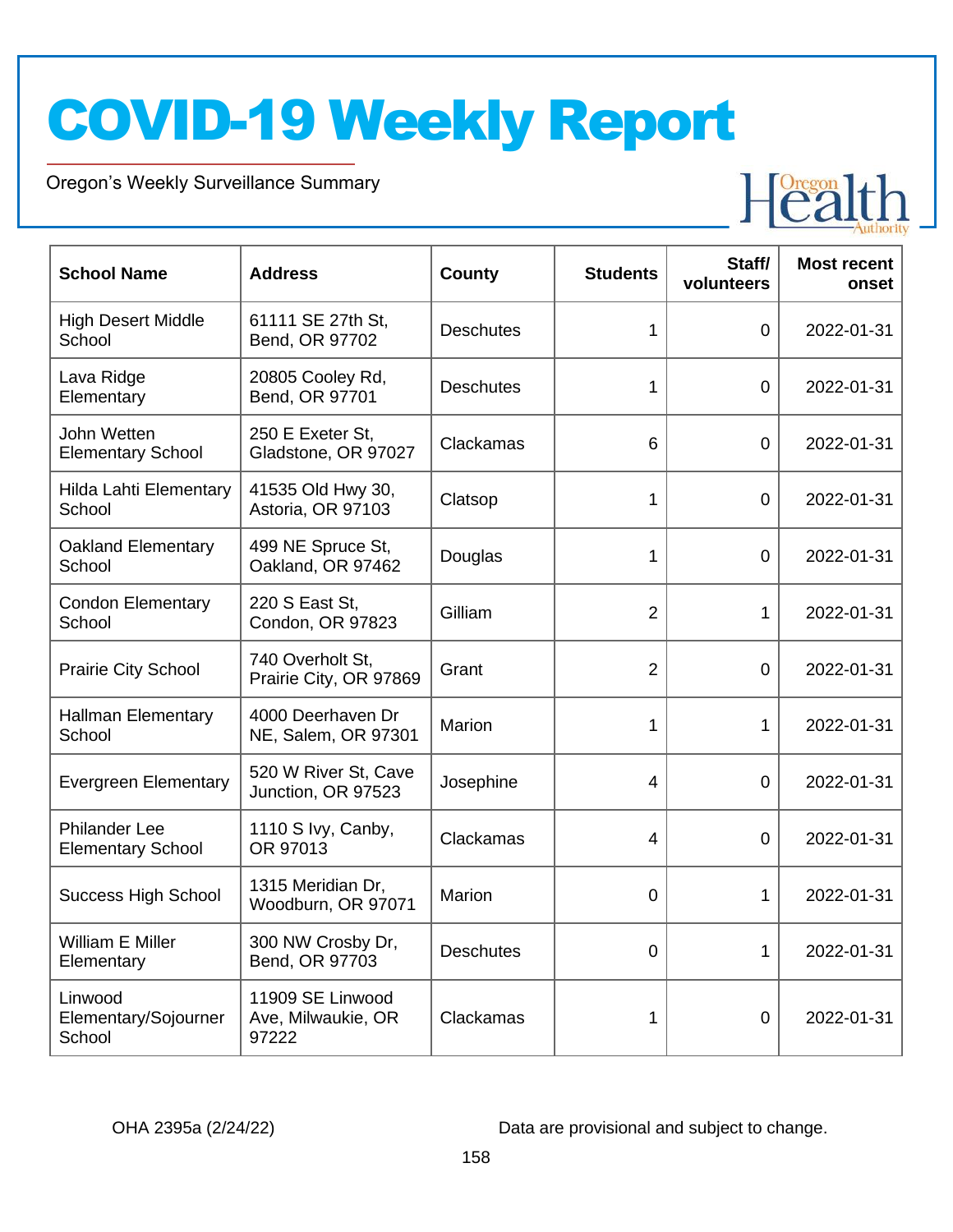Oregon's Weekly Surveillance Summary

Novel Coronavirus (COVID-19)



| <b>School Name</b>                                  | <b>Address</b>                                  | <b>County</b> | <b>Students</b> | Staff/<br>volunteers | <b>Most recent</b><br>onset |
|-----------------------------------------------------|-------------------------------------------------|---------------|-----------------|----------------------|-----------------------------|
| <b>Peterson Elementary</b><br>School                | 4856 Clinton Ave,<br>Klamath Falls, OR<br>97603 | Klamath       | 1               | $\mathbf{1}$         | 2022-01-31                  |
| St. Luke Catholic<br>School                         | 529 Harrison St,<br>Woodburn, OR 97071          | Marion        | 3               | 0                    | 2022-01-31                  |
| <b>Willamette Valley</b><br><b>Christian School</b> | 9075 Pueblo Ave NE,<br><b>Brooks, OR 97305</b>  | Marion        | 1               | $\overline{0}$       | 2022-01-31                  |
| <b>Barnes Butte</b><br>Elementary                   | 1875 NE Ironhorse Dr,<br>Prineville, OR 97754   | Crook         | 1               | $\overline{0}$       | 2022-01-31                  |
| <b>Briggs Middle School</b>                         | 2355 Yolanda Ave,<br>Springfield, OR 97477      | Lane          | 1               | $\overline{0}$       | 2022-01-31                  |
| Sam Case Elementary                                 | 459 NE 12th St,<br>Newport, OR 97365            | Lincoln       | 1               | 0                    | 2022-01-31                  |
| South Baker<br>Intermediate                         | 1285 3rd St, Baker<br>City, OR 97814            | <b>Baker</b>  | 1               | $\Omega$             | 2022-01-31                  |
| <b>Highland Elementary</b><br>School                | 530 Highland Ave NE,<br>Salem, OR 97301         | Marion        | 3               | $\mathbf{1}$         | 2022-01-31                  |
| Parrish Middle School                               | 802 Capitol St NE,<br>Salem, OR 97301           | Marion        | 3               | $\overline{0}$       | 2022-01-31                  |
| <b>Stayton Middle School</b>                        | 1021 Shaff Rd,<br>Stayton, OR 97383             | Marion        | 5               | 0                    | 2022-01-31                  |
| <b>Stayton High School</b>                          | 757 W Locust St.<br>Stayton, OR 97383           | Marion        | 1               | 0                    | 2022-01-31                  |
| Milwaukie High School                               | 2301 SE Willard St,<br>Milwaukie, OR 97222      | Clackamas     | $\overline{2}$  | $\overline{0}$       | 2022-01-31                  |
| Ventura Park<br><b>Elementary School</b>            | 145 SE 117th Ave,<br>Portland, OR 97216         | Multnomah     | $\overline{2}$  | 5                    | 2022-01-31                  |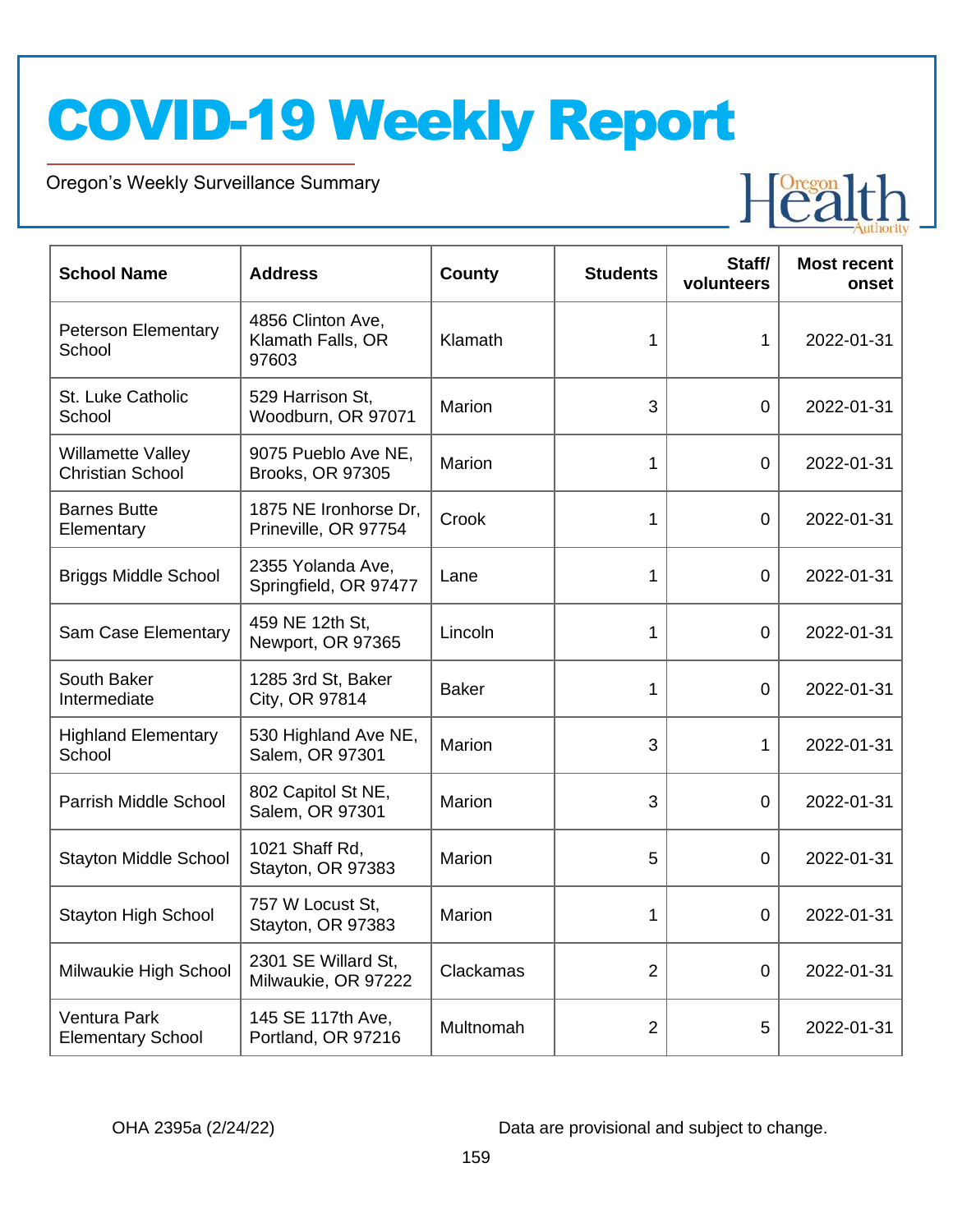Oregon's Weekly Surveillance Summary

Novel Coronavirus (COVID-19)



| <b>School Name</b>                             | <b>Address</b>                                    | <b>County</b>    | <b>Students</b> | Staff/<br>volunteers | <b>Most recent</b><br>onset |
|------------------------------------------------|---------------------------------------------------|------------------|-----------------|----------------------|-----------------------------|
| <b>Baker Middle School</b>                     | 2320 Washington Ave,<br>Baker City, OR 97814      | <b>Baker</b>     | 1               | $\mathbf 0$          | 2022-01-30                  |
| Nestucca Valley<br><b>Elementary School</b>    | 36925 Hwy 101 S,<br>Cloverdale, OR 97112          | <b>Tillamook</b> | $\overline{2}$  | $\mathbf 0$          | 2022-01-30                  |
| <b>Chenowith Elementary</b><br>School          | 922 Chenowith Loop<br>Rd, The Dalles, OR<br>97058 | Wasco            | $\overline{2}$  | $\mathbf 0$          | 2022-01-30                  |
| <b>Sunset Primary</b>                          | 2351 Oxford St, West<br>Linn, OR 97068            | Clackamas        | $\overline{4}$  | $\mathbf 0$          | 2022-01-30                  |
| <b>Willamette Primary</b>                      | 1403 12th St, West<br>Linn, OR 97068              | Clackamas        | 1               | $\mathbf 0$          | 2022-01-30                  |
| Juniper Elementary<br>School                   | 1300 NE Norton St,<br>Bend, OR 97701              | <b>Deschutes</b> | 1               | $\mathbf 0$          | 2022-01-30                  |
| Sunnyslope<br><b>Elementary School</b>         | 2230 SW Cannon Rd,<br>Roseburg, OR 97471          | Douglas          | 0               | 1                    | 2022-01-30                  |
| <b>Cheldelin Middle</b><br>School              | 987 Conifer Blvd NE,<br>Corvallis, OR 97330       | <b>Benton</b>    | $\overline{2}$  | $\mathbf 0$          | 2022-01-30                  |
| <b>Desert View</b><br><b>Elementary School</b> | 1225 SW 9th St,<br>Hermiston, OR 97838            | Umatilla         | 1               | $\overline{0}$       | 2022-01-30                  |
| <b>Brockway Elementary</b><br>School           | 2520 NW Brockway<br>Rd, Winston, OR<br>97496      | Douglas          | 1               | 1                    | 2022-01-30                  |
| <b>Patrick Elementary</b><br>School            | 1500 2nd Ave, Gold<br>Hill, OR 97525              | Jackson          | 0               | 1                    | 2022-01-30                  |
| <b>Four Rivers</b><br><b>Community School</b>  | 2449 SW 4th Ave,<br>Ontario, OR 97914             | Malheur          | 1               | $\overline{0}$       | 2022-01-30                  |
| <b>Culver High School</b>                      | 710 Fifth St, Culver,<br>OR 97734                 | Jefferson        | 1               | $\mathbf 0$          | 2022-01-30                  |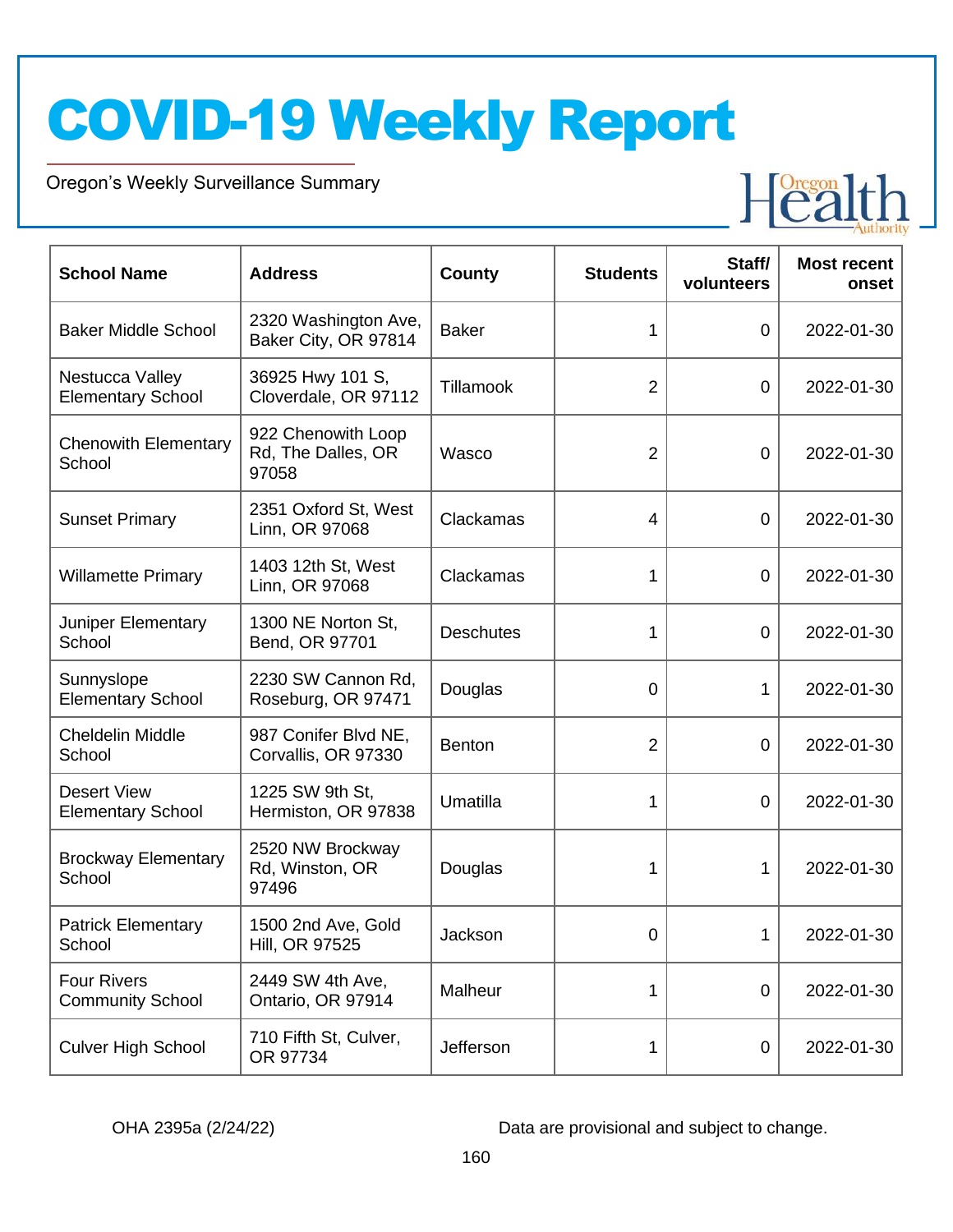Oregon's Weekly Surveillance Summary

Novel Coronavirus (COVID-19)



| <b>School Name</b>                              | <b>Address</b>                                    | <b>County</b> | <b>Students</b> | Staff/<br>volunteers | <b>Most recent</b><br>onset |
|-------------------------------------------------|---------------------------------------------------|---------------|-----------------|----------------------|-----------------------------|
| <b>Henley Elementary</b><br>School              | 8227 Hwy 39, Klamath<br>Falls, OR 97603           | Klamath       | 3               | $\overline{0}$       | 2022-01-30                  |
| <b>Cedaroak Park</b><br><b>Primary School</b>   | 4515 S Cedaroak Dr,<br>West Linn, OR 97068        | Clackamas     | 1               | $\overline{0}$       | 2022-01-30                  |
| <b>Zion Lutheran</b><br><b>Christian School</b> | 2800 NW Tyler Ave,<br>Corvallis, OR 97330         | <b>Benton</b> | 1               | $\mathbf 0$          | 2022-01-30                  |
| Pleasant Hill High<br>School                    | 36386 Hwy 58,<br>Pleasant Hill, OR<br>97455       | Lane          | 1               | $\overline{0}$       | 2022-01-30                  |
| <b>Guy Lee Elementary</b><br>School             | 755 Harlow Rd,<br>Springfield, OR 97477           | Lane          | 1               | $\overline{0}$       | 2022-01-30                  |
| <b>Walterville Elementary</b><br>School         | 40589 McKenzie Hwy,<br>Springfield, OR 97478      | Lane          | 0               | 1                    | 2022-01-30                  |
| Mari-Linn School                                | 641 5th St, Lyons, OR<br>97358                    | Linn          | $\overline{2}$  | $\overline{0}$       | 2022-01-30                  |
| <b>Aumsville Elementary</b><br>School           | 572 N 11th St,<br>Aumsville, OR 97325             | Marion        | $\overline{2}$  | $\overline{0}$       | 2022-01-30                  |
| <b>Keizer Elementary</b><br>School              | 5600 McClure St N,<br>Keizer, OR 97303            | Marion        | 4               | $\overline{0}$       | 2022-01-30                  |
| Gervais Elementary<br>School                    | 150 Douglas Ave,<br>Gervais, OR 97026             | Marion        | 0               | 1                    | 2022-01-30                  |
| <b>Grand View Christian</b><br>Academy          | 14855 S. Leland<br>Road, Beavercreek,<br>OR 97004 | Clackamas     | 1               | 0                    | 2022-01-30                  |
| <b>Waverly Elementary</b><br>School             | 425 Columbus St SE,<br>Albany, OR 97321           | Linn          | 3               | $\overline{2}$       | 2022-01-30                  |
| Gaffney Lane<br><b>Elementary School</b>        | 13521 S Gaffney Ln,<br>Oregon City, OR<br>97045   | Clackamas     | 1               | $\boldsymbol{0}$     | 2022-01-29                  |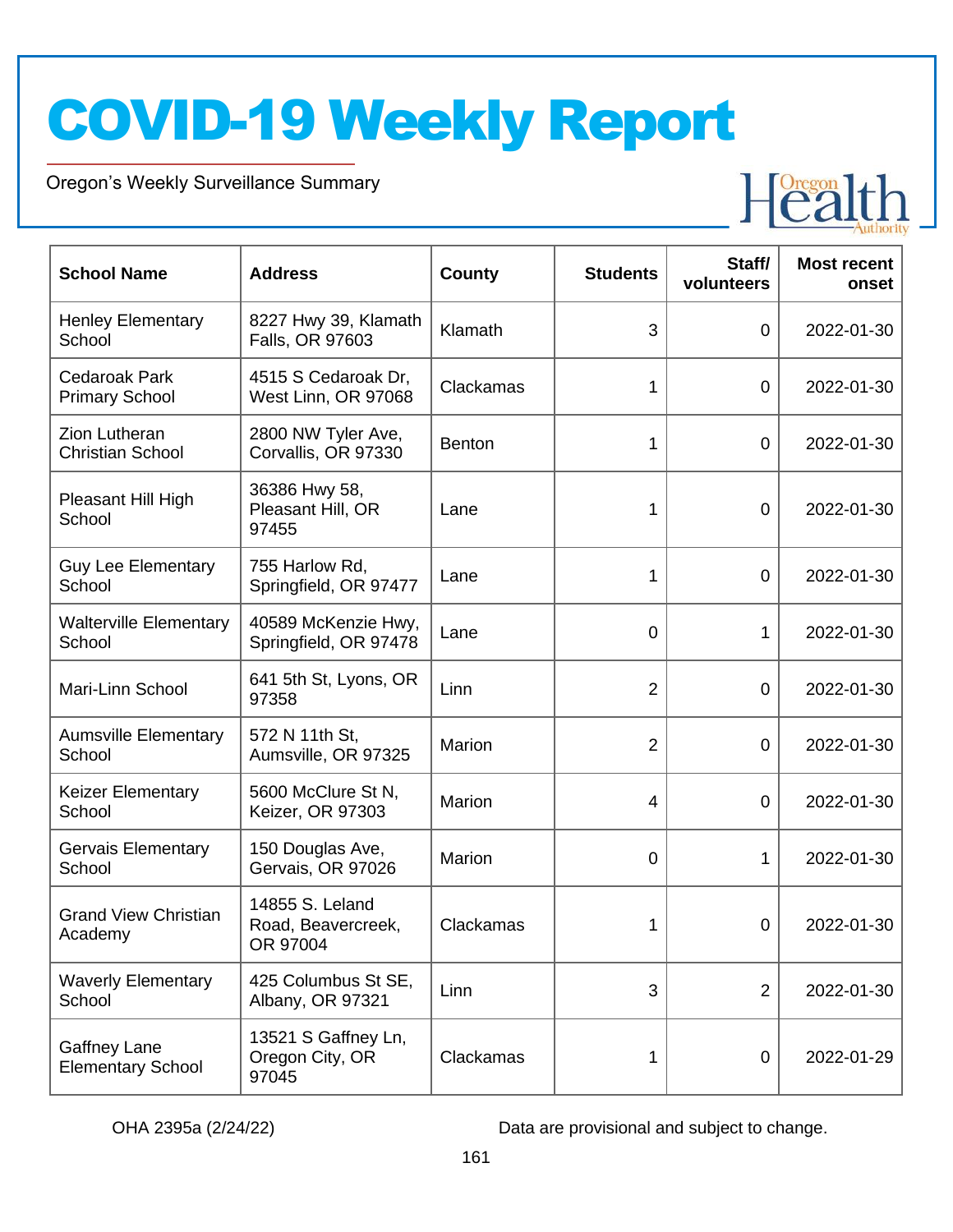Oregon's Weekly Surveillance Summary

Novel Coronavirus (COVID-19)



| <b>School Name</b>                                | <b>Address</b>                                        | <b>County</b> | <b>Students</b> | Staff/<br>volunteers | <b>Most recent</b><br>onset |
|---------------------------------------------------|-------------------------------------------------------|---------------|-----------------|----------------------|-----------------------------|
| Seaside Middle<br>School                          | 2600 Spruce Drive,<br>Suite 200, Seaside,<br>OR 97138 | Clatsop       | 1               | $\mathbf 0$          | 2022-01-29                  |
| <b>Philomath Elementary</b><br>School             | 239 S 16th St,<br>Philomath, OR 97370                 | <b>Benton</b> | $\overline{4}$  | $\mathbf 0$          | 2022-01-29                  |
| Philomath High School                             | 2054 Applegate St,<br>Philomath, OR 97370             | <b>Benton</b> | 1               | $\mathbf 0$          | 2022-01-29                  |
| <b>Clemens Primary</b><br>School                  | 535 S 19th St,<br>Philomath, OR 97370                 | <b>Benton</b> | $\overline{2}$  | $\mathbf 0$          | 2022-01-29                  |
| Sutherlin High School                             | 500 E Fourth St,<br>Sutherlin, OR 97479               | Douglas       | 1               | $\mathbf 0$          | 2022-01-29                  |
| <b>Bessie Coleman</b><br><b>Elementary School</b> | 3838 NW Walnut Blvd,<br>Corvallis, OR 97330           | <b>Benton</b> | 5               | $\mathbf 0$          | 2022-01-29                  |
| Lamb Elementary                                   | 4930 Herrin Rd NE,<br>Salem, OR 97305                 | Marion        | 1               | $\mathbf 0$          | 2022-01-29                  |
| Jaguar Elementary<br>School                       | 1825 NW 27th St,<br>Corvallis, OR 97330               | <b>Benton</b> | $\overline{4}$  | $\overline{0}$       | 2022-01-29                  |
| <b>Mountain View</b><br><b>Elementary School</b>  | 340 NE Granger Ave,<br>Corvallis, OR 97330            | <b>Benton</b> | 3               | $\overline{0}$       | 2022-01-29                  |
| <b>Wildcat Elementary</b><br>School               | 2701 NW Satinwood,<br>Corvallis, OR 97330             | <b>Benton</b> | $\overline{2}$  | $\overline{0}$       | 2022-01-29                  |
| <b>Harritt Elementary</b>                         | 2112 Linwood St NW,<br>Salem, OR 97304                | Polk          | $\overline{2}$  | $\overline{0}$       | 2022-01-29                  |
| Eagle Ridge High<br>School                        | 677 South 7th St,<br>Klamath Falls, OR<br>97601       | Klamath       | 1               | $\overline{0}$       | 2022-01-29                  |
| Damascus Christian<br>School                      | 14251 SE Rust Wy,<br>Damascus, OR 97089               | Clackamas     | $\overline{2}$  | $\mathbf 0$          | 2022-01-29                  |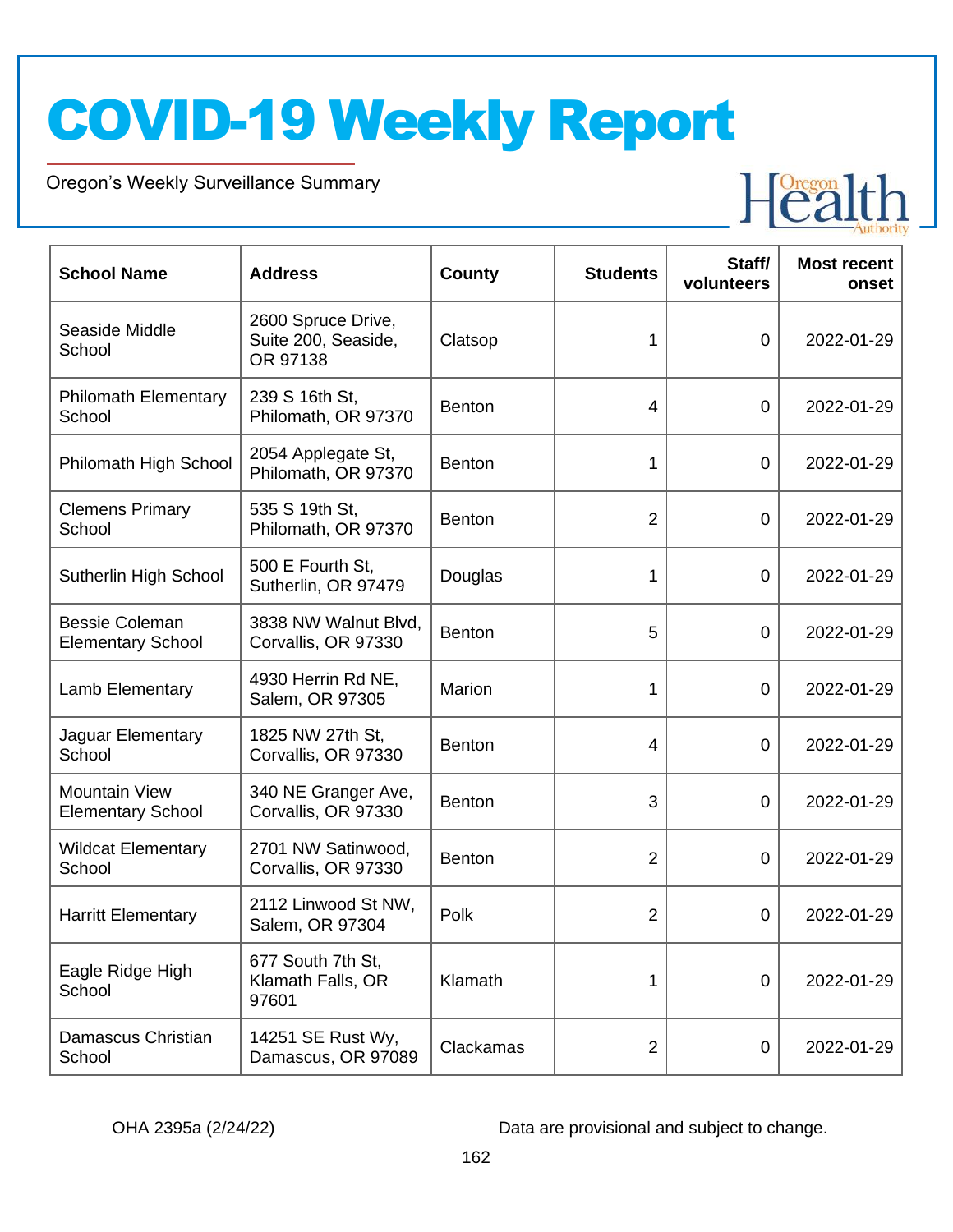Oregon's Weekly Surveillance Summary

Novel Coronavirus (COVID-19)



| <b>School Name</b>                              | <b>Address</b>                                   | <b>County</b> | <b>Students</b> | Staff/<br>volunteers | <b>Most recent</b><br>onset |
|-------------------------------------------------|--------------------------------------------------|---------------|-----------------|----------------------|-----------------------------|
| La Salle Catholic<br><b>College Preparatory</b> | 11999 SE Fuller Rd,<br>Milwaukie, OR 97222       | Clackamas     | $\overline{2}$  | 0                    | 2022-01-29                  |
| Woodburn High<br>School                         | 1785 N Front St,<br>Woodburn, OR 97071           | Marion        | 3               | 3                    | 2022-01-29                  |
| Klamath Learning<br>Center                      | 2856 Eberlein Ave,<br>Klamath Falls, OR<br>97603 | Klamath       | 1               | 0                    | 2022-01-29                  |
| Douglas Gardens<br><b>Elementary School</b>     | 3680 Jasper Rd,<br>Springfield, OR 97478         | Lane          | 1               | 0                    | 2022-01-29                  |
| Hamlin Middle School                            | 326 Centennial Blvd,<br>Springfield, OR 97477    | Lane          | 0               | 1                    | 2022-01-29                  |
| Hawthorne<br>Elementary                         | 3205 Long St, Sweet<br>Home, OR 97386            | Linn          | 1               | 1                    | 2022-01-29                  |
| Vale High School                                | 505 Viking Dr, Vale,<br>OR 97918                 | Malheur       | 1               | 0                    | 2022-01-29                  |
| <b>North Marion Middle</b><br>School            | 20246 Grim Rd NE,<br>Aurora, OR 97002            | Marion        | 4               | 0                    | 2022-01-29                  |
| <b>Clear Lake</b><br><b>Elementary School</b>   | 7425 Meadowglen N,<br>Keizer, OR 97303           | Marion        | 4               | 0                    | 2022-01-29                  |
| <b>Stayton Elementary</b><br>School             | 875 N 3rd, Stayton,<br>OR 97383                  | Marion        | 1               | 0                    | 2022-01-29                  |
| <b>Turner Elementary</b>                        | 7800 School Ave,<br><b>Turner, OR 97392</b>      | Marion        | 2               | $\overline{0}$       | 2022-01-29                  |
| <b>Silver Crest</b><br><b>Elementary School</b> | 365 Loar Rd SE,<br>Silverton, OR 97381           | Marion        | $\overline{2}$  | $\boldsymbol{0}$     | 2022-01-29                  |
| <b>Cloverdale Elementary</b>                    | 9666 Parrish Gap Rd<br>SE, Turner, OR 97392      | Marion        | 1               | 0                    | 2022-01-29                  |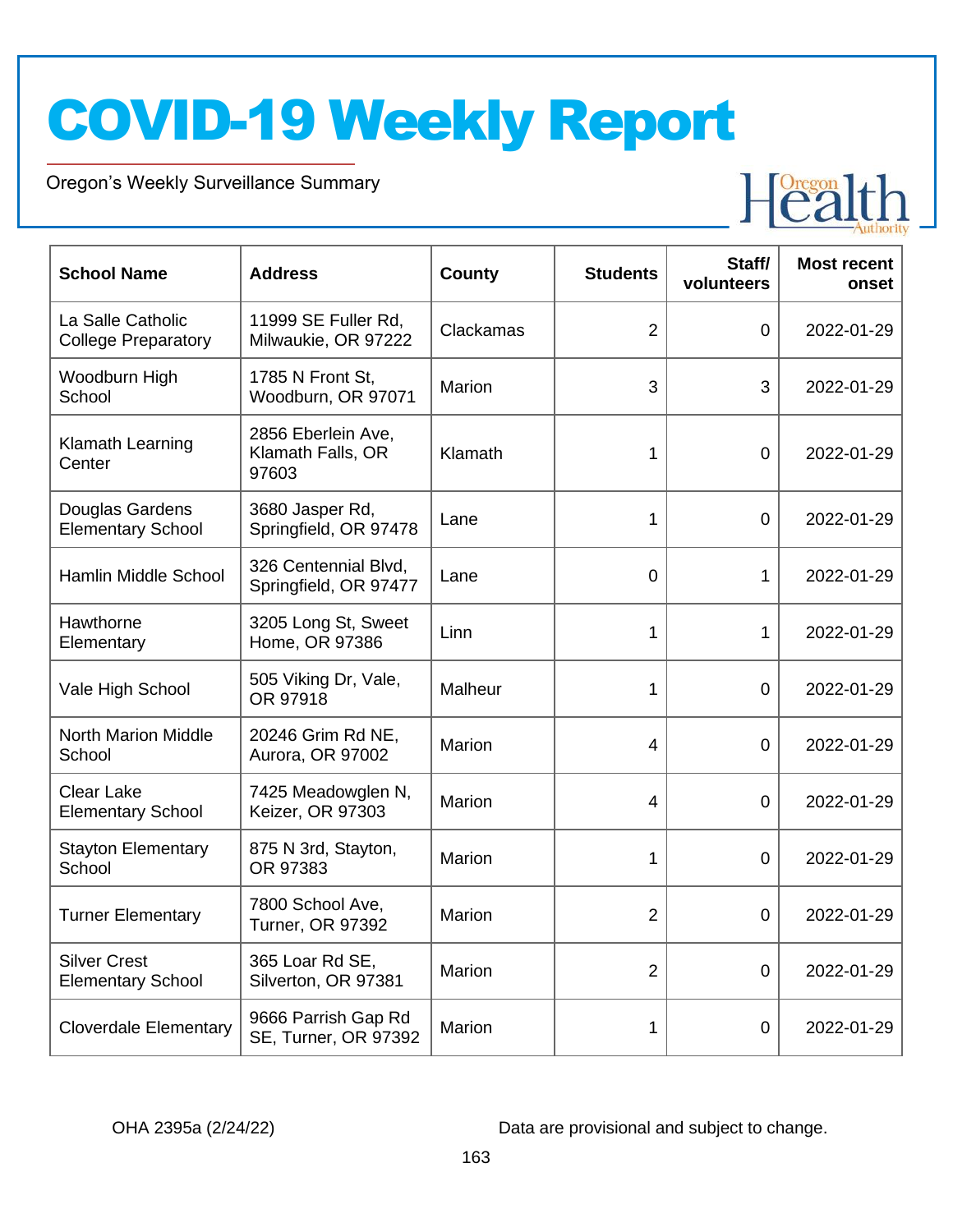Oregon's Weekly Surveillance Summary

Novel Coronavirus (COVID-19)



| <b>School Name</b>                                           | <b>Address</b>                                     | <b>County</b>     | <b>Students</b> | Staff/<br>volunteers | <b>Most recent</b><br>onset |
|--------------------------------------------------------------|----------------------------------------------------|-------------------|-----------------|----------------------|-----------------------------|
| David Douglas High<br>School                                 | 1001 SE 135th Ave,<br>Portland, OR 97233           | Multnomah         | 1               | $\overline{0}$       | 2022-01-29                  |
| Lenox Elementary                                             | 21200 NW Rock<br>Creek Blvd, Portland,<br>OR 97229 | Washington        | 0               | 1                    | 2022-01-28                  |
| <b>Gardiner Middle</b><br>School                             | 180 Ethel St, Oregon<br>City, OR 97045             | Clackamas         | 1               | 0                    | 2022-01-28                  |
| <b>Beaverton High</b><br>School                              | 13000 SW 2nd St,<br>Beaverton, OR 97005            | Washington        | 0               | 1                    | 2022-01-28                  |
| Buena Vista Spanish<br><b>Immersion Elementary</b><br>School | 1500 Queens Way,<br>Eugene, OR 97401               | Lane              | 1               | 0                    | 2022-01-28                  |
| <b>Crook County High</b><br>School                           | 1100 SE Lynn Blvd,<br>Prineville, OR 97754         | Crook             | 1               | 0                    | 2022-01-28                  |
| <b>Bend High School</b>                                      | 230 NE 6th St, Bend,<br>OR 97701                   | <b>Deschutes</b>  | 1               | $\overline{0}$       | 2022-01-28                  |
| Plymouth High School                                         | 470 N 16th St, St<br>Helens, OR 97051              | Columbia          | 2               | 0                    | 2022-01-28                  |
| <b>Garfield Elementary</b><br>School                         | 1205 NW Garfield<br>Ave, Corvallis, OR<br>97330    | <b>Benton</b>     | $\overline{2}$  | 0                    | 2022-01-28                  |
| <b>Hood River Valley</b><br><b>High School</b>               | 1220 Indian Creek Rd,<br>Hood River, OR 97031      | <b>Hood River</b> | 0               | 1                    | 2022-01-28                  |
| <b>Corvallis High School</b>                                 | 1400 NW Buchanan<br>Ave, Corvallis, OR<br>97330    | <b>Benton</b>     | 4               | $\mathbf 0$          | 2022-01-28                  |
| <b>Siletz Valley Schools</b>                                 | 245 James Frank Ave,<br>Siletz, OR 97380           | Lincoln           | 1               | 0                    | 2022-01-28                  |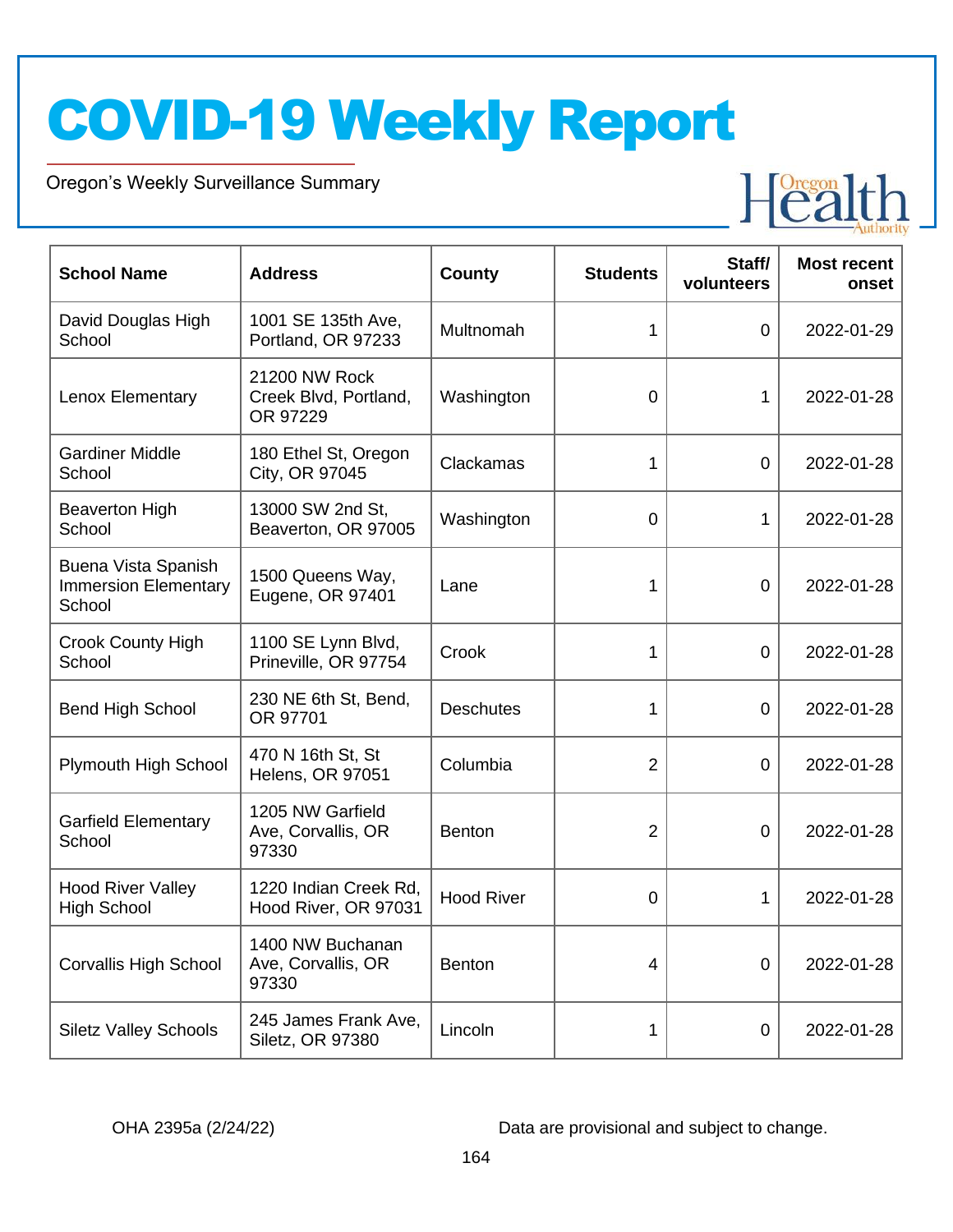Oregon's Weekly Surveillance Summary

Novel Coronavirus (COVID-19)



| <b>School Name</b>                              | <b>Address</b>                                     | County       | <b>Students</b> | Staff/<br>volunteers | <b>Most recent</b><br>onset |
|-------------------------------------------------|----------------------------------------------------|--------------|-----------------|----------------------|-----------------------------|
| <b>Scouters Mountain</b><br>Elementary          | 10811 SE 172nd Ave,<br>Happy Valley, OR<br>97086   | Clackamas    | 1               | $\overline{0}$       | 2022-01-28                  |
| <b>Taft Elementary</b><br>School                | 4040 High School Dr,<br>Lincoln City, OR<br>97367  | Lincoln      | 1               | $\overline{0}$       | 2022-01-28                  |
| Cairo Elementary                                | 531 Hwy 20-26,<br>Ontario, OR 97914                | Malheur      | 1               | $\overline{0}$       | 2022-01-28                  |
| <b>Sublimity School</b>                         | 431 E Main St,<br>Sublimity, OR 97385              | Marion       | 1               | $\overline{0}$       | 2022-01-28                  |
| <b>Victor Point</b><br><b>Elementary School</b> | 1175 Victor Point Rd<br>SE, Silverton, OR<br>97381 | Marion       | $\overline{2}$  | $\overline{0}$       | 2022-01-28                  |
| <b>Baker High School</b>                        | 2500 E St, Baker City,<br>OR 97814                 | <b>Baker</b> | 1               | $\overline{0}$       | 2022-01-28                  |
| Washington<br><b>Elementary School</b>          | 1205 SE Byers Ave,<br>Pendleton, OR 97801          | Umatilla     | 1               | $\overline{0}$       | 2022-01-27                  |
| <b>Warrenton Grade</b><br>School                | 820 SW Cedar St,<br>Warrenton, OR 97146            | Clatsop      | 1               | $\overline{0}$       | 2022-01-27                  |
| <b>Riley Creek</b><br>Elementary                | 94350 6th St, Gold<br>Beach, OR 97444              | Curry        | $\overline{2}$  | 0                    | 2022-01-27                  |
| Gold Beach High<br>School                       | 29516 Ellensburg Ave,<br>Gold Beach, OR<br>97444   | Curry        | 1               | 0                    | 2022-01-27                  |
| <b>Weddle Elementary</b><br>School              | 1825 Alder Dr NE,<br>Keizer, OR 97303              | Marion       | 1               | $\overline{0}$       | 2022-01-27                  |
| <b>Butte Falls Charter</b><br>School            | 720 Laurel Ave, Butte<br>Falls, OR 97522           | Jackson      | 0               | 1                    | 2022-01-27                  |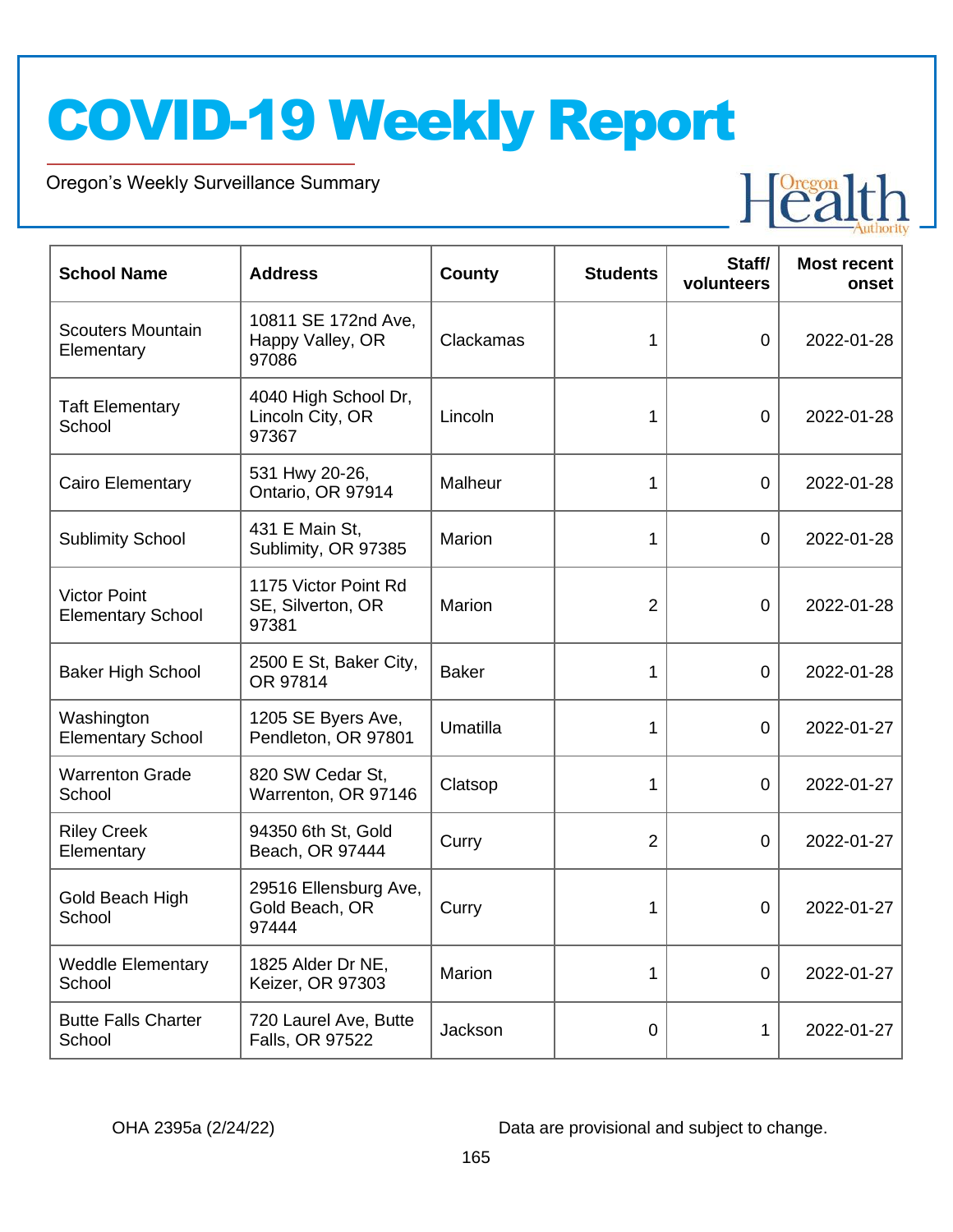Oregon's Weekly Surveillance Summary

Novel Coronavirus (COVID-19)



| <b>School Name</b>                             | <b>Address</b>                               | <b>County</b> | <b>Students</b> | Staff/<br>volunteers | <b>Most recent</b><br>onset |
|------------------------------------------------|----------------------------------------------|---------------|-----------------|----------------------|-----------------------------|
| Joan Austin<br><b>Elementary School</b>        | 2200 N Center St.<br>Newberg, OR 97132       | Yamhill       | 1               | $\overline{0}$       | 2022-01-27                  |
| <b>Valley Inquiry Charter</b><br>School        | 5774 Hazelgreen Rd<br>NE, Salem, OR 97305    | Marion        | 1               | 0                    | 2022-01-27                  |
| <b>Illinois Valley High</b><br>School          | 625 E. River St., Cave<br>Junction, OR 97523 | Josephine     | 1               | $\overline{0}$       | 2022-01-27                  |
| <b>Yolanda Elementary</b><br>School            | 2350 Yolanda Ave,<br>Springfield, OR 97477   | Lane          | 1               | $\overline{0}$       | 2022-01-27                  |
| <b>Hood View Adventist</b><br>School           | 26505 SE Kelso Rd.<br>Boring, OR 97009       | Clackamas     | 1               | 0                    | 2022-01-27                  |
| <b>Ontario Middle School</b>                   | 573 SW 2nd Ave,<br>Ontario, OR 97914         | Malheur       | 1               | $\Omega$             | 2022-01-27                  |
| Adrian<br>Elementary/Middle<br>School          | 207 Owyhee St.,<br>Adrian, OR 97901          | Malheur       | 1               | $\overline{0}$       | 2022-01-27                  |
| <b>Kennedy Elementary</b>                      | 4912 Noren Ave NE,<br>Keizer, OR 97303       | <b>Marion</b> | 0               | 1                    | 2022-01-27                  |
| <b>AC Houghton</b><br><b>Elementary School</b> | 1105 N Main Ave,<br>Irrigon, OR 97844        | <b>Morrow</b> | 1               | $\Omega$             | 2022-01-27                  |
| <b>Portland Christian</b><br>Elementary        | 11845 SE Market St,<br>Portland, OR 97216    | Multnomah     | 3               | 0                    | 2022-01-27                  |

#### **Table 8. Active school outbreaks**

*Schools reporting active COVID-19 outbreaks (n=47)*

| <b>School Name</b> | <b>Address</b>                                                  | County   | <b>Total Cases</b> | Most recent<br>onset |
|--------------------|-----------------------------------------------------------------|----------|--------------------|----------------------|
| Otto Petersen      | 52050 SE 3rd St,<br>Elementary School, 10   Scappoose, OR 97056 | Columbia |                    | 2022-02-15           |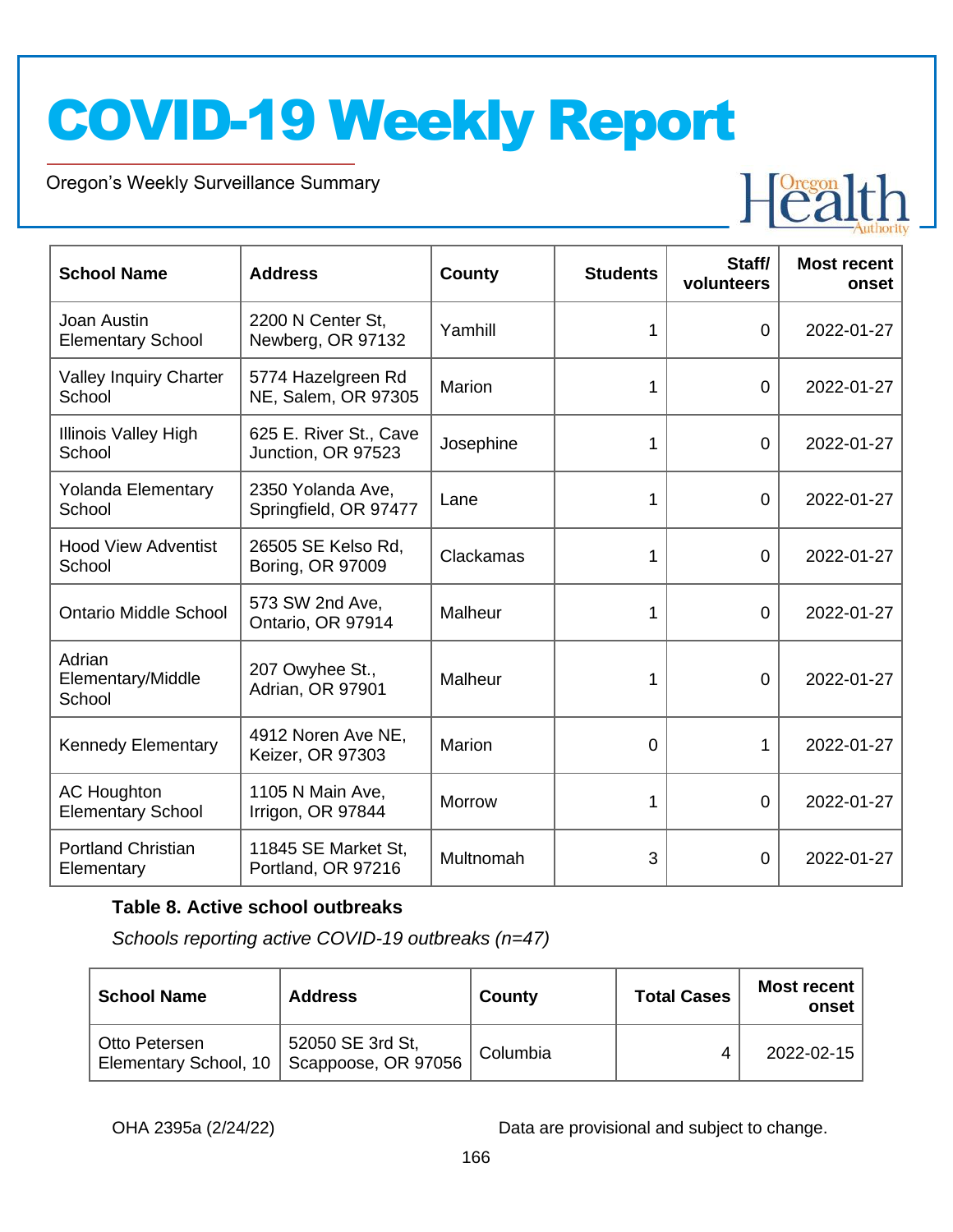Oregon's Weekly Surveillance Summary

Novel Coronavirus (COVID-19)

| <b>School Name</b>                                           | <b>Address</b>                                     | County           | <b>Total Cases</b> | <b>Most recent</b><br>onset |
|--------------------------------------------------------------|----------------------------------------------------|------------------|--------------------|-----------------------------|
| <b>Portland Arthur</b><br>Academy, 3                         | 7507 SE Yamhill St B,<br>Portland, OR 97215        | Multnomah        | 5                  | 2022-02-14                  |
| De La Salle North<br><b>Catholic High School</b>             | 4300 NE Killingsworth<br>St, Portland, OR<br>97218 | Multnomah        | $\overline{7}$     | 2022-02-13                  |
| Edwin Brown<br><b>Education Center</b>                       | 850 W Antler Ave,<br>Redmond, OR 97756             | <b>Deschutes</b> | 8                  | 2022-02-11                  |
| Otto Petersen<br>Elementary School, 8                        | 52050 SE 3rd St,<br>Scappoose, OR 97056            | Columbia         | 4                  | 2022-02-10                  |
| <b>Morrison Campus</b><br>Alternative                        | 1251 Main St, Dallas,<br>OR 97338                  | Polk             | 3                  | 2022-02-09                  |
| <b>Three Sisters</b><br><b>Adventist Christian</b><br>School | 21155 Tumalo Rd,<br>Bend, OR 97701                 | <b>Deschutes</b> | 8                  | 2022-02-08                  |
| Otto Petersen<br>Elementary School, 9                        | 52050 SE 3rd St,<br>Scappoose, OR 97056            | Columbia         | 3                  | 2022-02-08                  |
| <b>Holy Redeemer</b><br>Catholic School, 1                   | 127 N Rosa Parks<br>Way, Portland, OR<br>97217     | Multnomah        | 5                  | 2022-02-08                  |
| <b>Holy Redeemer</b><br>Catholic School, 3                   | 127 N Rosa Parks<br>Way, Portland, OR<br>97217     | Multnomah        | 8                  | 2022-02-08                  |
| Otto Petersen<br>Elementary School, 2                        | 52050 SE 3rd St,<br>Scappoose, OR 97056            | Columbia         | 8                  | 2022-02-07                  |
| Otto Petersen<br>Elementary School, 7                        | 52050 SE 3rd St,<br>Scappoose, OR 97056            | Columbia         | 3                  | 2022-02-07                  |
| <b>Takena Elementary</b><br>School                           | 1210 SW 12th Ave,<br>Albany, OR 97321              | Linn             | 3                  | 2022-02-07                  |

OHA 2395a (2/24/22) Data are provisional and subject to change.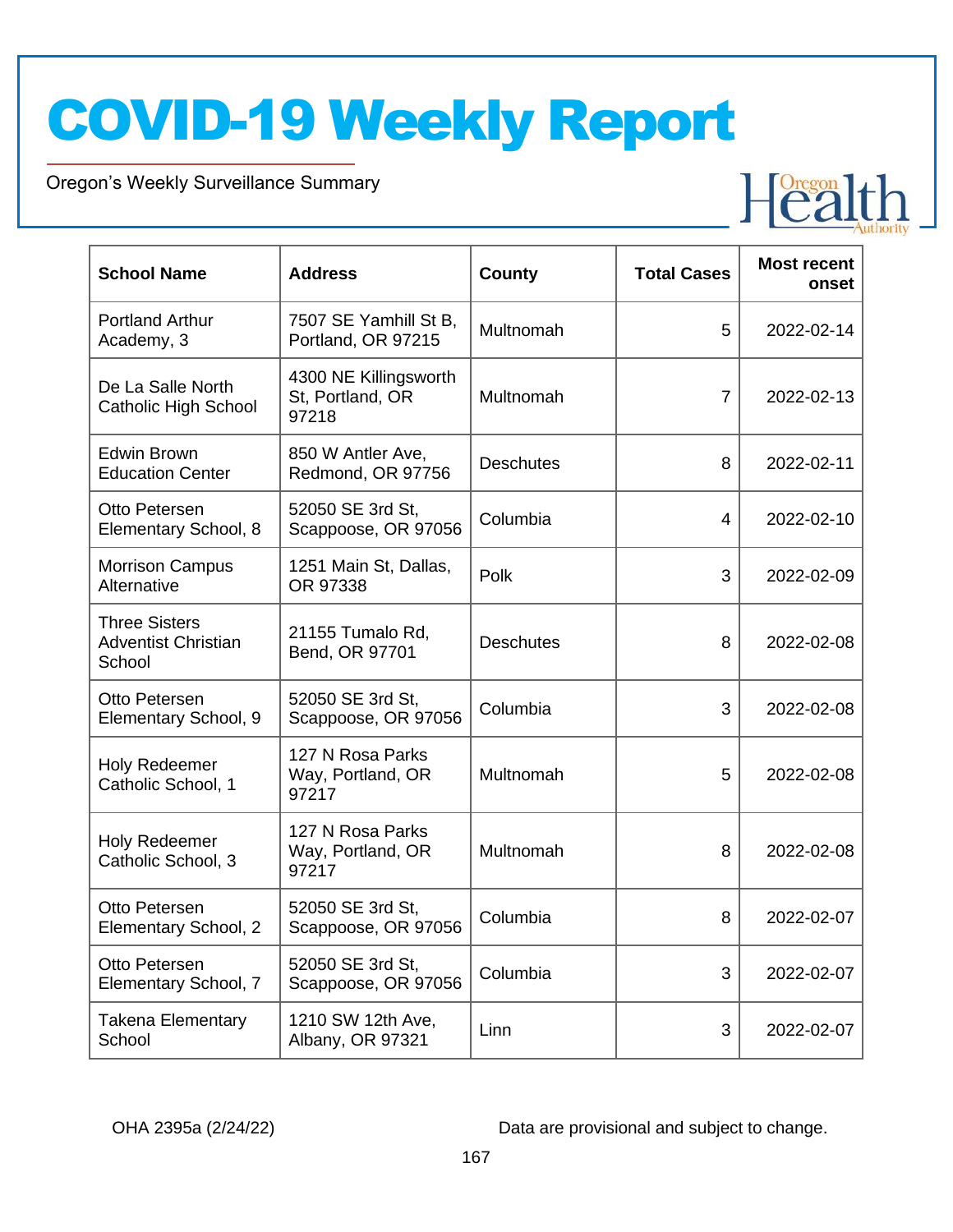Oregon's Weekly Surveillance Summary

Novel Coronavirus (COVID-19)

| <b>School Name</b>                         | <b>Address</b>                                    | County           | <b>Total Cases</b> | <b>Most recent</b><br>onset |
|--------------------------------------------|---------------------------------------------------|------------------|--------------------|-----------------------------|
| <b>McBride Elementary</b><br>School, 1     | 2774 Columbia Blvd,<br>St Helens, OR 97051        | Columbia         | 4                  | 2022-02-06                  |
| <b>McBride Elementary</b><br>School, 2     | 2774 Columbia Blvd,<br>St Helens, OR 97051        | Columbia         | $\overline{7}$     | 2022-02-06                  |
| <b>Obsidian Middle</b><br>School           | 1335 SW Obsidian<br>Ave, Redmond, OR<br>97756     | <b>Deschutes</b> | $\overline{2}$     | 2022-02-06                  |
| <b>Ridgeview High</b><br>School, 4         | 4555 SW Elkhorn Ave,<br>Redmond, OR 97756         | <b>Deschutes</b> | 3                  | 2022-02-05                  |
| <b>Gresham Arthur</b><br>Academy, 2        | 1890 NE Cleveland<br>Ave, Gresham, OR<br>97030    | Multnomah        | 4                  | 2022-02-04                  |
| <b>Redmond Proficiency</b><br>Academy      | 657 SW Glacier Ave<br>#2710, Redmond, OR<br>97756 | <b>Deschutes</b> | $\overline{2}$     | 2022-02-04                  |
| <b>Portland Arthur</b><br>Academy, 1       | 7507 SE Yamhill St B,<br>Portland, OR 97215       | Multnomah        | 6                  | 2022-02-04                  |
| <b>Portland Arthur</b><br>Academy, 2       | 7507 SE Yamhill St B,<br>Portland, OR 97215       | Multnomah        | 6                  | 2022-02-03                  |
| Santiam High School                        | 300 SW Cedar St, Mill<br>City, OR 97360           | Linn             | $\overline{2}$     | 2022-02-03                  |
| St. Helens High<br>School, 4               | 2375 Gable Rd, St<br><b>Helens, OR 97051</b>      | Columbia         | 4                  | 2022-02-01                  |
| West Albany High<br>School                 | 2100 SW Elm St,<br>Albany, OR 97321               | Linn             | 5                  | 2022-02-01                  |
| <b>Grant Watts</b><br>Elementary School, 2 | 52000 SE 3rd PI,<br>Scappoose, OR 97056           | Columbia         | 3                  | 2022-01-31                  |
| Prairie City School                        | 740 Overholt Ave,<br>Prairie City, OR 97869       | Grant            | $\overline{7}$     | 2022-01-31                  |

OHA 2395a (2/24/22) Data are provisional and subject to change.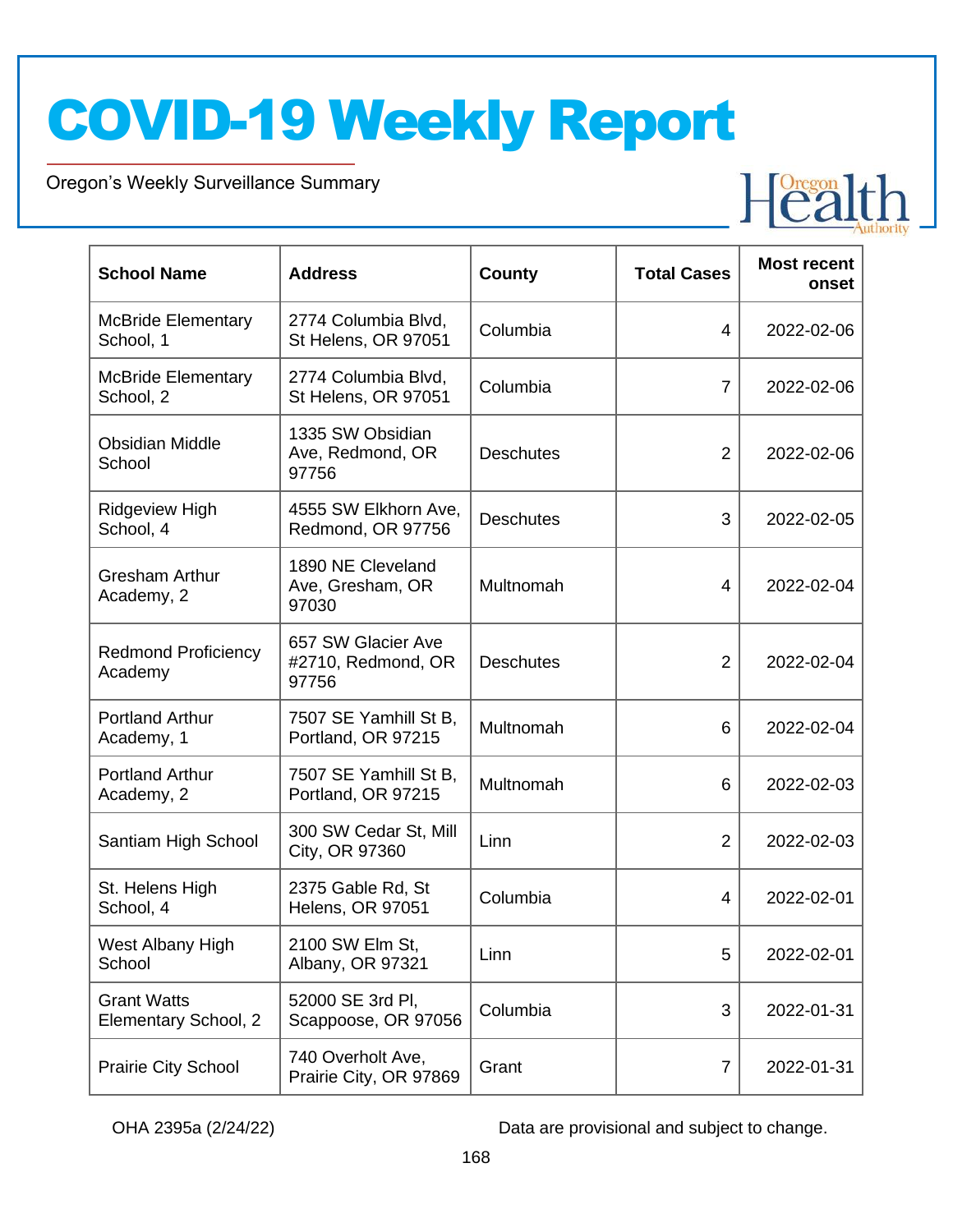Oregon's Weekly Surveillance Summary

Novel Coronavirus (COVID-19)

| <b>School Name</b>                               | <b>Address</b>                                 | County           | <b>Total Cases</b> | <b>Most recent</b><br>onset |
|--------------------------------------------------|------------------------------------------------|------------------|--------------------|-----------------------------|
| Sauvie Island<br><b>Elementary School</b>        | 14445 NW Charlton<br>Rd, Portland, OR<br>97231 | Multnomah        | 3                  | 2022-01-31                  |
| Ventura Park<br><b>Elementary School</b>         | 145 SE 117th Ave,<br>Portland, OR 97216        | Multnomah        | $\overline{7}$     | 2022-01-31                  |
| St. Luke Catholic<br>School                      | 529 Harrison St,<br>Woodburn, OR 97071         | Marion           | 3                  | 2022-01-31                  |
| <b>Holy Redeemer</b><br>Catholic School, 2       | 127 N Rosa Parks<br>Way, Portland, OR<br>97217 | Multnomah        | 3                  | 2022-01-31                  |
| John Wetten<br>Elementary School, 5              | 250 E Exeter St,<br>Gladstone, OR 97027        | Clackamas        | 4                  | 2022-01-31                  |
| John Wetten<br>Elementary School, 6              | 250 E Exeter St,<br>Gladstone, OR 97027        | Clackamas        | $\overline{2}$     | 2022-01-31                  |
| <b>Philander Lee</b><br><b>Elementary School</b> | 1110 S Ivy St, Canby,<br>OR 97013              | Clackamas        | 3                  | 2022-01-31                  |
| <b>Portland Arthur</b><br>Academy, 5             | 7507 SE Yamhill St B,<br>Portland, OR 97215    | Multnomah        | 8                  | 2022-01-31                  |
| Otto Petersen<br>Elementary School, 6            | 52050 SE 3rd St,<br>Scappoose, OR 97056        | Columbia         | $\overline{2}$     | 2022-01-30                  |
| <b>Waverly Elementary</b><br>School              | 425 SE Columbus St,<br>Albany, OR 97321        | Linn             | 5                  | 2022-01-30                  |
| <b>Sunset Primary</b><br>School                  | 2351 Oxford Street,<br>West Linn, OR 97068     | Clackamas        | 4                  | 2022-01-30                  |
| Ridgeview High<br>School, 3                      | 4555 SW Elkhorn Ave,<br>Redmond, OR 97756      | <b>Deschutes</b> | 5                  | 2022-01-30                  |
| <b>Sisters Elementary</b><br>School              | 611 E Cascade Ave,<br>Sisters, OR 97759        | <b>Deschutes</b> | 11                 | 2022-01-30                  |

OHA 2395a (2/24/22) Data are provisional and subject to change.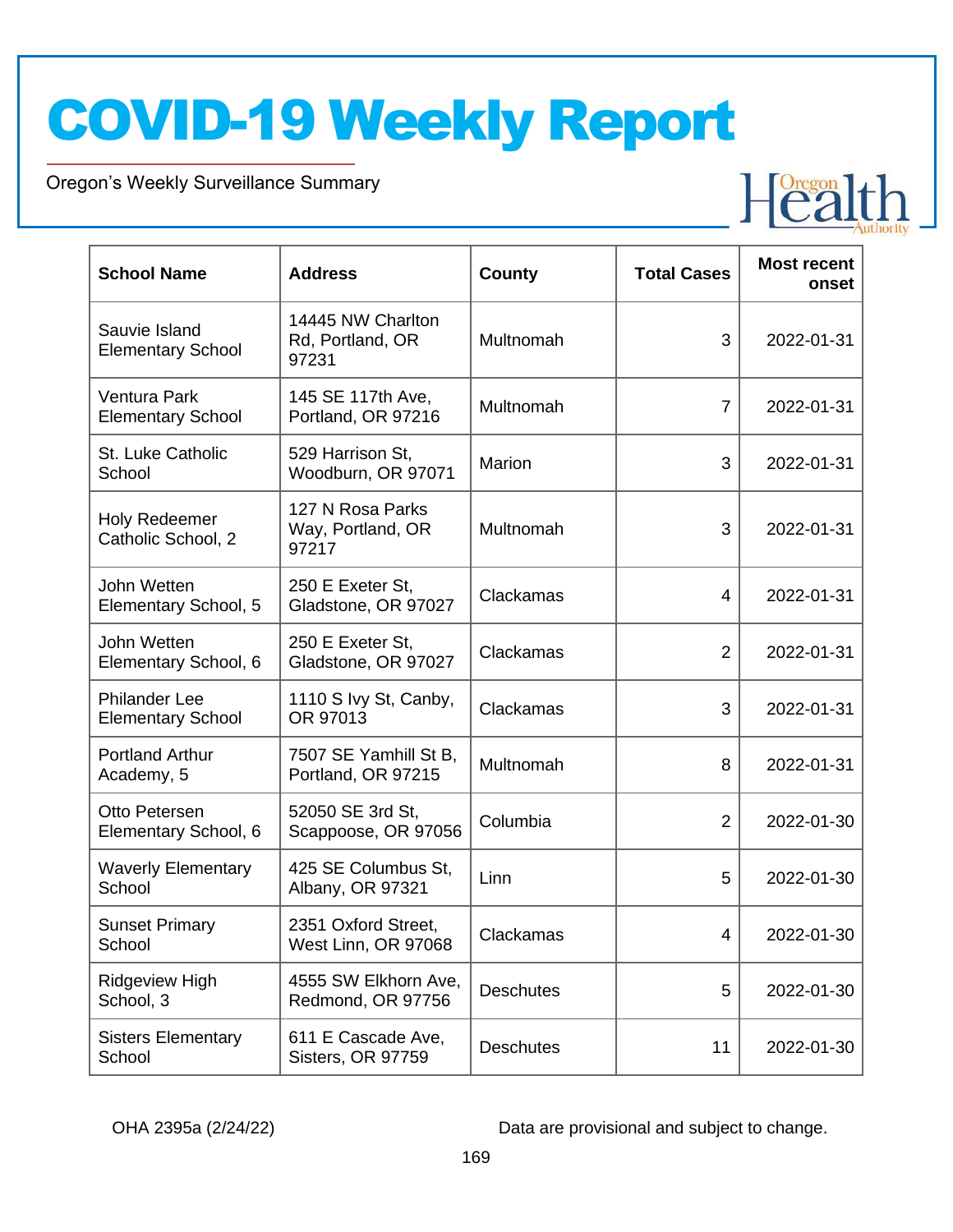Oregon's Weekly Surveillance Summary

Novel Coronavirus (COVID-19)

| <b>School Name</b>                                    | <b>Address</b>                                   | <b>County</b> | <b>Total Cases</b> | <b>Most recent</b><br>onset |
|-------------------------------------------------------|--------------------------------------------------|---------------|--------------------|-----------------------------|
| Lewis and Clark<br>Elementary                         | 111 S 9th St, St<br><b>Helens, OR 97051</b>      | Columbia      | 3                  | 2022-01-29                  |
| La Salle Catholic<br><b>College Preparatory</b>       | 11999 SE Fuller Rd,<br>Milwaukie, OR 97222       | Clackamas     | 6                  | 2022-01-29                  |
| Knight Elementary<br>School                           | 501 N Grant St,<br>Canby, OR 97013               | Clackamas     | 4                  | 2022-01-29                  |
| Otto Petersen<br>Elementary School, 5                 | 52050 SE 3rd St,<br>Scappoose, OR 97056          | Columbia      | $\overline{2}$     | 2022-01-28                  |
| <b>River Mill Elementary</b><br>School                | 850 N Broadway St,<br>Estacada, OR 97023         | Clackamas     | 8                  | 2022-01-28                  |
| Hidden Valley High<br>School                          | 651 Murphy Creek Rd,<br>Grants Pass, OR<br>97527 | Josephine     | 2                  | 2022-01-28                  |
| <b>Grant Watts</b><br>Elementary School, 1            | 52000 SE 3rd Pl,<br>Scappoose, OR 97056          | Columbia      | 5                  | 2022-01-27                  |
| <b>Portland Christian</b><br><b>Elementary School</b> | 11845 SE Market St,<br>Portland, OR 97216        | Multnomah     | 3                  | 2022-01-27                  |

#### **Table 9. Resolved school outbreaks**

*Schools reporting recently resolved COVID-19 outbreaks (n=70)*

| <b>School Name</b>                   | <b>Address</b>                                 | County    | <b>Total Cases</b> | <b>Most recent</b><br>onset |
|--------------------------------------|------------------------------------------------|-----------|--------------------|-----------------------------|
| <b>Gresham Arthur</b><br>Academy, 1  | 1890 NE Cleveland<br>Ave, Gresham, OR<br>97030 | Multnomah | 5                  | 2022-01-26                  |
| <b>Portland Arthur</b><br>Academy, 4 | 7507 SE Yamhill St B,<br>Portland, OR 97215    | Multnomah | 3                  | 2022-01-26                  |

OHA 2395a (2/24/22) Data are provisional and subject to change.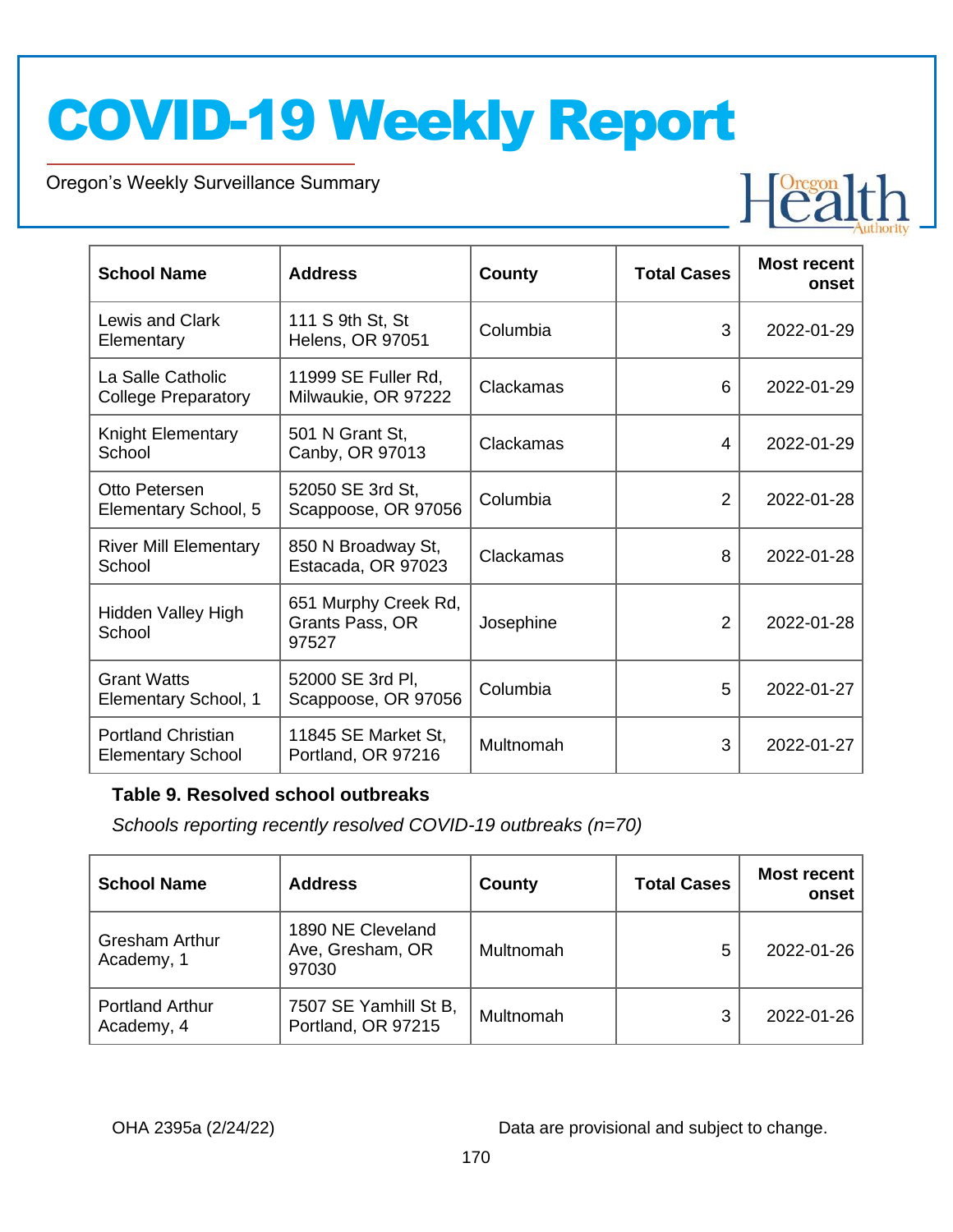Oregon's Weekly Surveillance Summary

Novel Coronavirus (COVID-19)

| <b>School Name</b>                          | <b>Address</b>                                 | <b>County</b> | <b>Total Cases</b> | <b>Most recent</b><br>onset |
|---------------------------------------------|------------------------------------------------|---------------|--------------------|-----------------------------|
| Hermiston High<br>School, 4                 | 600 S 1st St.<br>Hermiston, OR 97838           | Umatilla      | 4                  | 2022-01-25                  |
| <b>Carus Elementary</b><br>School           | 14412 S Carus Rd,<br>Oregon City, OR<br>97045  | Clackamas     | 3                  | 2022-01-25                  |
| <b>Meadow Ridge</b><br>Elementary School, 3 | 385 Timber Ridge St<br>NE, Albany, OR 97322    | Linn          | $\overline{7}$     | 2022-01-25                  |
| <b>Holy Redeemer</b><br>Catholic School, 4  | 127 N Rosa Parks<br>Way, Portland, OR<br>97217 | Multnomah     | $\overline{2}$     | 2022-01-25                  |
| Otto Petersen<br>Elementary School, 1       | 52050 SE 3rd St.<br>Scappoose, OR 97056        | Columbia      | 3                  | 2022-01-24                  |
| Otto Petersen<br>Elementary School, 4       | 52050 SE 3rd St.<br>Scappoose, OR 97056        | Columbia      | 3                  | 2022-01-24                  |
| <b>Sherman County</b><br>School, 2          | 65912 High School<br>Loop, Moro, OR<br>97039   | Sherman       | $\overline{7}$     | 2022-01-23                  |
| <b>Armand Larive Middle</b><br>School       | 1497 SW 9th St,<br>Hermiston, OR 97838         | Umatilla      | 10                 | 2022-01-23                  |
| Greenwood<br><b>Elementary School</b>       | 2300 Spruce Street,<br>La Grande, 97850        | Union         | 9                  | 2022-01-23                  |
| <b>Cedaroak Park</b><br>Primary             | 4515 Cedar Oak Dr,<br>West Linn, OR 97068      | Clackamas     | 6                  | 2022-01-22                  |
| St. Helens High<br>School, 3                | 2375 Gable Rd, St<br><b>Helens, OR 97051</b>   | Columbia      | 5                  | 2022-01-22                  |
| <b>Warren Elementary</b><br>School          | 34555 Berg Rd,<br><b>Warren, OR 97053</b>      | Columbia      | $\overline{2}$     | 2022-01-22                  |

OHA 2395a (2/24/22) Data are provisional and subject to change.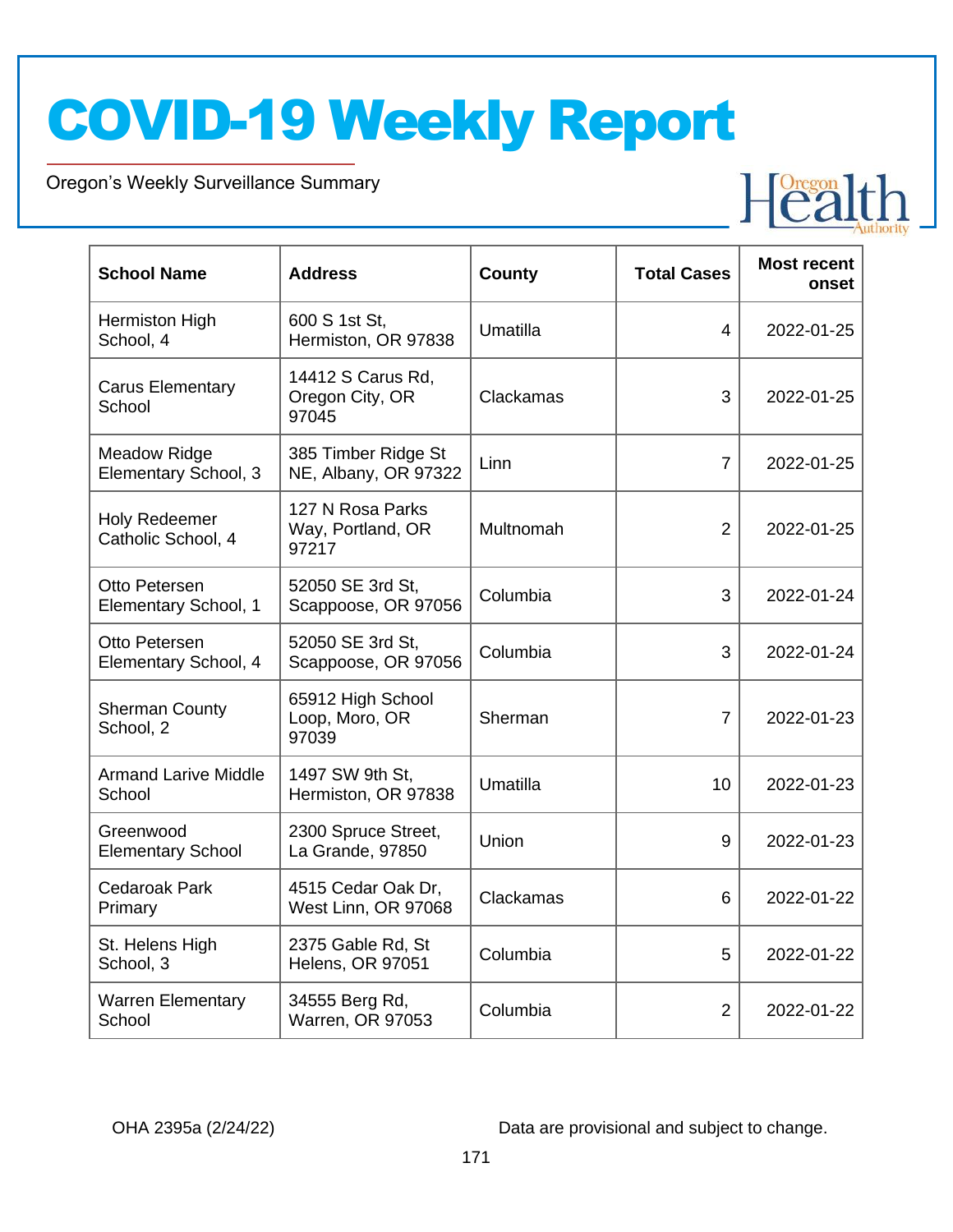Oregon's Weekly Surveillance Summary

Novel Coronavirus (COVID-19)

| <b>School Name</b>                             | <b>Address</b>                                      | County           | <b>Total Cases</b> | <b>Most recent</b><br>onset |
|------------------------------------------------|-----------------------------------------------------|------------------|--------------------|-----------------------------|
| <b>Sherman County</b><br>School, 1             | 65912 High School<br>Loop, Moro, OR<br>97039        | Sherman          | 5                  | 2022-01-22                  |
| St. Helens High<br>School, 2                   | 2375 Gable Rd, St<br><b>Helens, OR 97051</b>        | Columbia         | $\overline{2}$     | 2022-01-21                  |
| <b>Brookings-Harbor</b><br><b>High School</b>  | 625 Pioneer Rd,<br>Brookings, OR 97415              | Curry            | 5                  | 2022-01-21                  |
| <b>Riley Creek</b><br>Elementary School, 2     | 94350 6th St, Gold<br>Beach, OR 97444               | Curry            | 7                  | 2022-01-21                  |
| <b>Ridgeview High</b><br>School, 2             | 4555 SW Elkhorn Ave,<br>Redmond, OR 97756           | <b>Deschutes</b> | $\overline{2}$     | 2022-01-21                  |
| Scappoose High<br>School, 1                    | 33700 SE High School<br>Way, Scappoose, OR<br>97056 | Columbia         | 6                  | 2022-01-20                  |
| <b>Hudson Park</b><br><b>Elementary School</b> | 28176 Old Rainier Rd,<br>Rainier, OR 97048          | Columbia         | 5                  | 2022-01-20                  |
| Scappoose High<br>School, 2                    | 33700 SE High School<br>Way, Scappoose, OR<br>97056 | Columbia         | 3                  | 2022-01-20                  |
| <b>Riley Creek</b><br>Elementary School, 1     | 94350 6th St, Gold<br>Beach, OR 97444               | Curry            | 6                  | 2022-01-20                  |
| <b>Ridgeview High</b><br>School, 1             | 4555 SW Elkhorn Ave,<br>Redmond, OR 97756           | <b>Deschutes</b> | 3                  | 2022-01-20                  |
| <b>Sandstone Middle</b><br>School              | 400 NE 10th St,<br>Hermiston, OR 97838              | Umatilla         | 6                  | 2022-01-20                  |
| Umatilla High School,<br>$\overline{2}$        | 1400 7th Street,<br>Umatilla, Oregon OR<br>97882    | Umatilla         | 3                  | 2022-01-20                  |

OHA 2395a (2/24/22) Data are provisional and subject to change.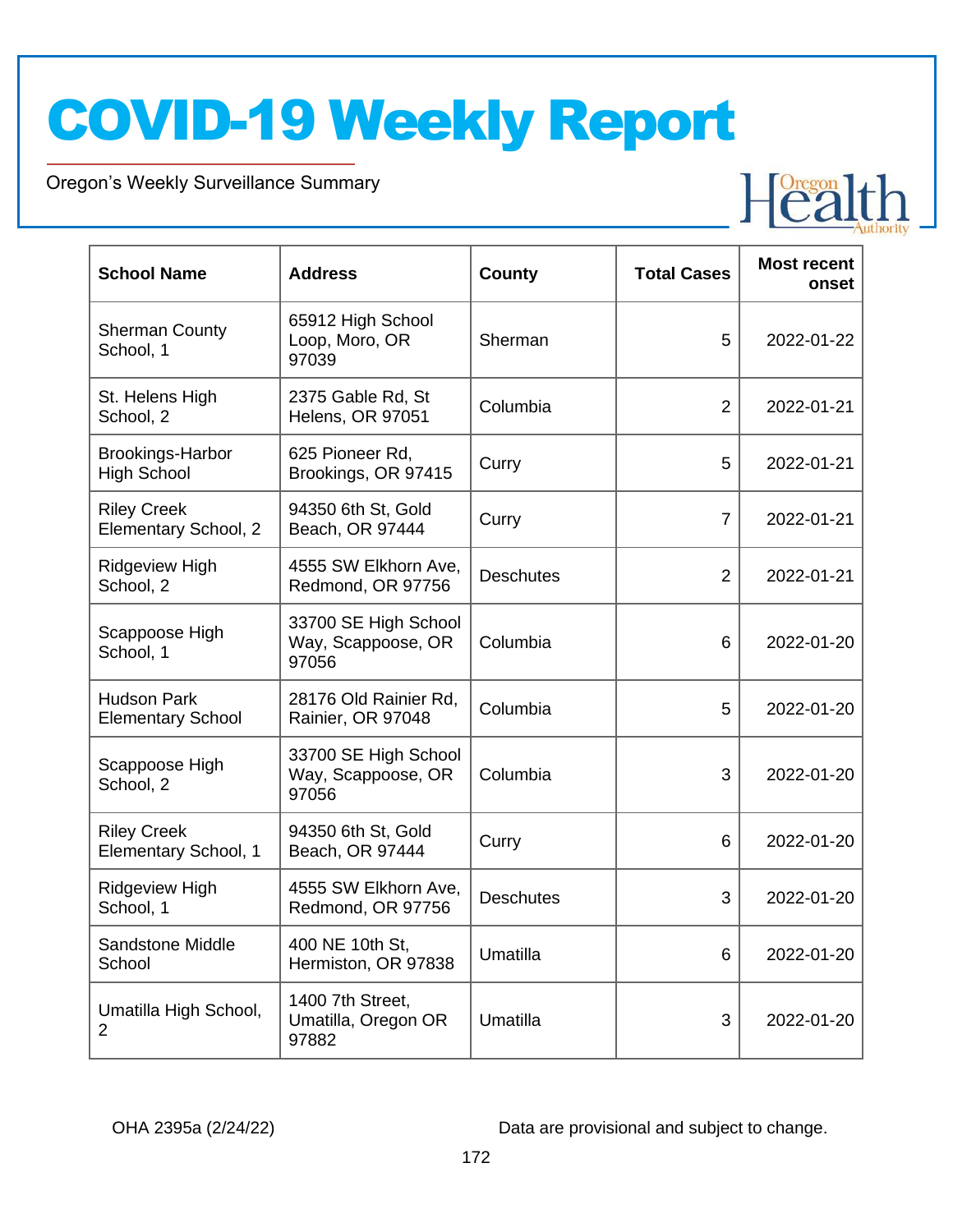Oregon's Weekly Surveillance Summary

Novel Coronavirus (COVID-19)

| <b>School Name</b>                             | <b>Address</b>                                   | County           | <b>Total Cases</b> | <b>Most recent</b><br>onset |
|------------------------------------------------|--------------------------------------------------|------------------|--------------------|-----------------------------|
| Dufur School                                   | 802 NE 5th St, Dufur,<br>OR 97021                | Wasco            | 4                  | 2022-01-20                  |
| Otto Petersen<br>Elementary School, 3          | 52050 SE 3rd St,<br>Scappoose, OR 97056          | Columbia         | 3                  | 2022-01-19                  |
| <b>Whitworth Elementary</b><br>School          | 1151 SE Miller Ave,<br>Dallas, OR 97338          | Polk             | 3                  | 2022-01-19                  |
| The Dalles High<br>School, 2                   | 220 E 10th St, The<br>Dalles, OR 97058           | Wasco            | 8                  | 2022-01-19                  |
| South Albany High<br>School                    | 3705 SE Columbus St,<br>Albany, OR 97322         | Linn             | $\overline{7}$     | 2022-01-19                  |
| St. Helens High<br>School, 1                   | 2375 Gable Rd, St<br><b>Helens, OR 97051</b>     | Columbia         | 6                  | 2022-01-18                  |
| St. Helens-Yankton<br>Arthur Academy           | 33035 Pittsburg Rd, St<br>Helens, OR 97051       | Columbia         | 6                  | 2022-01-18                  |
| <b>Ocean Crest</b><br><b>Elementary School</b> | 1040 Allegheny Ave<br>SW, Bandon, OR<br>97411    | Coos             | 15                 | 2022-01-18                  |
| Marshfield High<br>School, 2                   | S 10th & Ingersoll St,<br>Coos Bay, OR 97420     | Coos             | 6                  | 2022-01-18                  |
| <b>Tumalo Community</b><br>School              | 19835 2nd St., Bend,<br>OR 97703                 | <b>Deschutes</b> | 9                  | 2022-01-18                  |
| <b>St Peter Catholic</b><br>School             | 98 SW 9th St, Ontario,<br>OR 97914               | Malheur          | $\overline{2}$     | 2022-01-18                  |
| Umatilla High School,                          | 1400 7th Street,<br>Umatilla, Oregon OR<br>97882 | Umatilla         | 3                  | 2022-01-18                  |
| Sunridge Middle<br>School                      | 700 SW Runnion Ave,<br>Pendleton, OR 97801       | Umatilla         | 2                  | 2022-01-18                  |

OHA 2395a (2/24/22) Data are provisional and subject to change.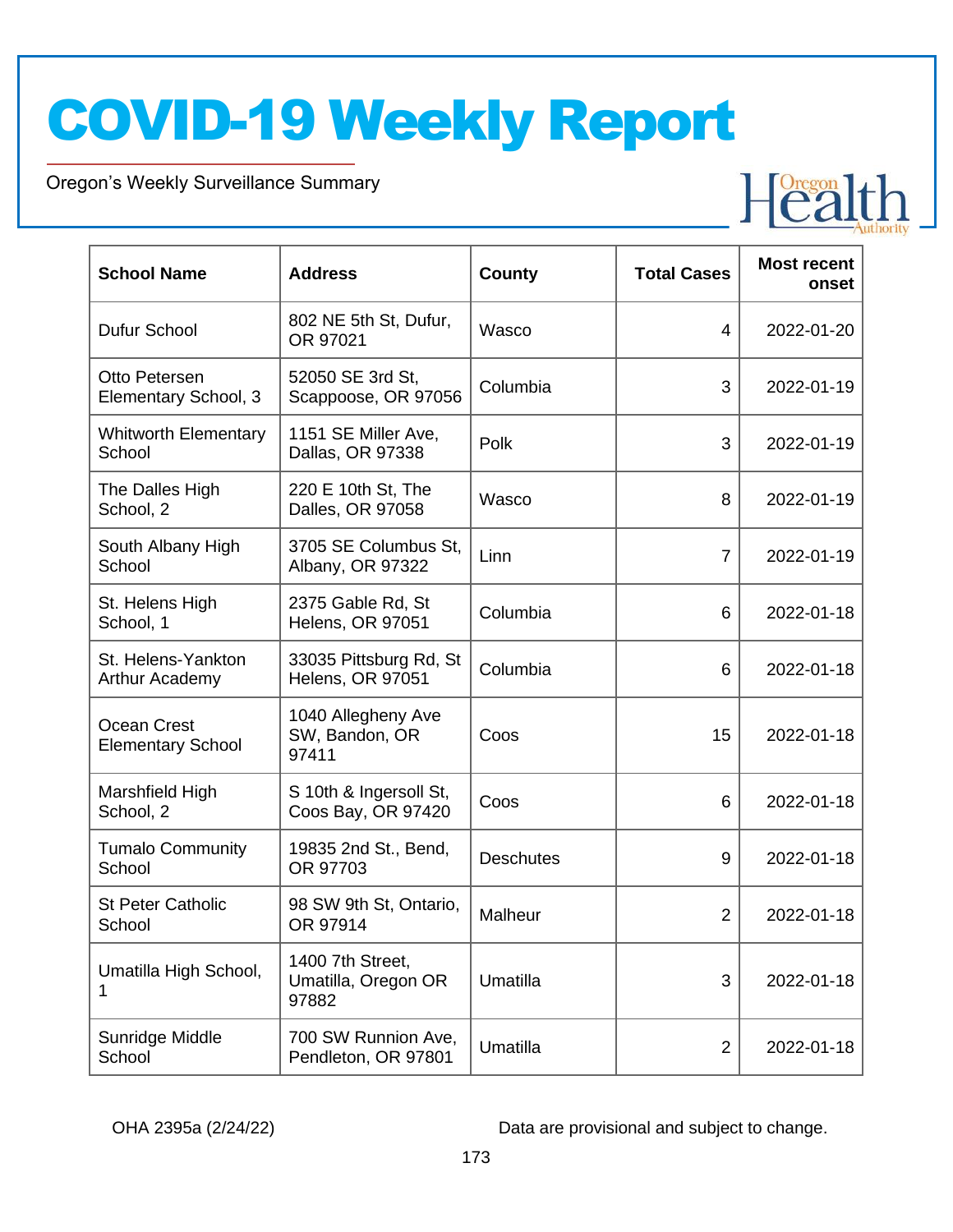Oregon's Weekly Surveillance Summary

Novel Coronavirus (COVID-19)

| <b>School Name</b>                                 | <b>Address</b>                                  | County    | <b>Total Cases</b> | <b>Most recent</b><br>onset |
|----------------------------------------------------|-------------------------------------------------|-----------|--------------------|-----------------------------|
| Seneca Elementary<br>School                        | 101 Park Ave,<br>Seneca, OR 97873               | Grant     | 4                  | 2022-01-18                  |
| <b>Grant Union</b><br>Junior/Senior High<br>School | 911 S Canyon Blvd,<br>John Day, OR 97845        | Grant     | $\overline{2}$     | 2022-01-17                  |
| Grants Pass High<br>School                         | 830 NE 9th St, Grants<br>Pass, OR 97526         | Josephine | 6                  | 2022-01-17                  |
| Oregon School for the<br>Deaf                      | 999 Locust St NE,<br>Salem, OR 97301            | Marion    | 4                  | 2022-01-17                  |
| <b>Meadow Ridge</b><br>Elementary School, 2        | 385 Timber Ridge St<br>NE, Albany, OR 97322     | Linn      | 4                  | 2022-01-17                  |
| North Bay Elementary<br>School                     | 93670 Viking Ln # 1,<br>North Bend, OR<br>97459 | Coos      | 4                  | 2022-01-16                  |
| Hermiston High<br>School, 3                        | 600 S 1st St,<br>Hermiston, OR 97838            | Umatilla  | 5                  | 2022-01-16                  |
| <b>Memorial Middle</b><br>School                   | 1050 SW Queen Ave,<br>Albany, OR 97321          | Linn      | 4                  | 2022-01-16                  |
| Riverside<br>Junior/Senior High<br>School          | 210 Boardman Ave<br>NE, Boardman, OR<br>97818   | Morrow    | 5                  | 2022-01-15                  |
| St. Mary's School                                  | 816 Black Oak Dr,<br>Medford, OR 97504          | Jackson   | 4                  | 2022-01-15                  |
| North Bend High<br>School, 4                       | 2323 Pacific St, North<br>Bend, OR 97459        | Coos      | 4                  | 2022-01-14                  |
| <b>Evergreen Elementary</b><br>School, 2           | 520 W River St, Cave<br>Junction, OR 97523      | Josephine | $\overline{2}$     | 2022-01-14                  |
| Hermiston High<br>School, 2                        | 600 S 1st St,<br>Hermiston, OR 97838            | Umatilla  | 12                 | 2022-01-14                  |

OHA 2395a (2/24/22) Data are provisional and subject to change.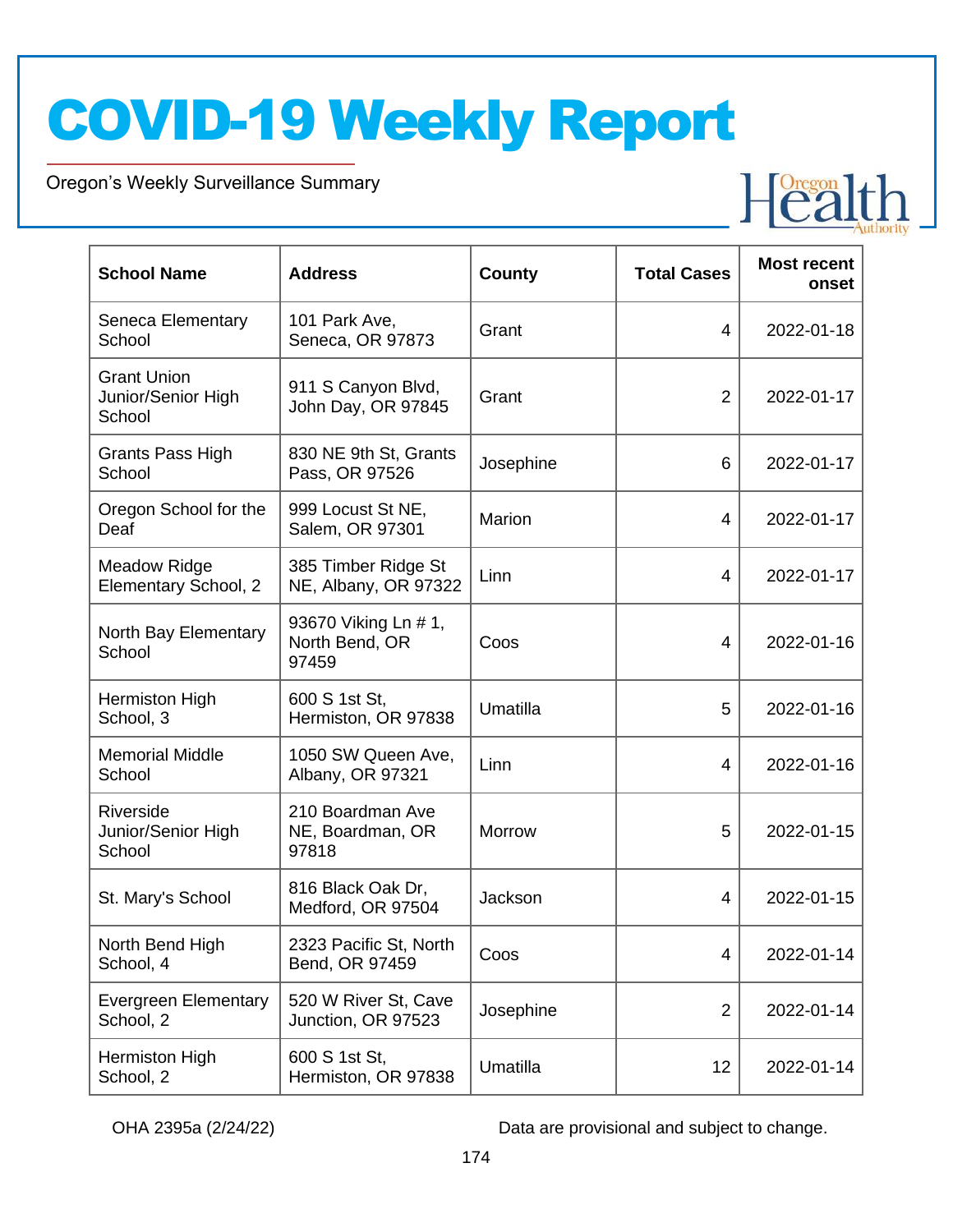Oregon's Weekly Surveillance Summary

Novel Coronavirus (COVID-19)

| <b>School Name</b>                            | <b>Address</b>                                | County            | <b>Total Cases</b> | <b>Most recent</b><br>onset |
|-----------------------------------------------|-----------------------------------------------|-------------------|--------------------|-----------------------------|
| Myrtle Point High<br>School                   | 717 4th St, Myrtle<br>Point, OR 97458         | Coos              | 5                  | 2022-01-13                  |
| LaCreole Middle<br>School, 3                  | 701 SE Lacreole Dr,<br>Dallas, OR 97338       | Polk              | 3                  | 2022-01-13                  |
| Rainier Jr/Sr High<br>School                  | 28170 Old Rainier Rd,<br>Rainier, OR 97048    | Columbia          | 6                  | 2022-01-12                  |
| Kalmiopsis<br>Elementary School, 3            | 650 Easy St,<br>Brookings, OR 97415           | Curry             | $\overline{2}$     | 2022-01-12                  |
| <b>Elton Gregory Middle</b><br>School, 1      | 1220 NW Upas Ave.,<br>Redmond, OR 97756       | <b>Deschutes</b>  | 6                  | 2022-01-12                  |
| <b>Silver Rail Elementary</b><br>School       | 61530 SE Stone<br>Creek Ln, Bend, OR<br>97702 | <b>Deschutes</b>  | 3                  | 2022-01-11                  |
| <b>John Tuck Elementary</b><br>School         | 209 NW 10th St.,<br>Redmond, OR 97756         | <b>Deschutes</b>  | 6                  | 2022-01-11                  |
| Parkdale Elementary<br>School                 | 4880 Van Nuys Dr, Mt<br>Hood, OR 97041        | <b>Hood River</b> | $\overline{2}$     | 2022-01-11                  |
| <b>Meadow Ridge</b><br>Elementary School, 1   | 385 Timber Ridge St<br>NE, Albany, OR 97322   | Linn              | 4                  | 2022-01-11                  |
| <b>Four Rivers</b><br><b>Community School</b> | 2449 SW 4th Ave,<br>Ontario, OR 97914         | Malheur           | $\overline{2}$     | 2022-01-10                  |
| Helix High School                             | 120 Main St, Helix,<br>OR 97835               | Umatilla          | $\overline{2}$     | 2022-01-10                  |
| <b>Hoover Elementary</b><br>School, 4         | 2323 Siskiyou Blvd,<br>Medford, OR 97504      | Jackson           | 6                  | 2022-01-08                  |
| Southern Oregon<br><b>Success Academy</b>     | 345 Merlin Rd, Merlin,<br>OR 97532            | Josephine         | $\overline{2}$     | 2022-01-06                  |

OHA 2395a (2/24/22) Data are provisional and subject to change.